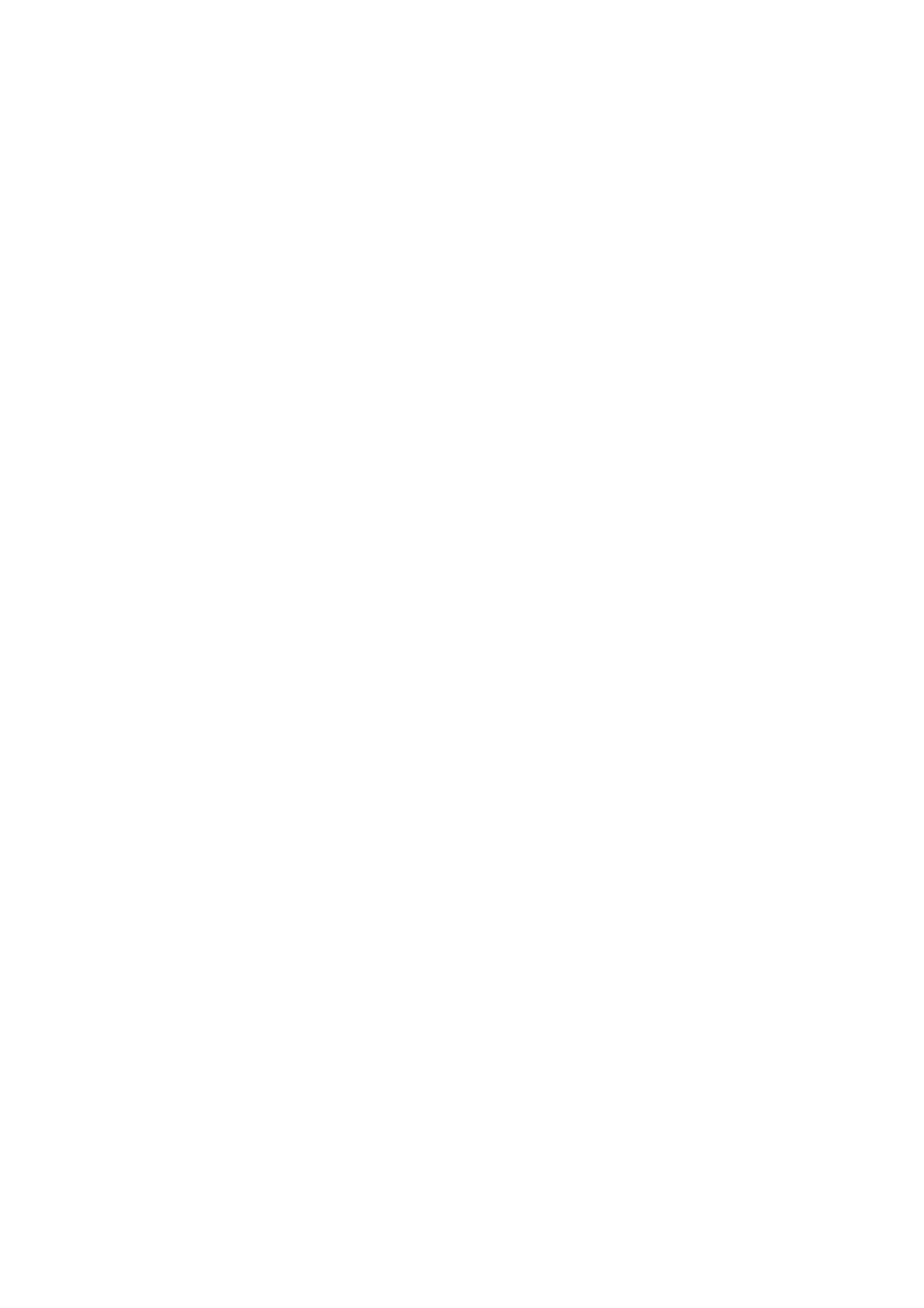# **2020 No. 685**

# **PUBLIC HEALTH, ENGLAND**

# The Health Protection (Coronavirus, Restrictions) (Leicester) Regulations 2020

*Approved by both Houses of Parliament*

| Made<br>$\sim$         | $3$ rd July 2020 |
|------------------------|------------------|
| Laid before Parliament | $3$ rd July 2020 |
| Coming into force -    | $4th$ July 2020  |

The Secretary of State makes the following Regulations in exercise of the powers conferred by sections  $45C(1)$ ,  $(3)(c)$ ,  $(4)(d)$ ,  $45F(2)$  and  $45P$  of the Public Health (Control of Disease) Act 1984(**a**).

These Regulations are made in response to the serious and imminent threat to public health which is posed by the incidence and spread of severe acute respiratory syndrome coronavirus 2 (SARS - CoV-2) in England.

The Secretary of State considers that the restrictions and requirements imposed by these Regulations are proportionate to what they seek to achieve, which is a public health response to that threat.

In accordance with section 45R of that Act the Secretary of State is of the opinion that, by rea son of urgency, it is necessary to make this instrument without a draft having been laid before, and approved by a resolution of, each House of Parliament.

#### **Citation, commencement, application and interpretation**

**1.**—(1) These Regulations may be cited as the Health Protection (Coronavirus, Restrictions) (Leicester) Regulations 2020 and come into force on 4th July 2020.

(2) These Regulations apply in relation to England only.

(3) In these Regulations—

"child" means a person under the a ge of 18;

"childcare" has the same meaning as in section 18 of the Childcare Act 2006(**b**);

"coronavirus" means severe acute respiratory syndrome coronavirus 2 (SARS-CoV-2);

"elite sportsperson" means an individual who—

<sup>(</sup>**a**) 1984 c. 22. Part 2A was inserted by section 129 of the Health and Social Care Act 2008 (c. 14).

<sup>(</sup>**b**) 2006 c. 21. Section 18 has been amended by the Children and Young Persons Act 2008 (c. 23), Schedule 1, paragraph 19, and Schedule 4; the Criminal Justice and Courts Act 2015 (c. 2), Schedule 9, paragraph 21, and S.I. 2010/813.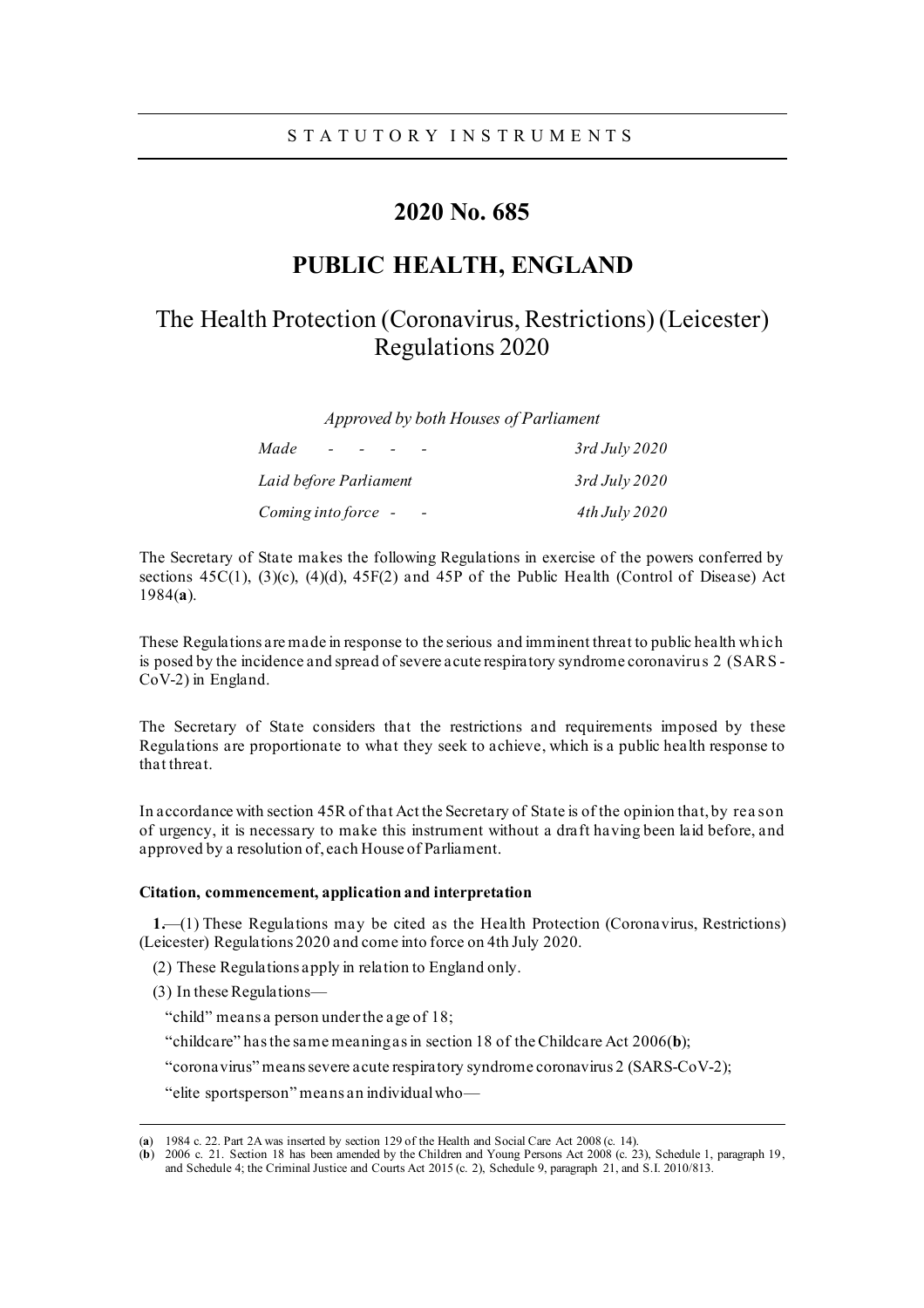(a) derives a living from competing in a sport,

- (b) is a senior representative nominated by a relevant sporting body,
- (c) is a member of the senior training squad for a relevant sporting body, or
- (d) is aged 16 or above and on an elite development pathway;

"linked household" has the meaning given in regulation [7;](#page-9-0)

"parent" of a child includes any person who is not a parent of the child but who has parental responsibility for, or who ha s care of, the child;

"parental responsibility" has the meaning given in section 3 of the Children Act 1989(**a**);

"person responsible for carrying on a business" includes the owner, proprietor, and manager of that business;

"the protected area" means the area comprising—

- (a) the areas in, and surrounding, Leicester identified by the postcode districts set out in Pa rt 1 of Schedule 1, and
- (b) the addresses set out in Part 2 of Schedule 1;

"vulnerable person" includes—

- (a) any person aged 70 or older;
- (b) any person under 70 who has an underlying health condition, including but not limited to, the conditions listed in Schedule 2;
- (c) any person who is pregnant.

(4) For the purposes of the definition of "elite sportsperson", in paragraph  $(3)$ —

- (a) "elite development pathway" means a development pathway established by the na tional governing body of a sport to prepare sportspersons—
	- (i) so that they may derive a living from competing in that sport, or
	- (ii) to compete at that sport at the Tokyo or Beijing Olympic or Paralympic Games, or, if that sport is not part of the Tokyo Olympic and Paralympic Games programme, in the Commonwealth Games to be held in Birmingham;
- (b) "relevant sporting body" means the national governing body of a sport which may nominate sportspersons to represent—
	- (i) Great Britain and Northern Ireland at the Tokyo or Beijing Olympic or Paralympic Games, or
	- (ii) England, Wales, Scotland, Northern Ireland, Gibraltar, Guernsey, Jersey or the Isle of Man at the Commonwealth Games to be held in Birmingham in those sports which are not part of the Tokyo Olympic and Paralympic Games programme;
- (c) "senior representative" means an individual who is considered by a relevant sporting body to be a candidate to qualify to compete on behalf of—
	- (i) Great Britain and Northern Ireland at the Tokyo or Beijing Olympic or Paralympic Games;
	- (ii) England, Wales, Scotland, Northern Ireland, Gibraltar, Guernsey, Jersey or the Isle of Man at the Commonwealth Games to be held in Birmingham in those sports which are not part of the Tokyo Olympic and Paralympic Games programme.

(5) For the purposes of these Regulations, references to a "local authority" include references to a county council.

#### **The emergency period and review of need for restrictions**

**2.**—(1) For the purposes of these Regulations, the "emergency period"—

<sup>(</sup>**a**) 1989 c. 41.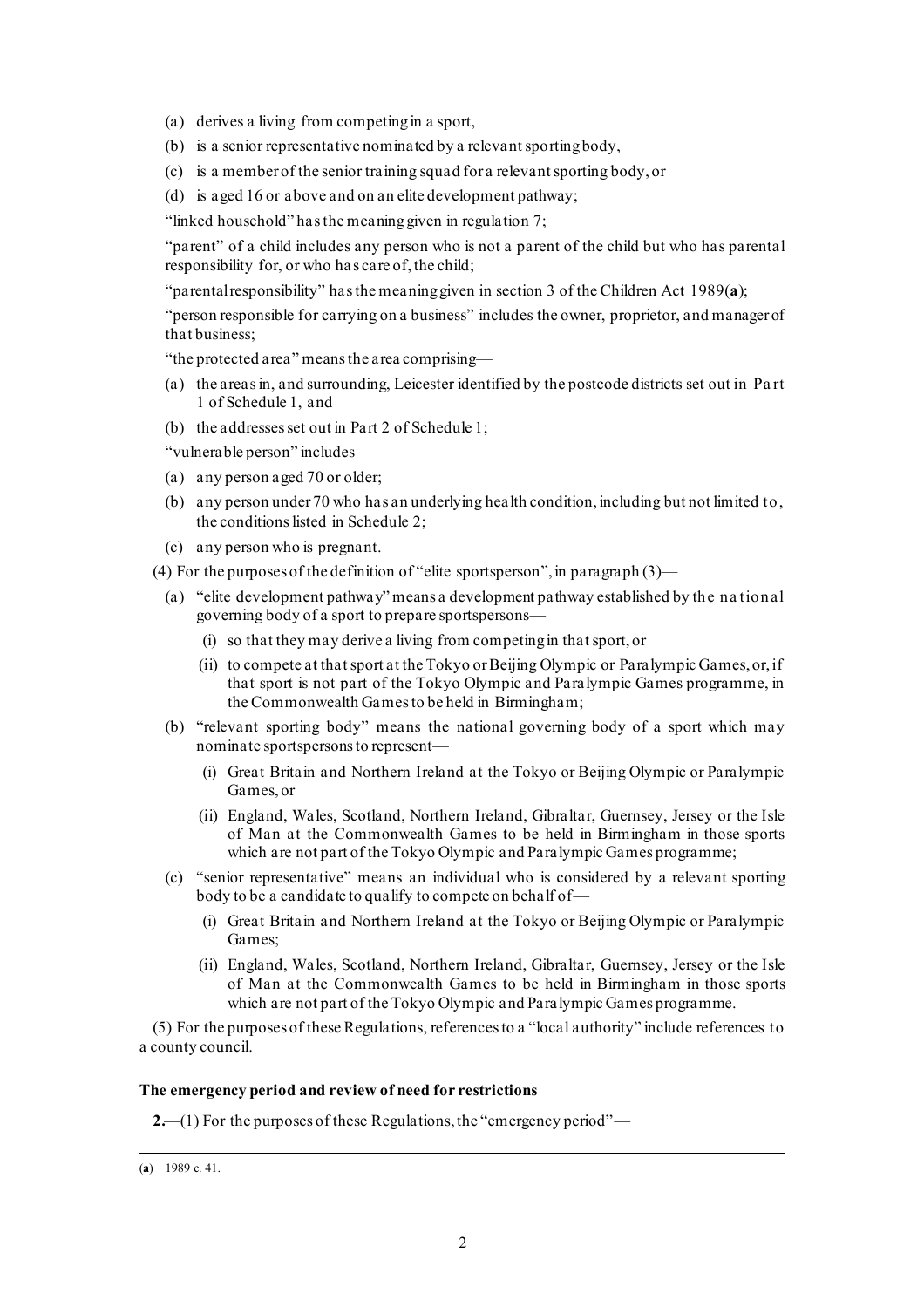- (a) starts when these Regulations come into force, and
- (b) ends in relation to a restriction or requirement imposed by these Regulations on the day and at the time specified in a direction published by the Secretary of State terminating the requirement or restriction.

(2) The Secretary of State must review the need for restrictions and requirements imposed by these Regulations at least once every 14 days, with the first review being carried out by 18th July 2020.

(3) As soon as the Secretary of State considers that any restrictions or requirements set out in these Regulations are no longer necessary to prevent, protect against, control or provide a public health response to the incidence or spread of infection in England with the coronavirus, the Secretary of State must publish a direction terminating that restriction or requirement.

(4) A direction published under this regulation may—

- (a) terminate any one or more requirement or restriction;
- (b) terminate a requirement or restriction in relation to a specified business or service or a specified description of business or service, or in relation to a specified postcode or address.

(5) Section 16 of the Interpretation Act 1978(**a**) applies in relation to the termination of a restriction or requirement by a direction as it applies in relation to the repeal of an enactment.

(6) In this regulation, "specified" means specified in a direction published under this regulation.

#### **Requirement to close premises and businesses during the emergency**

<span id="page-4-0"></span>**3.**—(1) A person responsible for carrying on a business in the protected area which is listed in Part 1 of Schedule 3 must—

- (a) during the emergency period—
	- (i) close any premises, or part of the premises, in the protected area in which food or drink are sold for consumption on those premises, and
	- (ii) cease selling food or drink for consumption on its premises in the protected area ; or
- (b) if the business sells food or drink for consumption off the premises, cease selling food or drink for consumption on its premises in the protected area during the emergency period.

(2) For the purposes of paragraph (1)(a), food or drink sold by a hotel or other a ccom m odation as part of room service is not to be treated as being sold for consumption on its premises.

(3) For the purposes of paragraph  $(1)(a)(ii)$  and (b), an area adjacent to the premises of the business where seating is made available for customers of the business (whether or not by the business) is to be treated as part of the premises of that business.

(4) A person responsible for carrying on a business or providing a service in the protected area which is listed in Part 2 of Schedule 3 must cease to carry on that business or to provide that service in the protected area during the emergency period.

(5) Paragraph (4) does not prevent the use of—

- (a) premises used for the businesses or services listed in paragraphs  $5, 6, 10, 11$  or 12 of that Part to broadcast a performance to people outside the premises, whether over the internet or as part of a radio or television broadcast;
- (b) any suitable premises used for the businesses or services listed in that Schedule to host blood donation sessions;
- (c) facilities for training for elite sportspersons, including indoor fitness studios, gyms, sports courts, indoor or outdoor swimming pools and other indoor leisure centres.

<sup>(</sup>**a**) 1978 c. 30.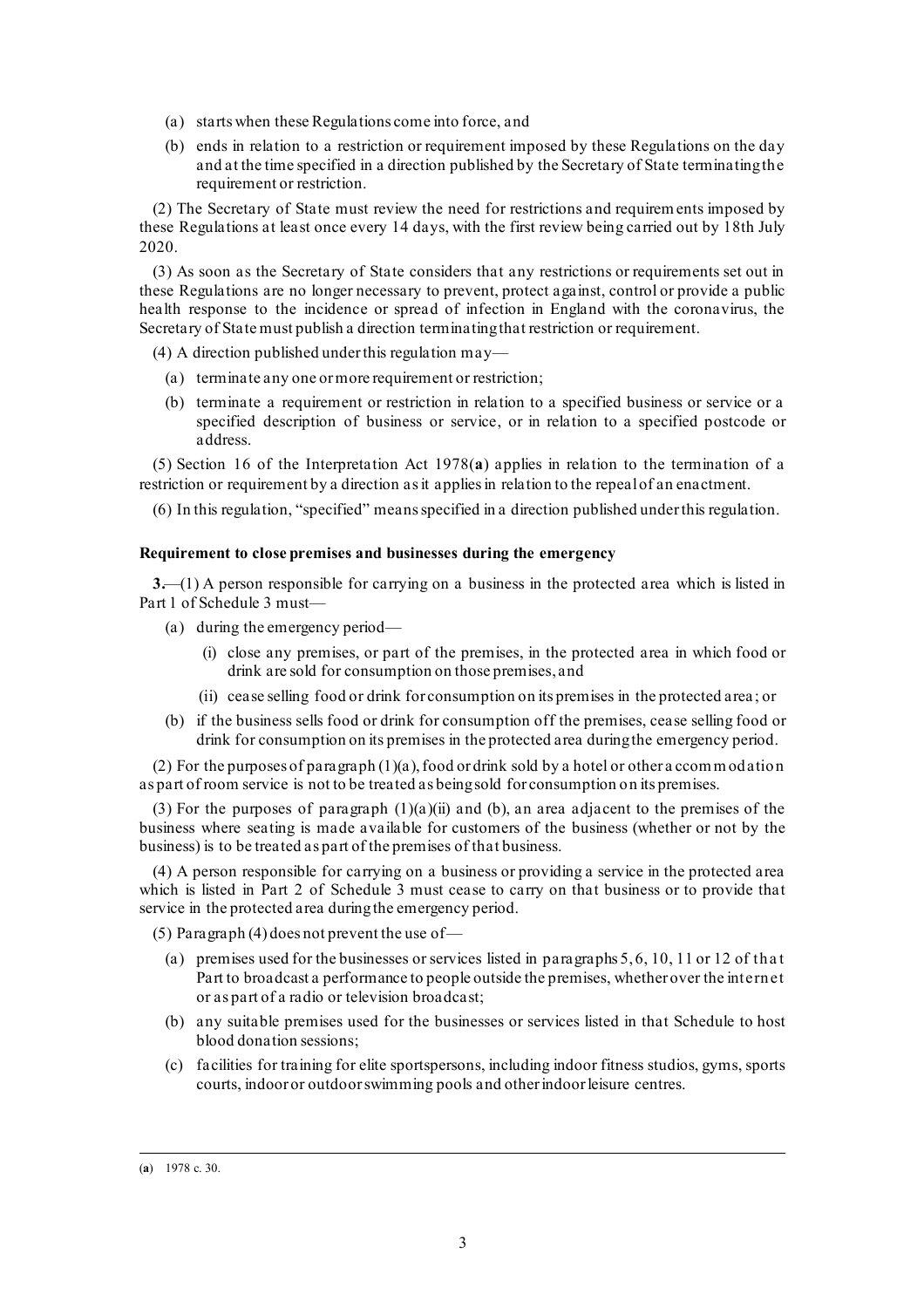(6) If a business listed in Part 1 or 2 of Schedule 3 ("business A") forms part of a larger business ("business B"), the person responsible for carrying on business B complies with the requirement in paragraph (1) if it closes down business A.

(7) Paragraph (4) does not prevent a person responsible for carrying on a business or providing a service listed in Part 2 of Schedule 2 ("the closed business")—

- (a) carrying on a business of offering goods for sale or for hire by making deliveries or otherwise providing services in response to orders received—
	- (i) through a website, or otherwise by online communication,
	- (ii) by telephone, including orders by text message, or
	- (iii) by post;
- (b) from operating a café or restaurant solely to sell food or drink for consumption off the premises, if the café or restaurant is separate from the premises used for the closed business.

(8) For the purposes of paragraph (7), a café or restaurant ("CR") is separate from premises used for the closed business if—

- (a) the CR is in a self-contained unit, and
- (b) it is possible for a member of the public to enter the CR from a place outside those premises.

#### **Further restrictions and closures during the emergency period**

<span id="page-5-0"></span>**4.**—(1) A person responsible for carrying on a businessin the protected area , not listed in Pa rt 3 of Schedule 3, of offering goods for sale or for hire in a shop, or providing library services must, during the emergency period—

- (a) cease to carry on that business or provide that service in the protected area except by making deliveries or otherwise providing services in response to orders received—
	- (i) through a website, or otherwise by on-line communication,
	- (ii) by telephone, including orders by text message, or
	- (iii) by post;
- (b) close any premises in the protected area which are not required to carry out its business or provide its services as permitted by sub-paragraph (a);
- (c) cease to admit any person to its premises in the protected area who is not required to carry on its business or provide its service as permitted by sub-paragraph (a).

(2) Paragraph (1) does not apply to any business which provides hot or cold food for consumption off the premises.

(3) Subject to paragraph (4), a person responsible for carrying on a business consisting of the provision of holiday accommodation in the protected area , whether in a hotel, hostel, bed and breakfast accommodation, holiday apartment, home, cottage or bungalow, campsite, caravan pa rk or boarding house, must cease to carry on that business during the emergency period.

(4) A person referred to in paragraph (3) may continue to carry on their business and keep any premises used in that business open—

- (a) to provide accommodation for any person, who—
	- (i) is unable to return to their main residence;
	- (ii) uses that accommodation as their main residence;
	- (iii) needs accommodation while moving house;
	- (iv) needs accommodation to attend a funeral;
	- (v) is isolating themselves from others as required by law;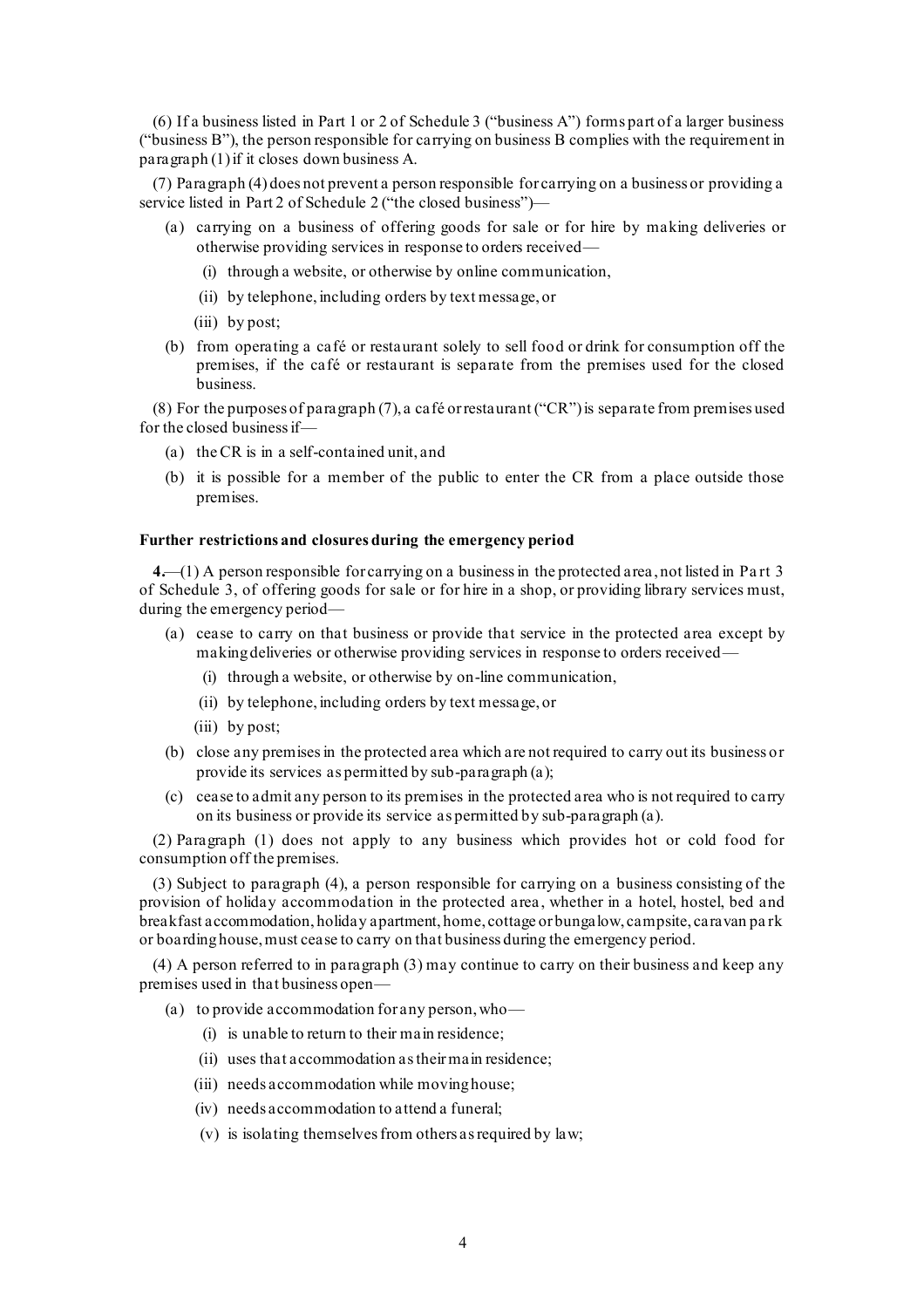- (vi) is an elite sportsperson, the coach of an elite sportsperson, or (in the case of an elite sportsperson who is a child), the parent of an elite sportsperson, and needs accommodation for the purposes of training or competition,
- (b) to provide accommodation for any person—
	- (i) who works in one of the critical sectors listed in the guidance titled "Guidance for critical workers who can a ccess schools or educational settings" published by the Cabinet Office and the Department for Education and updated on 5th May 2020( **a**), and
	- (ii) whose need for accommodation is connected to their work,
- (c) to provide accommodation or support services for the homeless,
- (d) to host blood donation sessions, or
- (e) for any purpose requested by the Secretary of State, or a local authority.

(5) A person who is responsible for a place of worship in the protected area must ensure that, during the emergency period, the place of worship is closed, except for uses permitted in paragraph (6).

- (6) A place of worship may be used—
	- (a) for funerals,
	- (b) to broadcast an act of worship, whether over the internet or as part of a radio or television broadcast,
	- (c) to provide essential voluntary services or urgent public support services (including the provision of food banks or other support for the homeless or vulnerable people, blood donation sessions or support in an emergency),
	- (d) for the purposes of childcare provided by a person registered under Part 3 of the Childcare Act 2006, or
	- (e) for private prayer by individuals, and for these purposes, "private prayer" means prayer which does not form part of communal worship.

(7) A person who is responsible for a community centre in the protected area must ensure that, during the emergency period, the community centre is closed except where it is used—

- (a) to provide essential voluntary activities or urgent public support services (including the provision of food banks or other support for the homeless or vulnerable people, blood donation sessions or support in an emergency), or
- (b) for the purposes of childcare provided by a person registered under Part 3 of the Childcare Act 2006.

(8) Subject to paragraph (9), a person who is responsible for a crematorium in the protected area must ensure that, during the emergency period, the crematorium is closed to members of the public, except for funerals or burials.

(9) Paragraph (8) does not apply to the grounds surrounding a crematorium, including any burial ground or garden of remembrance.

(10) If a business referred to in paragraph (1) or (3) ("business A") forms part of a larger business ("business B"), the person responsible for carrying on business B complies with the requirement in paragraph  $(1)$  or  $(3)$  to cease to carry on its business if it ceases to carry on business A.

<sup>(</sup>**a**) The guidance is published at[: https://www.gov.uk/government/publications/coronavirus-covid-19-maintaining-educational](https://www.gov.uk/government/publications/coronavirus-covid-19-maintaining-educational-provision/guidance-for-schools-colleges-and-local-authorities-on-maintaining-educational-provision)[provision/guidance-for-schools-colleges-and-local-authorities-on-maintaining-educational-provision.](https://www.gov.uk/government/publications/coronavirus-covid-19-maintaining-educational-provision/guidance-for-schools-colleges-and-local-authorities-on-maintaining-educational-provision) A hard copy of the guidance can be obtained from the Cabinet Office, 70 Whitehall, London SW1A 2AS.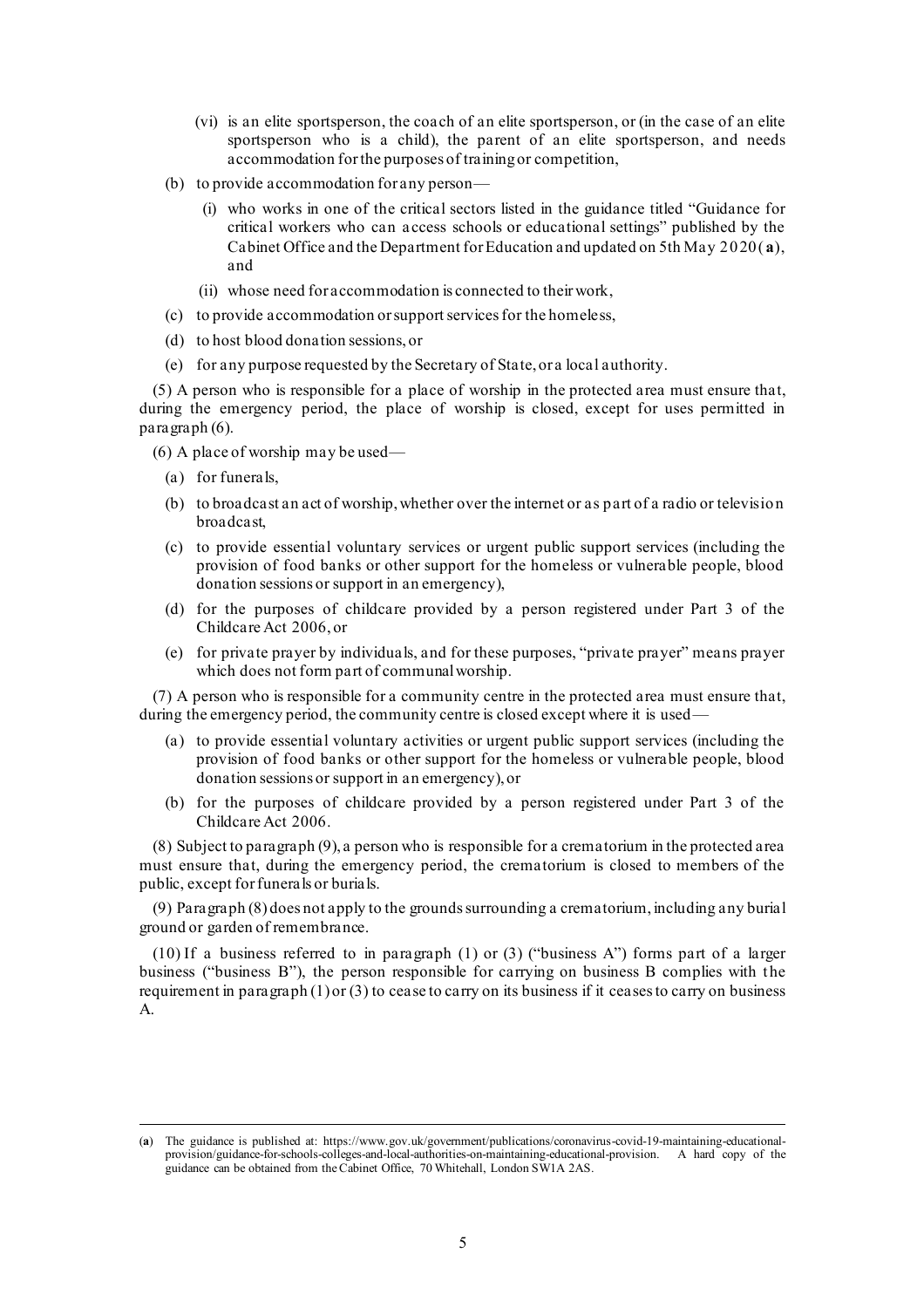#### **Restrictions on movement**

<span id="page-7-2"></span><span id="page-7-1"></span>**5.**—(1) No person who lives in the protected area may, without reasonable excuse, stay overnight at any place other than the place where they are living or where their linked household is living.

(2) No person who lives outside the protected area may, without reasonable excuse, stay overnight at any place within the protected area other than the place where their linked household is living.

(3) For the purposes of paragraphs (1) and (2), the circumstances in which a person ( $\mathbb{P}$ ") has a reasonable excuse include cases where—

- (a) P needs to stay elsewhere to attend a funeral, as—
	- (i) a member of the deceased person's household,
	- (ii) a close family member of the deceased person, or
	- (iii) if no-one within paragraph (i) or (ii) is attending, a friend of the deceased person;
- (b) P is an elite sportsperson, a coach of an elite sportsperson, or (in the case of an elite sportsperson who is under the age of 18), a parent of the elite sportsperson, and needs to stay elsewhere for the purposes of training or competition;
- (c) P needs to stay elsewhere while moving house;
- (d) it is reasonably necessary for P to stay elsewhere—
	- (i) for work purposes, or for the provision of voluntary or charitable services;
	- (ii) to provide care or assistance to a vulnerable person, including relevant personal ca re within the meaning of paragraph 7(3B) of Schedule 4 to the Safeguarding of Vulnerable Groups Act 2006(**a**);
	- (iii) to provide emergency assistance;
	- (iv) to avoid injury or illness, or to escape a risk of harm;
	- (v) to obtain medical assistance;
	- (vi) to enable P to attend a birth or make a visit as permitted by regulation  $6(2)(g)$ , [\(h\)](#page-8-1) or [\(i\);](#page-8-2)
- (e) P needs to stay elsewhere to fulfil a legal obligation or participate in legal proceedings;
- (f) P is a child that does not live in the same household as their parents, or one of their parents, and the overnight stay is necessary to continue existing arrangements for a cc ess to, and contact between, parents and children;
- (g) P is unable to return to the place where P lives, because—
	- (i) it is not safe for P to live there,
	- (ii) P may not lawfully travel there, or is required by law to stay in another place, or
	- (iii) the place where P is living is not available to P for any other reason.
- (4) Paragraphs(1) and (2) do not apply to any person who is homeless.

(5) For the purposes of paragraphs (1) and (2), the place where a person is living includes the premises where they live together with any garden, yard, passage, stair, garage, outhouse or other appurtenance of such premises.

### **Restrictions on gatherings**

<span id="page-7-0"></span>**6.**—(1) During the emergency period, unless paragraph (2) applies, no person may participate in a gathering in the protected area which takes place in a public or private place—

(a) outdoors, and consists of more than six persons, or

<sup>(</sup>**a**) 2006 c. 47. Sub-paragraph (3B) was substituted, with sub-paragraphs (1), (3) and (3A) to (3E) for sub-paragraphs (1) to (3) by s. 66(2) of the Protection of Freedoms Act 2012 (c. 9).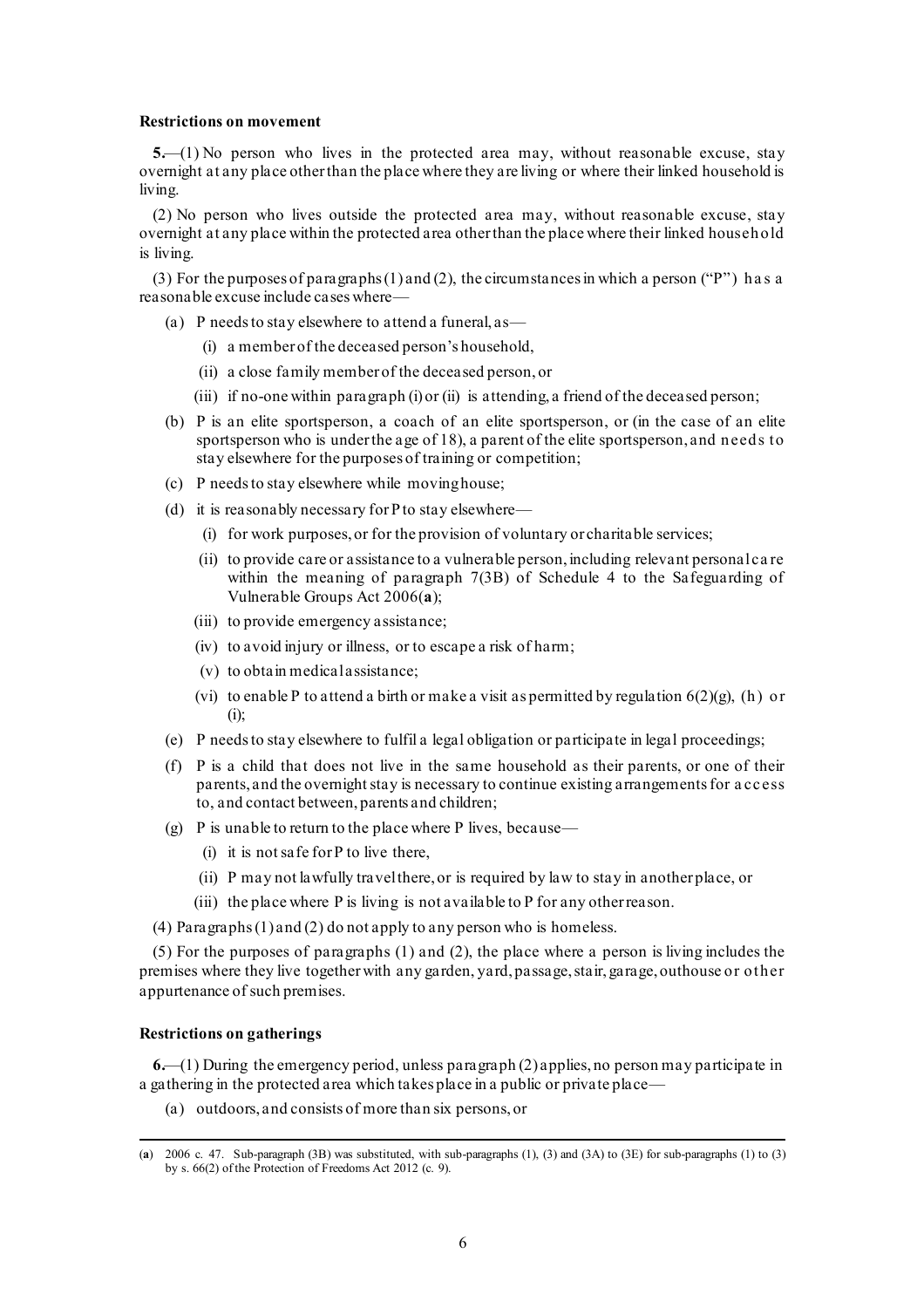- (b) indoors, and consists of two or more persons.
- (2) This paragraph applies where—
	- (a) all the persons in the gathering are members of the same household or members of two households which are linked households in relation to each other;
	- (b) the person is attending a funeral,  $as$ 
		- (i) a member of the deceased person's household,
		- (ii) a close family member of the deceased person, or
		- (iii) if no-one within paragraph (i) or (ii) is attending, a friend of the deceased person;
	- (c) the person concerned is an elite sportsperson, the coach of an elite sportsperson, or (in the case of an elite sportsperson who is a child), the parent of an elite sportsperson, and the gathering is necessary for training or competition;
	- (d) the gathering is reasonably necessary—
		- (i) for work purposes, or for the provision of voluntary or charitable services;
		- (ii) to facilitate a house move;
		- (iii) to provide care or assistance to a vulnerable person, including releva nt personal ca re within the meaning of paragraph 7(3B) of Schedule 4 to the Safeguarding of Vulnerable Groups Act 2006;
		- (iv) to provide emergency assistance;
		- (v) for the purposes of childcare provided by a person registered under Part 3 of the Childcare Act 2006;
		- (vi) to enable one or more persons in the gathering to avoid injury or illness or to escape a risk of harm;
		- (vii) to continue existing arrangements for access to, and contact between, parents and children where the children do not live in the same household as their parents, or one of their parents;
	- (e) the person concerned is fulfilling a legal obligation or participating in legal proceedings;
	- (f) the gathering takes place at an educational facility and is reasonably necessary for the purposes of education;
	- (g) the person concerned is attending a person giving birth ("M"), at M's request;
	- (h) the person concerned ("P") is visiting a person P reasonably believes is dying ("D"), and P is—
		- (i) a member of D's household,
		- (ii) a close family member of D,
		- (iii) a friend of D, or
		- (iv) where no-one falling within paragraphs (i) to (iii) is visiting D, any other person;
	- (i) the person concerned ("P") is visiting a person ("V") receiving treatment in a hospital or staying in a hospice or care home, or is accompanying V to a medical appointment and P is—
		- (i) a member of V's household,
		- (ii) a close family member of V, or
		- (iii) a friend of V,

<span id="page-8-2"></span><span id="page-8-1"></span><span id="page-8-0"></span>and for these purposes, "care home" has the meaning given in section 3 of the Care Standards Act 2000(**a**).

(3) For the purposes of this regulation—

<sup>(</sup>**a**) 2000 c. 14. Section 3 has been amended by paragraph 4 of Schedule 5 to the Health and Social Care Act 2008 (c. 14). There are other amendments to section 3 which are no relevant to these Regulations.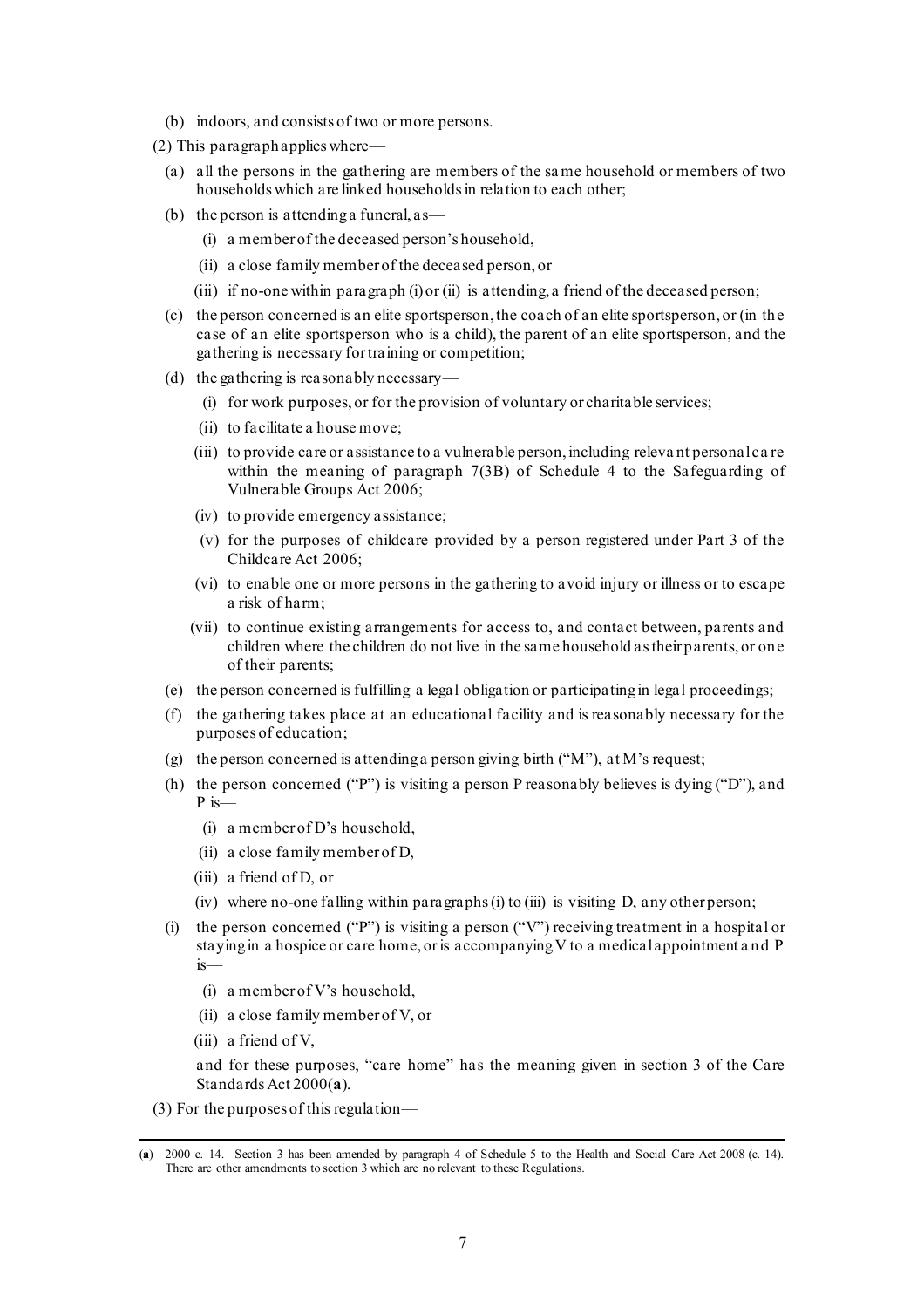- (a) there is a gathering when two or more people are present together in the same place in order to engage in any form of social interaction with each other, or to undertake any other activity with each other;
- (b) a place is indoors if it would be considered to be enclosed or substantially enclosed for the purposes of section 2 of the Health Act 2006(**a**), under the Smoke Free (Premises a nd Enforcement) Regulations 2006(**b**).

#### **Linked households**

<span id="page-9-0"></span>**7.**—(1) Where a household comprises one adult, or one adult and one or more persons who are under the age of 18 on 12th June 2020 ("the first household"), the adult may choose to be linked with one other household ("the second household"), provided that—

- (a) neither the first household nor the second household are linked with any other household for the purposes of these Regulations or the Health Protection (Coronavirus, Restrictions) (England) Regulations 2020(**c**), and
- (b) all the adult members of the second household agree.

(2) There is no limit on the number of adults or children which may be in the second household.

(3) The first and second households are "linked households" in relation to each other.

(4) The first and second households cease to be linked households if neither household satisf ies the condition in the opening words of paragraph (1).

(5) Once the first and second households have ceased being linked households, neither the f irst household nor the second household may be linked with any other household.

(6) In this regulation, "linked household" include households which are linked households in relation to each other—

- (a) under this regulation; or
- (b) under regulation 7A of the Health Protection (Coronavirus, Restrictions) (England) Regulations 2020.

#### **Enforcement of requirement**

**8.**—(1) A relevant person may take such action as is necessary to enforce any requirement imposed by regulation [3,](#page-4-0) [4,](#page-5-0) o[r 6.](#page-7-0)

(2) A relevant person may give a prohibition notice to a person if the relevant person reasonably believes that—

- (a) the person is contravening a requirement in regulatio[n 3](#page-4-0) o[r 4,](#page-5-0) and
- (b) it is necessary and proportionate to give the prohibition notice for the purpose of preventing that person from continuing to contravene the requirement.

(3) Where a relevant person considers that a person is staying overnight at a place other than the place where they are living in contravention of regulation [5\(1\)](#page-7-1) or (2), the relevant person may direct that person to return to the place where they are living.

(4) Where the person staying overnight at a place other than the place where they are living without reasonable excuse is a child accompanied by an individual who has responsibility for the child—

- (a) the relevant person may direct that individual to take the child to the place where the child is living, and
- (b) that individualmust, so far asreasonably practicable, ensure that the child complies with any direction or instruction given by the relevant person to the child.

<sup>(</sup>**a**) 2006 c. 28. Section 2 was amended by paragraph 4 of Schedule 2 to the Health (Wales) Act 2017 (2017 anaw 2).

<sup>(</sup>**b**) S.I. 2006/3368, to which there are amendments which are not relevant to these Regulations.

<sup>(</sup>**c**) S.I. 2020/350, as amended by S.I. 2020/447; 2020/550; 2020/558; 2020/588.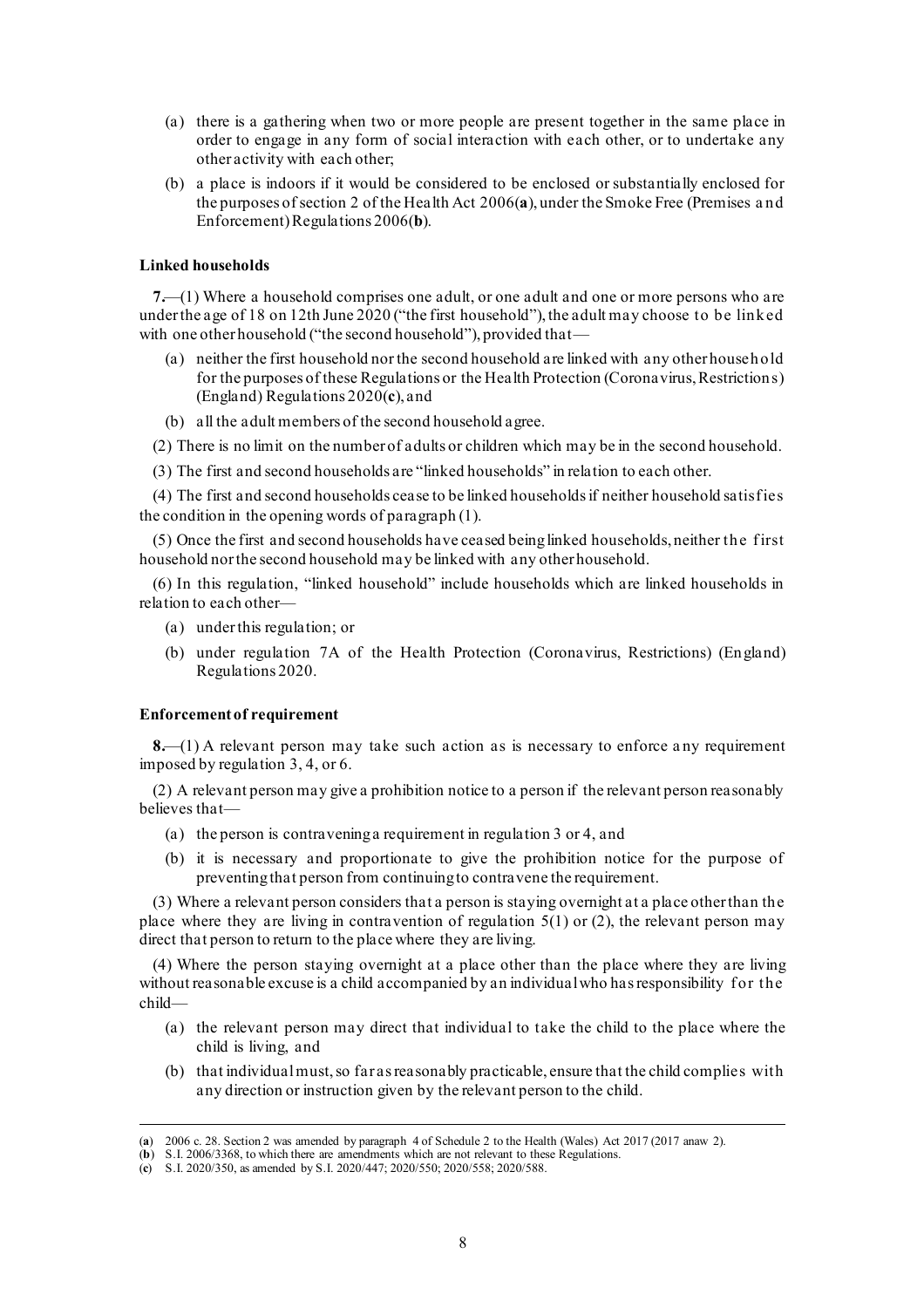(5) Where a relevant person has reasonable grounds to believe that a child is repeatedly failing to comply with the restriction in regulation  $5(1)$  or (2), the relevant person may direct any individual who has responsibility for the child to secure, so far as reasona bly practicable, tha t the child complies with that restriction.

(6) For the purposes of this regulation, an individual has responsibility for a child if the individual—

- (a) has custody or charge of the child for the time being, or
- (b) has parental responsibility for the child.

(7) A relevant person may only exercise the power in paragraph (3), (4) or (5) if the relevant person considers that it is a necessary and proportionate means of ensuring compliance with the requirement.

(8) Where a relevant person considers that a number of people are gathered together in contravention of regulatio[n 6,](#page-7-0)the relevant person may—

- (a) direct the gathering to disperse;
- (b) direct any person in the gathering to return to the place where they are living;
- (c) remove any person in a gathering in a public place to the place where they are living.

(9) A relevant person exercising the power in paragraph  $(8)(c)$  to remove a person in a gathering in a public place to a place where they are living may use reasonable force, if necessary, in exercise of the power.

(10) Where a person who is in a gathering in contravention of regulation [6](#page-7-0) is a child accompanied by an individual who has responsibility for the child—

- (a) the relevant person may direct that individual to take the child to the place where the child is living, and
- (b) that individual must, so far as reasonably practicable, ensure that the child complies with any direction or instruction given by the relevant person to the child.

(11) Where a relevant person has reasonable grounds to believe that a child is repeatedly fa iling to comply with the restriction in regulation [6,](#page-7-0) the relevant person may direct any individual who has responsibility for the child to secure, so far as reasonably practicable, that the child complies with that restriction.

 $(12)$  A relevant person may only exercise the power in paragraph  $(8)$ ,  $(10)$  or  $(11)$  if the relevant person considers that it is a necessary and proportionate means of ensuring compliance with the restriction in regulation 6.

 $(13)$  A relevant person exercising a power under paragraph  $(3)$ ,  $(4)$ ,  $(5)$ ,  $(8)$ ,  $(10)$  or  $(11)$  may give the person concerned any reasonable instructions they consider to be necessary.

<span id="page-10-0"></span>(14) For the purposes of this regulation—

- (a) a "relevant person" means—
	- (i) a constable,
	- (ii) a police community support officer,
	- (iii) subject to paragraph  $(15)$ , a person designated by a local authority for the purposes of this regulation, or
	- (iv) a person designated by the Secretary of State for the purposes of this regulation;
- (b) references to a requirement include references to a restriction.

(15) A local authority may only designate a person for the purposes of this regulation in relation to a requirement in regulation [3](#page-4-0) o[r 4.](#page-5-0)

#### **Offences and penalties**

**9.**—(1) A person who—

(a) without reasonable excuse contravenes a requirement in regulatio[n 3,](#page-4-0) [4,](#page-5-0) [6](#page-7-0) or 8, or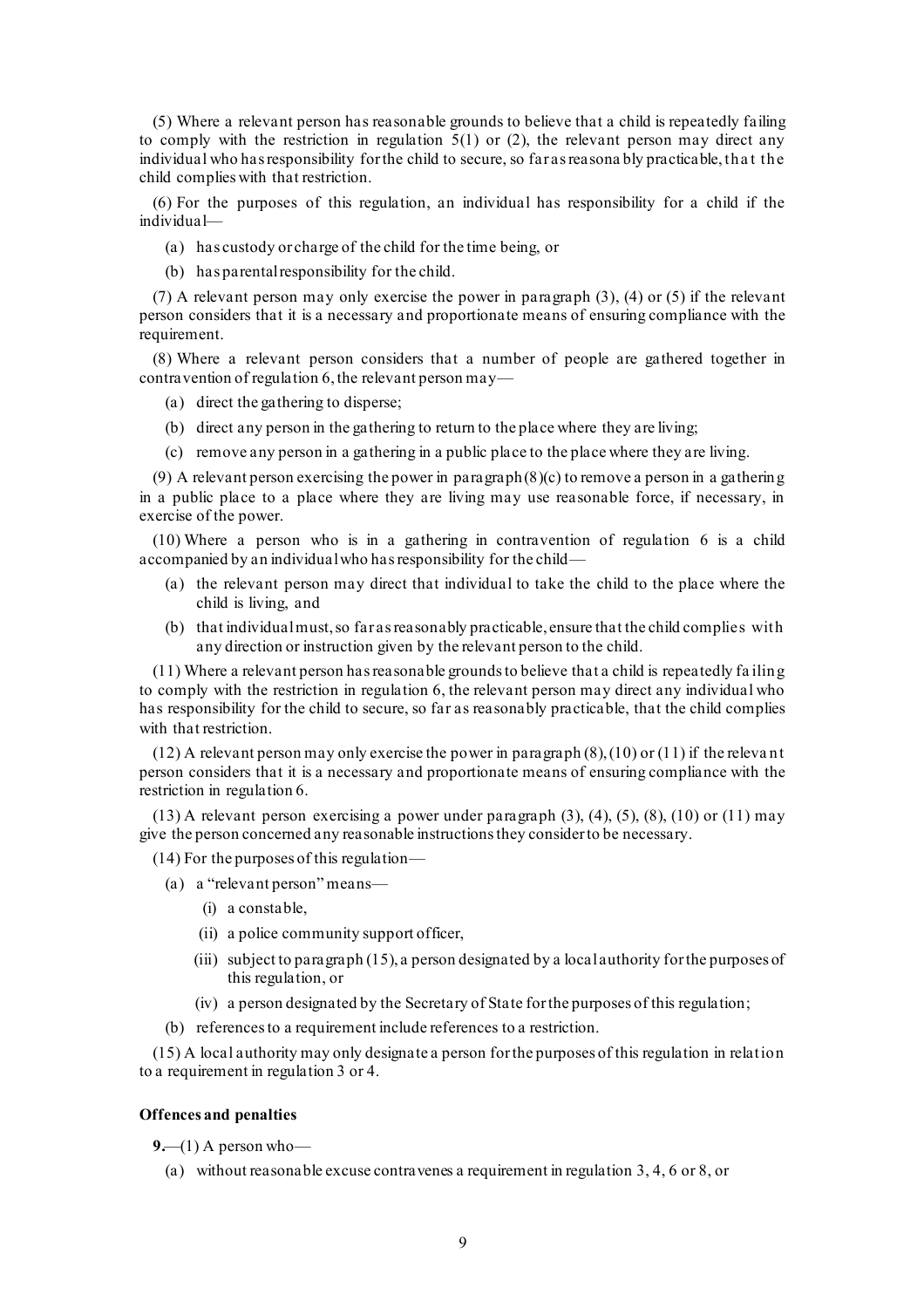(b) contravenes a requirement in regulation [5,](#page-7-2)

commits an offence.

(2) A person who obstructs, without reasonable excuse, any person carrying out a function under these Regulations, including any person who is a relevant person for the purposes of regula tion 8, commits an offence.

(3) A person who, without reasonable excuse, contravenes a direction given under regula tion 8 , or fails to comply with a reasonable instruction or a prohibition notice given by a relevant person under regulation 8, commits an offence.

(4) An offence under this regulation is punishable on summary conviction by a fine.

- (5) If an offence under thisregulation committed by a body corporate is proved—
	- (a) to have been committed with the consent or connivance of an officer of the body, or
	- (b) to be attributable to any neglect on the part of such an officer,

the officer (as well as the body corporate) is guilty of the offence and liable to be prosecuted a nd proceeded against and punished accordingly.

(6) In paragraph (5), "officer", in relation to a body corporate, means a director, manager, secretary or other similar officer of the body corporate.

(7) Section 24 of the Police and Criminal Evidence Act 1984(**a**) applies in relation to an offence under this regulation as if the reasons in subsection  $(5)$  of that section included-

- (a) to maintain public health;
- (b) to maintain public order.

(8) For the purposes of this regulation, references to a requirement include references to a restriction.

#### **Fixed penalty notices**

**10.**—(1) An authorised person may issue a fixed penalty notice to anyone that the authorised person reasonably believes—

- (a) has committed an offence under these Regulations;
- (b) is aged 18 or over.

(2) A fixed penalty notice is a notice offering the person to whom it is issued the opportunity of discharging any liability to conviction for the offence by payment of a fixed pena lty to an authority specified in the notice.

(3) The authority specified in the notice must be—

- (a) the local authority (or as the case may be, any of the local authorities) in whose a rea the offence is alleged to have been committed ("the relevant local authority"), or
- <span id="page-11-0"></span>(b) an officer designated by the Secretary of State, or by the relevant local authority, f or the purposes of this regulation ("the designated officer").

(4) Where a person is issued with a notice under this regulation in respect of an offence—

- (a) no proceedings may be taken for the offence before the end of the period of 28 days following the date of the notice;
- (b) the person may not be convicted of the offence if the person pays the fixed penalty before the end of that period.
- (5) A fixed penalty notice must—
	- (a) give reasonably detailed particulars of the circumstances alleged to constitute the offence;
	- (b) state the period during which (because of paragraph  $(4)(a)$ ) proceedings will not be taken for the offence;

<sup>(</sup>**a**) 1984 c. 60. Section 24 was substituted b s. 110(1) of the Serious Organised Crime and Police Act 2005 (c. 15).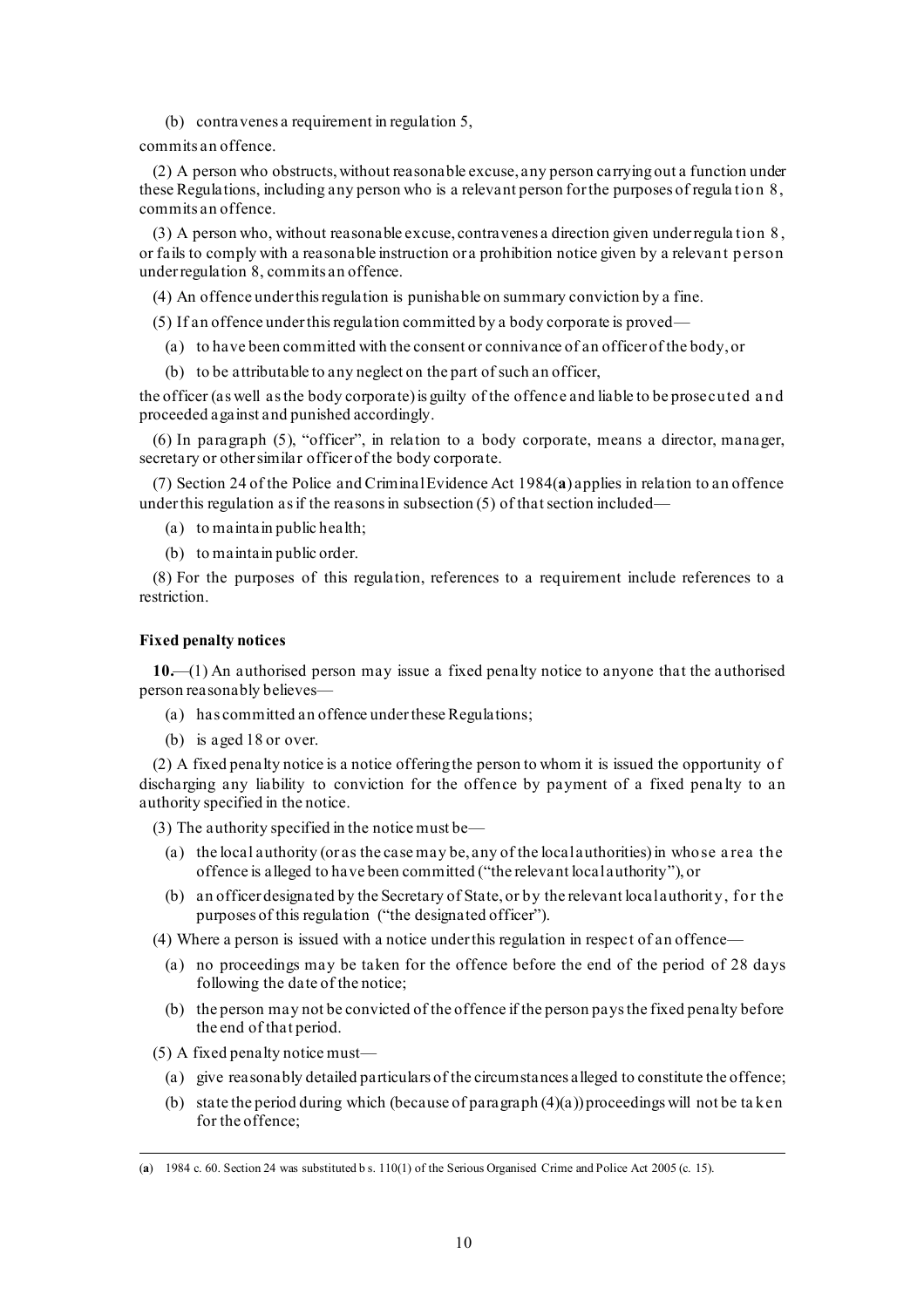- (c) specify the amount of the fixed penalty;
- (d) state the name and address of the person to whom the fixed penalty may be paid;
- (e) specify permissible methods of payment.

(6) The amount specified under paragraph  $(5)(c)$  must, subject to paragraph  $(7)$ , be £100.

(7) Unless paragraph (8) applies, a fixed penalty notice must specify that if  $£50$  is paid before the end of the period of 14 days following the date of the notice that is the amount of the fixed penalty;

(8) If the person to whom a fixed penalty notice is given has already received a fixed penalty notice under these Regulations or the Regulations referred to in paragraph (9)—

- (a) paragraph (7) does not apply, and
- (b) the amount specified asthe fixed penalty isto be—
	- (i) in the case of the second fixed penalty notice received,  $£200;$
	- (ii) in the case of the third fixed penalty notice received,  $\text{\pounds}400$ ;
	- (iii) in the case of the fourth fixed penalty notice received,  $£800;$
	- (iv) in the case of the fifth fixed penalty notice received,  $\pounds1,600;$
	- (v) in the case of the sixth and subsequent fixed penalty notices,  $\pounds 3,200$ .

(9) In determining how many fixed penalty notices a person has previously received, fixed penalty notices received by that person under the Health Protection (Coronavirus, Restrictions) (England) Regulations 2020 and the Health Protection (Coronavirus, Restrictions) (No 2) (England) Regulations 2020 are to be taken into account.

(10) Whatever other method may be specified under para graph (5)(e), payment of a fixed penalty may be made by pre-paying and posting to the person whose name is stated under paragraph (5)(d), at the stated address, a letter containing the amount of the penalty (in cash or otherwise).

(11) Where a letter is sent as mentioned in paragraph (10), payment is regarded as ha ving been made at the time at which that letter would be delivered in the ordinary course of post.

(12) In any proceedings, a certificate—

- (a) that purports to be signed by or on behalf of
	- (i) the chief finance officer of the relevant local authority, where the authority to which payment is made is a local authority, or
	- (ii) the designated officer, where that officer is the authority to which payment is made; and;
- (b) states that the payment of a fixed penalty was, or was not, received by the date specif ied in the certificate,

is evidence of the facts stated.

- <span id="page-12-0"></span>(13) In this regulation—
	- (a) "authorised person" means—
		- (i) a constable;
		- (ii) a police community support officer;
		- (iii) a person designated by the Secretary of State for the purposes of this regulation;
		- (iv) subject to paragraph  $(14)$ , a person designated by the relevant local authority for the purposes of this regulation;
	- (b) a "chief finance officer", in relation to a local authority, means the person with responsibility for the authority's financial a ffairs;
	- (c) references to a "local authority" include references to a county council.

(14) The relevant local authority may only designate a person for the purposes of this regulation to issue fixed penalty notices where the alleged offence relates to the contravention of a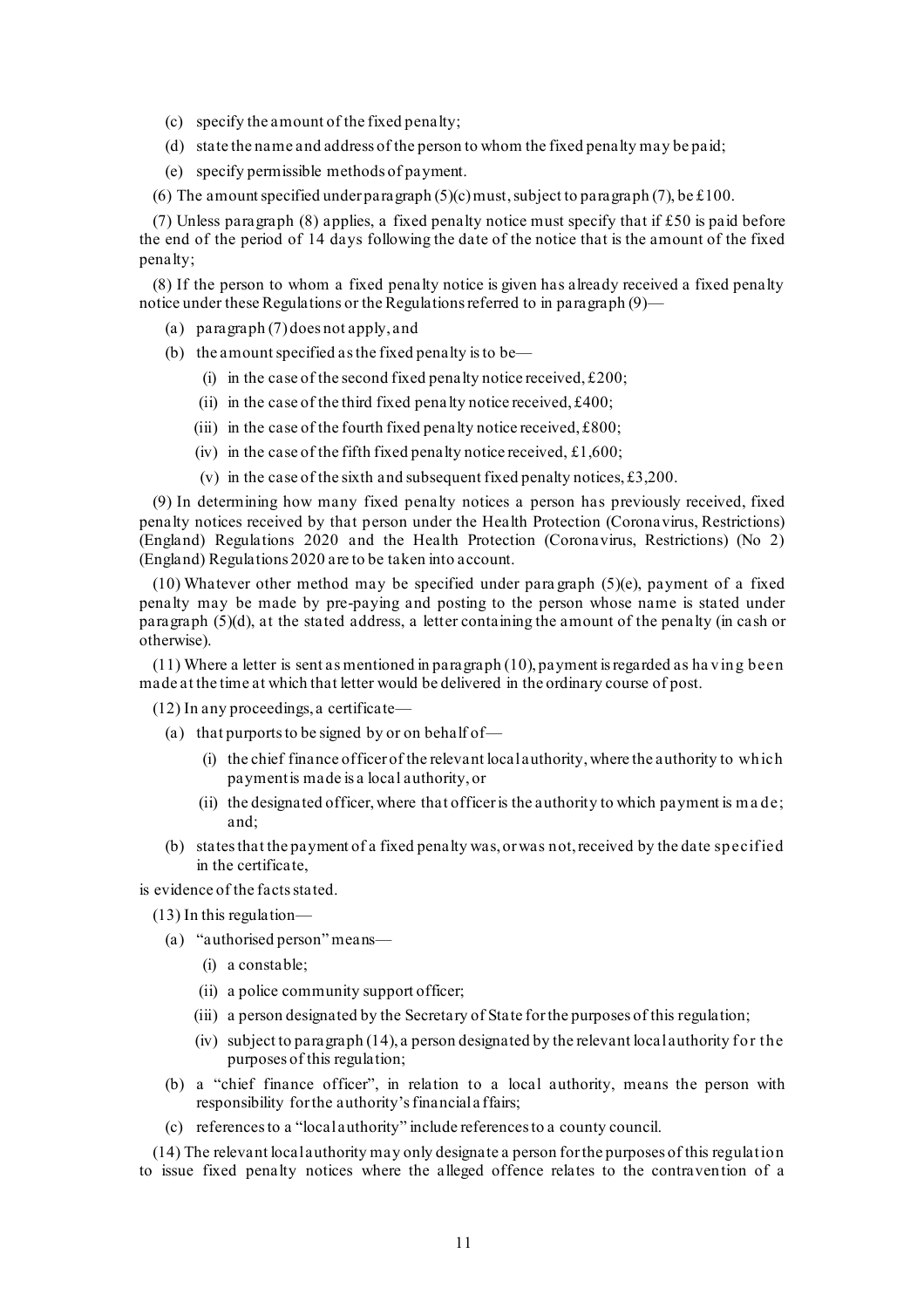requirement or restriction in regulation [3](#page-4-0) or [4](#page-5-0) or the obstruction under regulation 9(2) of a person carrying out a function underregulation 8.

#### **Prosecutions**

<span id="page-13-0"></span>**11.**Proceedings for an offence under these Regulations may be brought by the Crown Prosecution Service and any person designated by the Secretary of State.

#### **Expiry**

**12.**—(1) These Regulations expire at the end of the period of six months beginningwith the da y on which they come into force.

(2) This regulation does not affect the validity of anything done pursuant to these Regulations before they expire.

#### **Designations**

**13.**A person who is designated for the purposes of regulation 8(12)(a), 10(3)(b), 10(11)(a) or 11 of the Health Protection (Coronavirus, Restrictions) (England) Regulations 2020 is to be treated as if they were designated for the purposes of regulation  $8(14)(a)$ ,  $10(3)(b)$ ,  $10(13)(a)$  or [11](#page-13-0) as appropriate, of these Regulations.

Secretary of State for Health Date and Time **Department for Health and Social Care** 

## SCHEDULE 1 Regulation 1(3)

## The protected area

### PART 1

### Postcode Districts

**1.**LE1: All postcodes.

**2.**LE2: The postcodes in the following table.

| LE <sub>2</sub> 0AA | LE2 0AB | LE2 0AD             | LE2 0AF             | LE2 0AG             | LE2 0AH             |
|---------------------|---------|---------------------|---------------------|---------------------|---------------------|
| LE <sub>2</sub> 0AJ | LE2 0AL | LE2 0AN             | LE <sub>2</sub> 0AP | LE <sub>2</sub> 0AQ | LE2 0AR             |
| LE <sub>2</sub> 0AS | LE2 0AT | LE2 0AU             | LE2 0AW             | LE2 0AY             | LE2 0BA             |
| LE2 0BB             | LE2 0BD | LE2 0BE             | LE2 0BJ             | LE2 0BL             | LE2 0DA             |
| LE2 0DB             | LE2 0DD | LE2 0DE             | LE2 0DF             | LE2 0DG             | LE2 0DH             |
| LE2 0DJ             | LE2 0DL | LE2 0DN             | LE2 0DP             | LE2 0DQ             | LE2 0DR             |
| LE <sub>2</sub> 0DS | LE2 0DT | LE2 0DU             | LE2 0DW             | LE2 0DX             | LE2 0EA             |
| LE2 0EB             | LE2 0ED | LE2 0FA             | LE2 OFB             | LE2 0FD             | LE2 OFE             |
| LE2 OFF             | LE2 0FG | LE2 0FH             | LE2 0FJ             | LE2 OFL             | LE2 0FN             |
| LE2 OFP             | LE2 0FQ | LE <sub>2</sub> OFR | LE2 0FS             | LE <sub>2</sub> OFU | LE <sub>2</sub> 0FW |
| LE <sub>2</sub> OFX | LE2 0FY | LE2 0GA             | LE20GB              | LE2 0GD             | LE2 0GE             |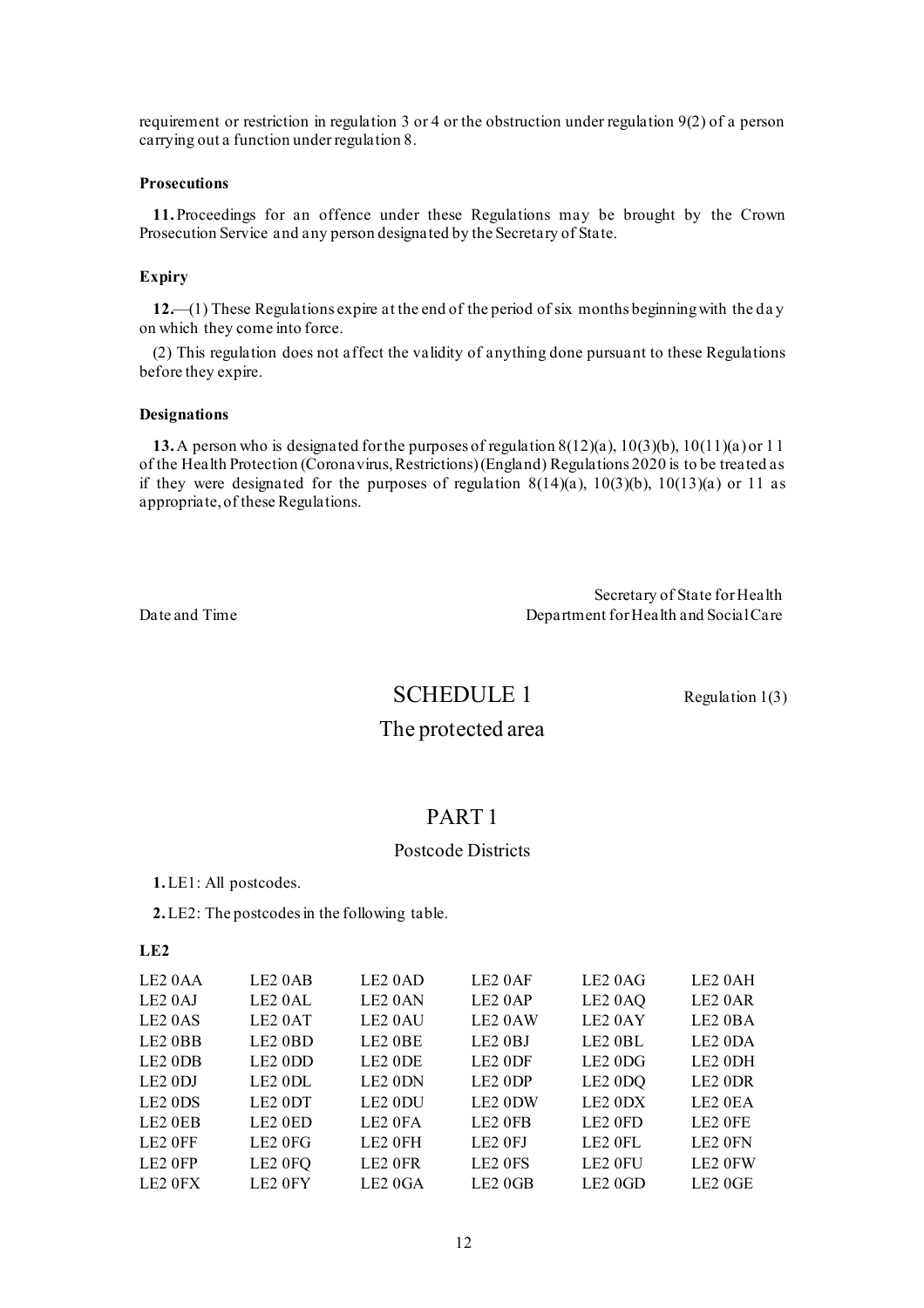| LE2 0GF             | LE2 0GG             | LE2 0GH           | LE2 0GJ | LE2 0GL         | LE2 0GN |
|---------------------|---------------------|-------------------|---------|-----------------|---------|
| LE2 0GP             | LE <sub>2</sub> 0GQ | LE2 0GR           | LE2 0GS | LE2 0GT         | LE2 0GU |
| LE2 0GW             | LE2 0GY             | LE2 0HA           | LE2 0HB | LE2 0HD         | LE2 OHE |
| LE2 0HF             | LE2 0JA             | LE2 0JD           | LE2 OJE | LE2 0JF         | LE2 0JH |
| LE2 0JJ             | LE2 0JN             | LE2 0JR           | LE2 0JS | LE2 0JT         | LE2 0JU |
| LE2 0JX             | LE2 0LA             | LE2 OLB           | LE2 0NA | LE2 0NB         | LE2 0ND |
| LE2 ONE             | LE2 0NN             | LE2 0NQ           | LE2 0PD | LE2 OPE         | LE2 OPF |
| LE <sub>2</sub> 0QB | LE2 0QD             | LE2 0QE           | LE2 0QN | LE2 0QP         | LE2 0QR |
| LE2 0QS             | LE2 0QT             | LE2 0QX           | LE2 ORA | LE2 ORD         | LE2 0RG |
| LE2 0SA             | LE2 0SD             | LE2 0SE           | LE2 0SF | LE2 0SG         | LE2 0SH |
| LE <sub>2</sub> 0SQ | LE2 0TA             | LE2 0TD           | LE2 0TH | LE2 OTL         | LE2 0TN |
| LE2 0TQ             | LE2 0TR             | LE2 0TU           | LE2 0UA | LE2 OUB         | LE2 OUF |
| LE2 0UG             | LE2 0UH             | LE2 0UJ           | LE2 OUL | LE2 0UN         | LE2 OUP |
|                     | LE2 0UR             | LE2 0US           | LE2 0UT |                 | LE2 0UW |
| LE <sub>2</sub> OUQ |                     |                   |         | LE2 0UU         |         |
| LE2 0UX             | LE2 0UY             | LE2 0UZ           | LE2 1AA | LE2 1AB         | LE2 1AD |
| LE2 1AE             | LE2 1AG             | LE2 1AH           | LE2 1AJ | LE2 1AL         | LE2 1AN |
| LE2 1AP             | LE <sub>2</sub> 1AQ | LE2 1BA           | LE2 1BB | LE2 1BD         | LE2 1BE |
| LE2 1BF             | LE2 1BH             | LE2 1BL           | LE2 1BN | LE2 1BP         | LE2 1BQ |
| LE2 1BR             | LE2 1BS             | LE2 1BT           | LE2 1BU | LE2 1BW         | LE2 1DA |
| LE2 1DB             | LE2 1DD             | LE2 1DE           | LE2 1DF | LE2 1DG         | LE2 1DH |
| LE2 1DJ             | LE2 1DP             | LE2 1DQ           | LE2 1DR | LE2 1DS         | LE2 1EB |
| LE2 1ED             | LE2 1EF             | LE2 1EG           | LE2 1FA | LE2 1FB         | LE2 1FD |
| LE2 1FF             | LE2 1FG             | LE2 1FH           | LE2 1FJ | LE2 1FN         | LE2 1FP |
| LE2 1FQ             | LE2 1FR             | LE2 1FT           | LE2 1FU | LE2 1FX         | LE2 1FY |
| LE2 1FZ             | LE2 1GA             | LE2 1GB           | LE2 1GD | LE2 1GE         | LE2 1GF |
| LE2 1GG             | LE2 1GH             | LE2 1GJ           | LE2 1GL | LE2 1GN         | LE2 1GP |
| LE2 1HA             | LE2 1HB             | LE2 1HD           | LE2 1HF | LE2 1HG         | LE2 1HH |
| LE2 1HJ             | LE2 1HL             | LE2 1HN           | LE2 1HP | LE2 1HQ         | LE2 1HR |
| LE2 1HS             | LE2 1HW             | LE2 1LA           | LE2 1LB | LE2 1LD         | LE2 1LE |
| LE2 1LF             | LE2 1LG             | LE2 1LH           | LE2 1LJ | LE2 1LL         | LE2 1LN |
| LE2 1LP             | LE2 1LQ             | LE2 1LR           | LE2 1LT | LE2 1LU         | LE2 1LW |
| LE2 1NA             | LE2 1ND             | LE2 1NE           | LE2 1NF | LE2 1PA         | LE2 1PB |
| LE2 1PD             | LE2 1PE             | LE2 1PF           | LE2 1PG | LE2 1PH         | LE2 1PJ |
| LE2 1PL             | LE2 1PN             | LE2 1PP           | LE2 1PQ | LE2 1PR         | LE2 1PS |
| LE2 1QA             | LE2 1QB             | LE2 1QD           | LE2 1QE | LE2 1QF         | LE2 1QG |
| LE2 1QH             | LE2 1QJ             | LE2 1QL           | LE2 1QN | LE2 1QZ         | LE2 1RA |
| LE2 1RB             | LE2 1RD             | LE2 1RE           | LE2 1RF | LE2 1RG         | LE2 1RH |
| LE2 1RJ             | LE2 1RL             | LE2 1RQ           | LE2 1RR | LE2 1SA         | LE2 1SB |
| LE2 1SD             | LE2 1SE             | LE2 1SF           | LE2 1TA | LE2 1TB         | LE2 1TD |
| LE2 1TE             | LE2 1TF             | LE2 1TG           | LE2 1TH | LE2 1TJ         | LE2 1TL |
| LE2 1TN             |                     | LE2 1TP LE2 1TQ   | LE2 1TR | LE2 1TS         | LE2 1TT |
| LE2 1TU             |                     | LE2 1TW LE2 1TX   | LE2 1WA | LE2 1WB         | LE2 1WD |
| LE2 1WE             | LE2 1WF             | LE2 1WG           | LE2 1WH | LE2 1WJ         | LE2 1WL |
| LE2 1WN             |                     | LE2 1 WP LE2 1 WQ | LE2 1WR | LE2 1WS         | LE2 1WT |
| LE2 1XA             | LE2 1XB             | LE2 1XD           | LE2 1XE | LE2 1XF         | LE2 1XG |
| LE2 1XH             | LE2 1XJ             | LE2 1XL           | LE2 1XN | LE2 1XP         | LE2 1XQ |
| LE2 1XR             | LE2 1YA             | LE2 1YB           | LE2 1YD | LE2 1YE         | LE2 1YF |
| LE2 1YG             | LE2 1YH             | LE2 1YN           | LE2 1ZA | LE2 1ZB         | LE2 1ZD |
| LE2 1ZE             | LE2 1ZF             | LE2 1ZH           | LE2 2AA | LE2 2AB         | LE2 2AD |
| LE2 2AE             |                     | LE2 2AF LE2 2AG   | LE2 2AH | LE2 2AJ         | LE2 2AL |
| LE2 2AN             |                     | LE2 2AP LE2 2AQ   | LE2 2AR | LE2 2AS         | LE2 2BA |
| LE2 2BB             |                     | LE2 2BD LE2 2BE   | LE2 2BF | LE2 2BG LE2 2BH |         |
| LE2 2BJ             | LE2 2BL             | LE2 2BN           | LE2 2BP | LE2 2BQ         | LE2 2BT |
|                     |                     |                   |         |                 |         |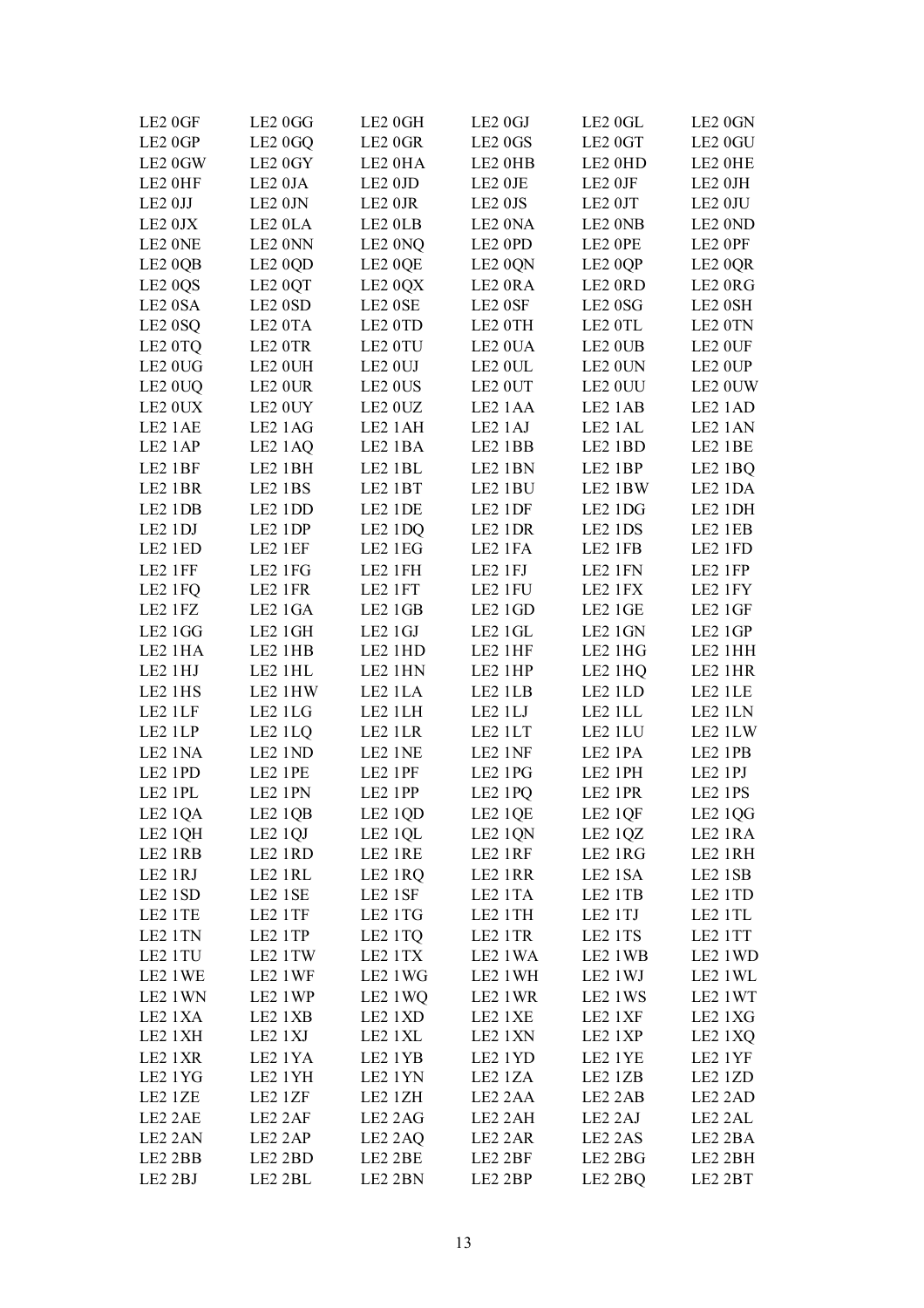| LE2 2DA             | LE2 2DB             | LE2 2DD             | LE2 2DE                        | LE2 2DF | LE2 2DG                         |
|---------------------|---------------------|---------------------|--------------------------------|---------|---------------------------------|
| LE2 2DH             | LE2 2DJ             | LE2 2DL             | LE2 2DN                        | LE2 2DP | LE2 2DQ                         |
| LE2 2DR             | LE2 2DS             | LE2 2EA             | LE2 2EB                        | LE2 2ED | LE2 2EE                         |
| LE2 2EF             | LE2 2EG             | LE2 2EH             | LE2 2EJ                        | LE2 2EL | LE2 2FA                         |
| LE2 2FB             | LE2 2FD             | LE2 2FE             | LE2 2FF                        | LE2 2FU | LE2 2HA                         |
| LE2 2HB             | LE2 2HD             | LE2 2HE             | LE2 2HF                        | LE2 2HG | LE2 2HH                         |
| LE2 2HJ             | LE2 2HL             | LE2 2HN             | LE2 2HP                        | LE2 2HQ | LE2 2HR                         |
| LE2 2LA             | LE2 2LD             | LE2 2LE             | LE2 2LF                        | LE2 2LG | LE2 2LH                         |
| LE2 2LJ             | LE2 2LL             | LE2 2LN             |                                | LE2 2LR | LE2 2LS                         |
| LE2 2LT             | LE2 2NA             | LE2 2NB             | LE <sub>2</sub> 2LQ<br>LE2 2ND | LE2 2NE | LE2 2NF                         |
| LE2 2NG             | LE2 2PA             | LE2 2PB             |                                |         |                                 |
|                     |                     |                     | LE2 2PD                        | LE2 2PE | LE2 2PF                         |
| LE2 2PG             | LE2 2PJ             | LE2 2PL             | LE2 2PN                        | LE2 2PP | LE2 2PQ                         |
| LE2 2PR             | LE2 2PS             | LE2 2PU             | LE2 2PW                        | LE2 2PY | LE2 2PZ                         |
| LE2 2RA             | LE2 2RB             | LE2 2RD             | LE2 2RE                        | LE2 2RF | LE2 2RG                         |
| LE2 2RH             | LE2 2RJ             | LE2 2RL             | LE2 2RN                        | LE2 2SA | LE2 2SB                         |
| LE <sub>2</sub> 3AA | LE <sub>2</sub> 3AB | LE2 3AD             | LE2 3AE                        | LE2 3AF | LE2 3AG                         |
| LE2 3AH             | LE2 3AJ             | LE2 3AL             | LE2 3AN                        | LE2 3AP | LE2 3AQ                         |
| LE2 3AR             | LE2 3AY             | LE2 3BA             | LE2 3BB                        | LE2 3BD | LE2 3BE                         |
| LE2 3BU             | LE2 3BW             | LE2 3BX             | LE2 3BZ                        | LE2 3DA | LE2 3DB                         |
| LE2 3DD             | LE2 3DE             | LE2 3DF             | LE2 3DG                        | LE2 3DH | LE2 3DJ                         |
| LE2 3DL             | LE2 3DN             | LE2 3DP             | LE2 3DQ                        | LE2 3DR | LE2 3EA                         |
| LE2 3EB             | LE2 3ED             | LE2 3EE             | LE2 3EF                        | LE2 3EG | LE2 3EH                         |
| LE2 3EJ             | LE2 3EL             | LE2 3EN             | LE2 3EP                        | LE2 3EQ | LE2 3ER                         |
| LE2 3ES             | LE2 3ET             | LE2 3EU             | LE2 3FA                        | LE2 3FB | LE2 3FD                         |
| LE2 3FE             | LE2 3FF             | LE2 3FG             | LE2 3FH                        | LE2 3FJ | LE2 3FL                         |
| LE2 3FN             | LE2 3FP             | LE2 3FS             | LE2 3FT                        | LE2 3FU | LE2 3FX                         |
| LE2 3GA             | LE <sub>2</sub> 3GB | LE2 3GD             | LE2 3GE                        | LE2 3HA | LE2 3HB                         |
| LE2 3HD             | LE2 3HE             | LE2 3HF             | LE2 3HG                        | LE2 3HH | LE2 3HJ                         |
| LE2 3HL             | LE2 3HN             | LE2 3HP             | LE2 3JA                        | LE2 3JB | LE2 3JD                         |
| LE2 3JE             | LE2 3JF             | LE2 3JG             | LE2 3JH                        | LE2 3JJ | LE2 3JL                         |
| LE2 3JN             | LE2 3JP             | LE2 3JQ             | LE2 3JR                        | LE2 3JS | LE2 3JT                         |
| LE2 3JU             | LE2 3JW             | LE2 3JX             | LE2 3JZ                        | LE2 3LA | LE2 3LB                         |
| LE2 3LD             | LE2 3LE             | LE2 3LF             | LE2 3LG                        | LE2 3LH | LE2 3LJ                         |
| LE2 3LL             | LE2 3LN             | LE2 3LP             | LE2 3LQ                        | LE2 3LR | LE2 3LS                         |
|                     |                     |                     |                                |         |                                 |
| LE2 3LT             | LE <sub>2</sub> 3LU | LE2 3LW             | LE <sub>2</sub> 3NA            | LE2 3NB | LE2 3ND                         |
| LE2 3NE             | LE2 3NF             | LE2 3NG             | LE2 3NH                        | LE2 3PA | LE2 3PB                         |
| LE2 3PD             | LE2 3PE             | LE2 3PF             | LE2 3PG                        | LE2 3PH | LE2 3PJ                         |
| LE2 3PL             | LE2 3PN             | LE2 3PP             | LE2 3PQ                        | LE2 3PR | LE2 3PZ                         |
| LE <sub>2</sub> 3QA | LE2 3QB             | LE2 3QD             | LE2 3QE                        | LE2 3QF | LE2 3QG                         |
| LE2 3QJ             | LE2 3RA             | LE2 3RB             | LE2 3RD                        | LE2 3RE | LE2 3RF                         |
| LE2 3RG             | LE2 3RH             | LE2 3RJ             | LE2 3RL                        | LE2 3RN | LE2 3RP                         |
| LE2 3RQ             | LE2 3RR             | LE2 3RS             | LE2 3RT                        | LE2 3TA | LE2 3TB                         |
| LE2 3TD             | LE2 3TE             | LE2 3TF             | LE2 3TH                        | LE2 3TJ | LE2 3TL                         |
| LE2 3TN             | LE2 3TP             | LE2 3TQ             | LE2 3TS                        | LE2 3TT | LE2 3TU                         |
| LE2 3TW             | LE2 3TX             | LE2 3TY             | LE2 3TZ                        | LE2 3UD | LE2 3UE                         |
| LE2 3UF             | LE2 3WA             | LE2 3WB             | LE2 3WD                        | LE2 3WE | LE2 3WF                         |
| LE2 3WG             | LE2 3WH             | LE2 3WJ             | LE2 3WL                        | LE2 3WN | LE2 3WP                         |
| LE2 3 WQ            | LE2 3WR             | LE2 3WS             | LE2 3WT                        | LE2 3YA | LE2 3YB                         |
| LE2 3YD             | LE2 3YE             | LE2 3YF             | LE2 3YG                        | LE2 3YH | LE2 3YJ                         |
| LE2 3YL             | LE2 3YN             | LE2 3YP             | LE2 3YQ                        | LE2 3YR | LE2 3YS                         |
| LE2 3YT             | LE24AA              | LE2 4AB             | LE2 4AF                        | LE2 4AG | LE2 4AH                         |
| LE2 4AL             | LE2 4DA             | LE <sub>2</sub> 4DB | LE2 4DD                        | LE2 4DF | LE2 4DG                         |
| LE2 4DH             | LE <sub>2</sub> 4DJ | LE2 4DL             | LE2 4DN                        | LE2 4DP | LE <sub>2</sub> 4D <sub>Q</sub> |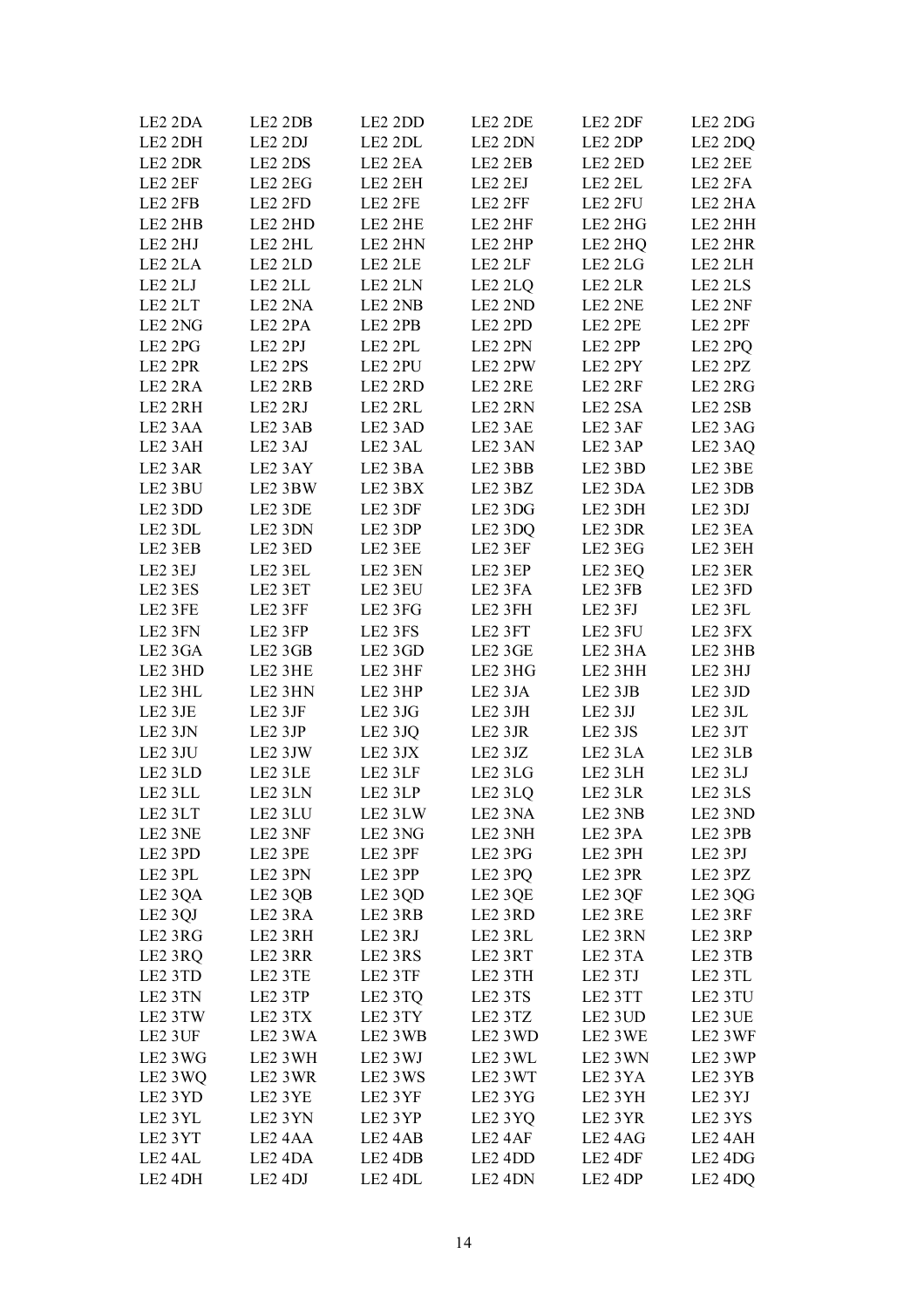| LE2 4DS             | LE2 4DT             | LE2 4EA             | LE2 4EB             | LE2 4ED             | LE2 4EE             |
|---------------------|---------------------|---------------------|---------------------|---------------------|---------------------|
| LE2 4EF             | LE2 4EG             | LE2 4EH             | LE <sub>2</sub> 4EQ | LE2 4EX             | LE2 4EZ             |
| LE2 4FA             | LE2 4FB             | LE2 4FD             | LE2 4FE             | LE2 4FF             | LE2 4FG             |
| LE2 4FH             | LE2 4FJ             | LE2 4FL             | LE2 4FN             | LE2 4FP             | LE2 4FQ             |
| LE2 4FR             | LE2 4FS             | LE2 4FU             | LE2 4FW             | LE2 4FY             | LE2 4FZ             |
| LE2 4GA             | LE <sub>2</sub> 4GB | LE2 4GD             | LE2 4GE             | LE2 4GF             | LE2 4GG             |
| LE2 4GH             | LE2 4GJ             | LE2 4GL             | LE2 4GN             | LE2 4GP             | LE2 4HA             |
| LE2 4HB             | LE2 4HD             | LE2 4HE             | LE2 4HF             | LE2 4HG             | LE2 4HH             |
| LE2 4HJ             | LE2 4HL             | LE2 4HN             | LE2 4HP             | LE2 4HQ             | LE2 4HR             |
| LE <sub>2</sub> 4JA | LE2 4JB             | LE2 4JD             | LE2 4JE             | LE2 4JF             | LE2 4JG             |
| LE2 4JH             | LE2 4JP             | LE <sub>2</sub> 4JQ | LE2 4LA             | LE2 4LD             | LE2 4LE             |
| LE2 4LF             | LE2 4LG             | LE2 4LH             | LE2 4LJ             | LE2 4LZ             | LE2 4NA             |
| LE2 4NB             | LE2 4ND             | LE2 4NE             | LE2 4NF             | LE2 4NG             | LE2 4NH             |
| LE2 4NJ             | LE2 4NL             | LE2 4NN             | LE2 4NP             | LE2 4NQ             | LE2 4NR             |
| LE2 4NS             | LE2 4NT             | LE2 4NU             | LE2 4NW             | LE2 4NX             | LE2 4NY             |
| LE2 4NZ             | LE <sub>2</sub> 4PA | LE2 4PB             | LE2 4PD             | LE2 4PE             | LE2 4PG             |
| LE2 4PH             | LE2 4PJ             | LE2 4PL             | LE2 4PN             | LE2 4PP             | LE2 4PQ             |
| LE2 4PS             | LE2 4PT             | LE <sub>2</sub> 4QA | LE <sub>2</sub> 4QB | LE2 4QD             | LE2 4QE             |
| LE2 4QF             | LE <sub>2</sub> 4QG | LE2 4QQ             | LE2 4QY             | LE2 4QZ             | LE2 4RA             |
| LE2 4RB             | LE2 4RD             | LE2 4RE             | LE2 4RF             | LE2 4RH             | LE2 4RJ             |
| LE2 4RQ             | LE2 4RR             | LE2 4RS             | LE2 4RT             | LE2 4RU             | LE2 4RW             |
| LE2 4RX             | LE2 4RZ             | LE2 4SB             | LE2 4SD             | LE2 4SE             | LE2 4SF             |
| LE2 4SG             | LE2 4SH             | LE <sub>2</sub> 4SJ | LE2 4SL             | LE2 4SN             | LE2 4SP             |
| LE <sub>2</sub> 4SQ | LE2 4SR             | LE <sub>2</sub> 4SS | LE2 4ST             | LE2 4SU             | LE2 4SW             |
| LE2 4SX             | LE2 4SY             | LE2 4SZ             | LE2 4TA             | LE2 4TB             | LE2 4TD             |
| LE2 4TE             | LE2 4TF             | LE2 4TG             | LE2 4TH             | LE2 4TJ             | LE2 4TL             |
| LE2 4TN             | LE2 4TP             | LE <sub>2</sub> 4TQ | LE2 4TR             | LE2 4TS             | LE2 4TT             |
| LE2 4TU             | LE2 4TW             | LE2 4TX             | LE2 4TY             | LE2 4TZ             | LE2 4UA             |
| LE2 4UB             | LE2 4UD             | LE2 4UE             | LE2 4UF             | LE2 4UG             | LE2 4UH             |
| LE2 4UJ             | LE2 4UL             | LE2 4UN             | LE2 4UP             | LE2 4UR             | LE2 4US             |
| LE2 4UU             | LE2 4UW             | LE2 4UX             | LE2 4UY             | LE2 4UZ             | LE2 4XA             |
| LE <sub>2</sub> 5AA | LE2 5AB             | LE2 5AD             | LE2 5AF             | LE2 5AG             | LE2 5AH             |
| LE2 5AJ             | LE2 5AL             | LE2 5AN             | LE2 5AP             | LE2 5AQ             | LE2 5AR             |
| LE2 5AS             | LE2 5AT             | LE2 5AU             | LE2 5AW             | LE2 5BA             | LE2 5BB             |
| LE2 5BD             | LE2 5BF             | LE <sub>2</sub> 5DA | LE <sub>2</sub> 5DB | LE2 5DE             | LE2 5DF             |
| LE2 5DG             | LE2 5DH             | LE2 5DJ             | LE2 5DL             | LE2 5DN             | LE2 5DP             |
| LE2 5DQ             | LE2 5EA             | LE2 5EB             | LE2 5ED             | LE2 5EF             | LE2 5EG             |
| LE2 5FA             | LE2 5FB             | LE2 5FD             | LE2 5FE             | LE2 5FF             | LE <sub>2</sub> 5FG |
| LE2 5FH             | LE2 5FJ             | LE2 5FL             | LE2 5FN             | LE2 5FP             | LE2 5FQ             |
| LE2 5GA             | LE2 5GB             | LE2 5GD             | LE2 5GE             | LE2 5GF             | LE <sub>2</sub> 5GG |
| LE2 5GH             | LE2 5GJ             | LE2 5GL             | LE2 5GN             | LE2 5HA             | LE2 5HB             |
| LE2 5HD             | LE2 5HE             | LE2 5HF             | LE2 5HG             | LE2 5HH             | LE2 5HJ             |
| LE2 5HL             | LE2 5HN             | LE2 5HP             | LE2 5HQ             | LE2 5HR             | LE2 5HS             |
| LE <sub>2</sub> 5JA | LE2 5JB             | LE2 5JD             | LE2 5JE             | LE2 5JF             | LE2 5JG             |
| LE2 5JH             | LE2 5JJ             | LE2 5LG             | LE2 5LH             | LE <sub>2</sub> 5LQ | LE2 5LR             |
| LE2 5LS             | LE2 5LT             | LE2 5NE             | LE2 5NG             | LE2 5PA             | LE2 5PB             |
| LE2 5PD             | LE2 5PE             | LE2 5PF             | LE2 5PG             | LE2 5PH             | LE2 5PJ             |
| LE2 5PL             | LE2 5PN             | LE2 5PP             | LE <sub>2</sub> 5PQ | LE2 5PR             | LE2 5PS             |
| LE2 5PT             | LE2 5PU             | LE <sub>2</sub> 5QA | LE <sub>2</sub> 5QB | LE <sub>2</sub> 5QD | LE2 5QE             |
| LE2 5QF             | LE2 5QG             | LE2 5QH             | LE2 5QJ             | LE2 5QL             | LE2 5QN             |
| LE2 5QP             | LE <sub>2</sub> 5QQ | LE2 5RA             | LE2 5RB             | LE2 5RD             | LE2 5RE             |
| LE2 5RF             | LE2 5RG             | LE2 5RH             | LE2 5RJ             | LE2 5RL             | LE2 5RN             |
| LE2 5RP             | LE <sub>2</sub> 5RQ | LE2 5RR             | LE2 5RS             | LE2 5RT             | LE2 5SA             |
|                     |                     |                     |                     |                     |                     |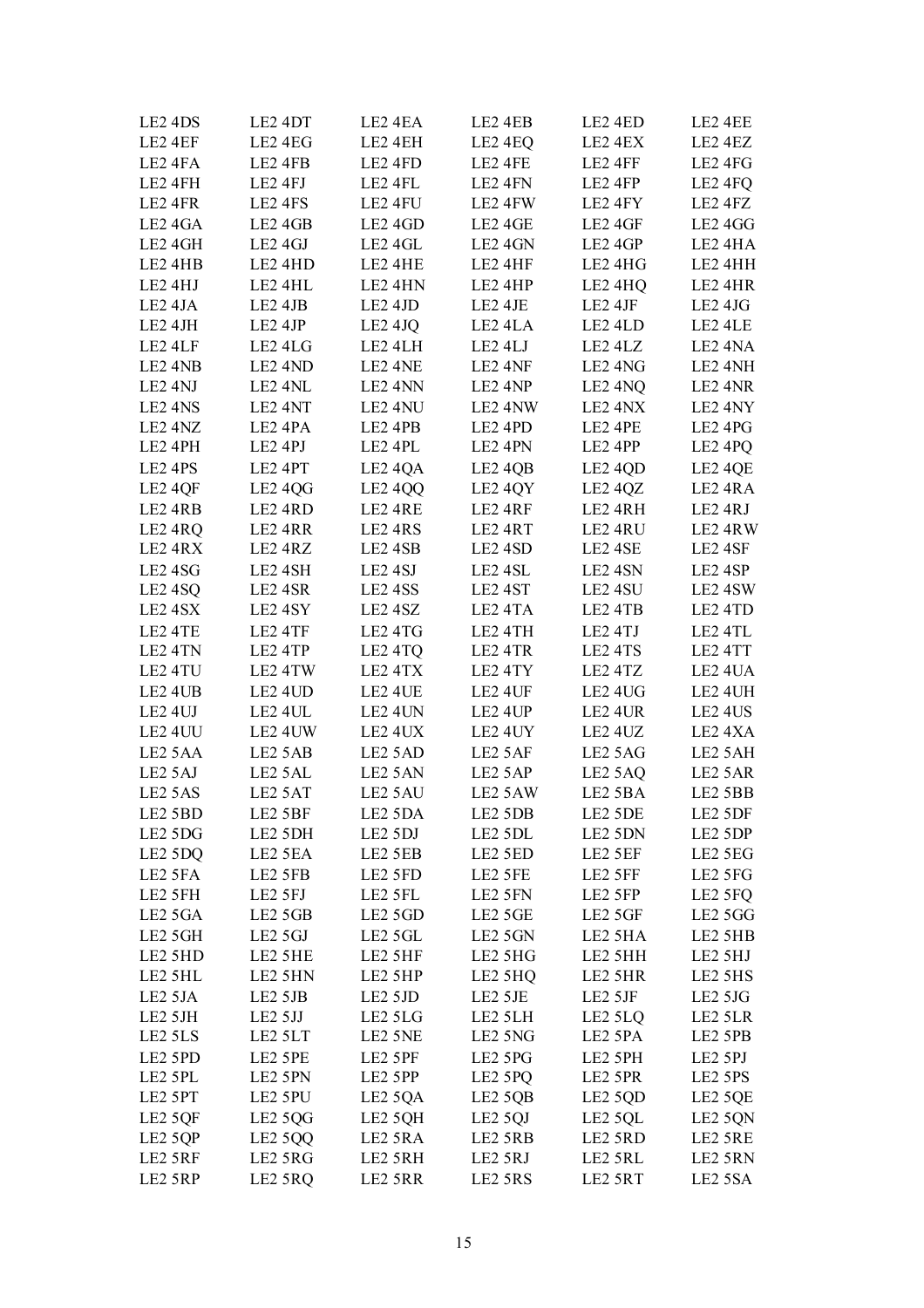| LE2 5SB             | LE2 5SD             | LE2 5SE                         | LE2 5SF             | LE2 5SG             | LE2 5SH             |
|---------------------|---------------------|---------------------------------|---------------------|---------------------|---------------------|
| LE2 5SJ             | LE2 5TA             | LE2 5TB                         | LE2 5TD             | LE2 5TE             | LE2 5TF             |
| LE2 5TG             | LE2 5TH             | LE2 5TJ                         | LE2 5TL             | LE2 5TN             | LE2 5TP             |
| LE <sub>2</sub> 5TQ | LE2 5TR             | LE2 5TS                         | LE2 5TT             | LE2 5TU             | LE2 5TW             |
| LE2 5TX             | LE2 5TY             | LE2 5TZ                         | LE2 5UA             | LE2 5UB             | LE2 5UD             |
| LE2 5UE             | LE2 5UF             | LE2 5UG                         | LE2 5UH             | LE2 5UL             | LE2 5UN             |
| LE2 5UP             | LE2 5UQ             | LE2 5UR                         | LE2 5US             | LE2 5UT             | LE2 5UW             |
| LE2 5WA             | LE2 5WB             | LE2 5WD                         | LE2 5WE             | LE2 5WF             | LE2 5WG             |
| LE2 5WH             | LE2 5WJ             | LE2 5WL                         | LE2 5WN             | LE2 5WP             | LE2 5WQ             |
| LE2 5WT             | LE2 5WU             | LE2 5WW                         | LE2 5YA             | LE2 5YB             | LE2 5YD             |
| LE2 5YE             | LE2 5YF             | LE2 5YG                         | LE2 5YH             | LE2 5YJ             | LE2 5YL             |
| LE <sub>2</sub> 6AA | LE <sub>2</sub> 6AB | LE2 6AD                         | LE2 6AE             | LE2 6AF             | LE <sub>2</sub> 6AG |
| LE <sub>2</sub> 6AJ | LE2 6AN             | LE <sub>2</sub> 6AP             | LE <sub>2</sub> 6AQ | LE2 6AR             | LE2 6AT             |
| LE2 6AU             | LE2 6AW             | LE2 6AX                         | LE2 6AY             | LE <sub>2</sub> 6AZ | LE2 6BA             |
| LE2 6BD             | LE2 6BE             | LE2 6BF                         | LE2 6BH             | LE2 6BJ             | LE2 6BL             |
| LE2 6BN             | LE2 6BR             | LE2 6BT                         | LE2 6BW             | LE2 6BZ             | LE <sub>2</sub> 6DA |
| LE2 6DB             | LE2 6DD             | LE2 6DE                         | LE2 6DF             | LE2 6DG             | LE2 6DH             |
| LE2 6DJ             | LE2 6DL             | LE2 6DP                         | LE <sub>2</sub> 6DQ | LE2 6DR             | LE2 6DU             |
| LE2 6DW             | LE2 6DX             | LE2 6DY                         | LE2 6EA             | LE2 6EB             | LE2 6ED             |
| LE2 6EE             | LE2 6EF             | LE2 6EG                         | LE2 6EH             | LE2 6EJ             | LE2 6EL             |
| LE2 6EN             | LE2 6EP             | LE2 6EQ                         | LE2 6ER             | LE2 6ES             | LE2 6ET             |
| LE2 6EU             | LE2 6EW             | LE2 6EX                         | LE2 6EY             | LE2 6EZ             | LE2 6FA             |
| LE2 6FB             | LE2 6FD             | LE2 6FE                         | LE2 6FF             | LE2 6FG             | LE2 6FH             |
| LE2 6FJ             | LE2 6FL             | LE2 6FN                         | LE2 6FP             | LE <sub>2</sub> 6FQ | LE2 6FR             |
| LE2 6FS             | LE2 6FT             | LE2 6FU                         | LE2 6FX             | LE2 6GA             | LE2 6GB             |
| LE2 6GD             | LE2 6GE             | LE2 6GF                         | LE2 6GG             | LE2 6GH             | LE2 6GJ             |
| LE2 6GL             | LE2 6GN             | LE2 6GP                         | LE <sub>2</sub> 6GQ | LE2 6GR             | LE2 6GS             |
| LE2 6GT             | LE2 6GU             | LE2 6GW                         | LE2 6GX             | LE2 6GY             | LE2 6GZ             |
| LE2 6HA             | LE2 6HB             | LE2 6HD                         | LE2 6HE             | LE2 6HF             | LE2 6HG             |
| LE2 6HH             | LE2 6HJ             | LE2 6HL                         | LE2 6HN             | LE2 6HP             | LE2 6HQ             |
| LE2 6HR             | LE2 6HS             | LE2 6HT                         | LE2 6HU             | LE2 6HW             | LE2 6HX             |
| LE2 6HY             | LE2 6HZ             | LE2 6JA                         | LE2 6JB             | LE2 6JD             | LE2 6JE             |
| LE2 6JF             | LE2 6JG             | $\rm LE2~6JH$                   | LE2 6JJ             | LE2 6JL             | LE2 6JN             |
| LE2 6JP             | LE2 <sub>6JQ</sub>  | LE2 6JT                         | LE2 6JU             | LE2 6JW             | LE2 6LA             |
|                     |                     |                                 |                     |                     |                     |
| LE2 6LB             | LE2 6LD             | LE2 6LE                         | LE2 6LF             | LE2 6LG             | LE2 6LH             |
| LE2 6LL             | LE2 6LN             | LE2 6LP                         | LE2 6LQ             | LE2 6LR             | LE2 6LS             |
| LE2 6LT             | LE2 6LU             | LE2 6LW                         | LE2 6LX             | LE2 6NA             | LE2 6NB             |
| LE2 6ND             | LE2 6NE             | LE2 6NF                         | LE <sub>2</sub> 6NG | LE2 6NH             | LE2 6NJ             |
| LE2 6NL             | LE2 6NN             | LE <sub>2</sub> 6NP             | LE <sub>2</sub> 6NQ | LE <sub>2</sub> 6NR | LE <sub>2</sub> 6NS |
| LE <sub>2</sub> 6NT | LE2 6NU             | LE <sub>2</sub> 6NW             | LE2 6NX             | LE2 6NY             | LE2 6PA             |
| LE2 6PB             | LE2 6PD             | LE <sub>2</sub> 6QA             | LE2 6QD             | LE2 6QE             | LE <sub>2</sub> 6QF |
| LE <sub>2</sub> 6QG | LE2 6QH             | LE2 6QJ                         | LE2 6QL             | LE2 6QN             | LE2 6QP             |
| LE <sub>2</sub> 6QQ | LE2 6QR             | LE <sub>2</sub> 6Q <sub>S</sub> | LE2 6QT             | LE2 6QU             | LE2 6QW             |
| LE <sub>2</sub> 6QX | LE2 6QY             | LE <sub>2</sub> 6Q <sub>Z</sub> | LE2 6RA             | LE2 6RB             | LE2 6RD             |
| LE2 6RE             | LE2 6RF             | LE2 6RG                         | LE2 6RH             | LE2 6RJ             | LE2 6RL             |
| LE <sub>2</sub> 6SA | LE2 6SB             | LE <sub>2</sub> 6SD             | LE2 6SE             | LE2 6SF             | LE <sub>2</sub> 6SG |
| LE2 6SH             | LE <sub>2</sub> 6SJ | LE2 6SL                         | LE2 6SN             | LE2 6SP             | LE <sub>2</sub> 6SQ |
| LE2 6SR             | LE <sub>2</sub> 6SS | LE <sub>2</sub> 6ST             | LE <sub>2</sub> 6TA | LE2 6TB             | LE2 6TD             |
| LE2 6TE             | LE2 6TF             | LE <sub>2</sub> 6TG             | LE2 6TH             | LE <sub>2</sub> 6TJ | LE2 6TL             |
| LE2 6TN             | LE2 6TP             | LE <sub>2</sub> 6TQ             | LE2 6TR             | LE2 6TS             | LE2 6TT             |
| LE <sub>2</sub> 6TU | LE2 6TW             | LE2 6TX                         | LE2 6TY             | LE2 6TZ             | LE <sub>2</sub> 6UA |
| LE <sub>2</sub> 6UB | LE2 6UD             | LE2 6UE                         | LE2 6UF             | LE <sub>2</sub> 6UG | LE2 6UJ             |
| LE2 6UL             | LE2 6UN             | LE2 6UP                         | LE <sub>2</sub> 6UQ | LE2 6UR             | LE <sub>2</sub> 6US |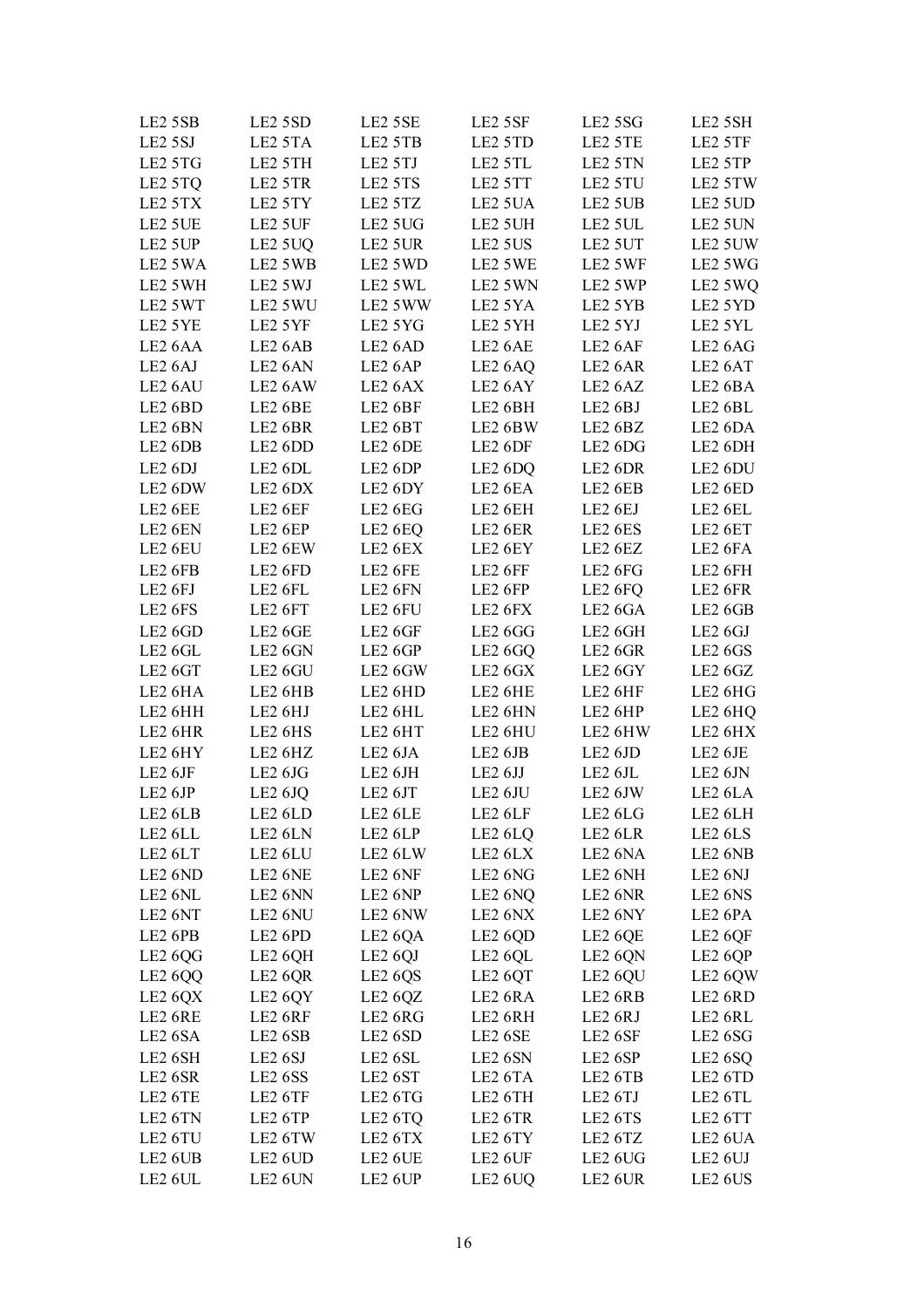| LE2 7AA | LE2 7AB | LE2 7AD             | LE2 7AE | LE27AG  | LE2 7AH |
|---------|---------|---------------------|---------|---------|---------|
| LE2 7AJ | LE27AL  | LE2 7AQ             | LE2 7AS | LE2 7AT | LE2 7AU |
| LE27AW  | LE27AX  | LE2 7AY             | LE2 7AZ | LE2 7BA | LE2 7BB |
| LE2 7BJ | LE2 7BU | LE2 7BY             | LE2 7DA | LE2 7DB | LE2 7DD |
| LE2 7DE | LE2 7DF | LE2 7DH             | LE2 7DJ | LE2 7DN | LE2 7DP |
| LE2 7DR | LE2 7DS | LE2 7DT             | LE2 7DU | LE2 7DX | LE2 7DZ |
| LE2 7EA | LE2 7EB | LE2 7ED             | LE2 7EE | LE2 7EF | LE2 7EG |
| LE2 7EH | LE2 7EJ | LE2 7EL             | LE2 7EQ | LE2 7ER | LE2 7ES |
| LE2 7ET | LE2 7EW | LE2 7EX             | LE2 7EY | LE2 7EZ | LE2 7FA |
| LE2 7FB | LE2 7FD | LE2 7FF             | LE2 7FG | LE2 7FH | LE2 7FJ |
| LE2 7FL | LE2 7FN | LE2 7FP             | LE2 7FQ | LE2 7FR | LE2 7FS |
| LE2 7FT | LE2 7FU | LE2 7FW             | LE2 7FZ | LE2 7GB | LE2 7GD |
| LE2 7GE | LE2 7GF | LE2 7GG             | LE2 7GH | LE2 7GJ | LE2 7GL |
| LE2 7GN | LE2 7GP | LE2 7GQ             | LE2 7GR | LE2 7GS | LE2 7GT |
| LE2 7GU | LE2 7GW | LE2 7GX             | LE2 7GY | LE2 7GZ | LE2 7HA |
| LE2 7HD | LE2 7HG | LE2 7HH             | LE2 7HJ | LE2 7HL | LE2 7HN |
| LE2 7HP | LE2 7HQ | LE2 7HR             | LE2 7HS | LE2 7HT | LE2 7HW |
| LE2 7HX | LE2 7HY | LE2 7HZ             | LE2 7JA | LE2 7JB | LE2 7JD |
| LE2 7JE | LE2 7JF | LE2 7JG             | LE2 7JH | LE2 7JJ | LE2 7JL |
| LE2 7JN | LE2 7JP | LE2 7JQ             | LE2 7JR | LE2 7JS | LE2 7JT |
| LE2 7JU | LE2 7JW | LE2 7JX             | LE2 7JZ | LE2 7LA | LE2 7LB |
| LE2 7LD | LE2 7LE | LE2 7LF             | LE2 7LH | LE2 7LJ | LE2 7LL |
| LE2 7LN | LE2 7LP | LE2 7LQ             | LE2 7LS | LE2 7LT | LE2 7LW |
| LE2 7LZ | LE2 7NA | LE2 7NB             | LE2 7ND | LE2 7NE | LE2 7NF |
| LE2 7NG | LE2 7NH | LE2 7NJ             | LE2 7NL | LE2 7NN | LE2 7NP |
| LE2 7NR | LE2 7NS | LE2 7NT             | LE2 7NU | LE2 7NW | LE2 7NX |
| LE2 7NY | LE2 7NZ | LE2 7PA             | LE2 7PD | LE2 7PE | LE2 7PF |
| LE2 7PG | LE2 7PH | LE2 7PJ             | LE2 7PL | LE2 7PN | LE2 7PQ |
| LE2 7PR | LE2 7PT | LE2 7PU             | LE2 7PW | LE2 7PX | LE2 7PY |
| LE2 7PZ | LE2 7QA | LE2 7QB             | LE2 7QD | LE2 7QE | LE2 7QF |
| LE2 7QG | LE2 7QJ | LE2 7QL             | LE2 7QN | LE2 7QT | LE2 7SJ |
| LE2 7SL | LE2 7SN | LE2 7SQ             | LE2 7SR | LE27SS  | LE2 7ST |
| LE2 7SX | LE2 7SZ | LE2 7TD             | LE2 7TF | LE2 7TG | LE2 7TR |
| LE2 8AA | LE2 8AB | LE2 8AD             | LE2 8AE | LE2 8AH | LE2 8AJ |
| LE2 8AL | LE2 8AN | LE <sub>2</sub> 8AQ | LE2 8AR | LE2 8AS | LE2 8AT |
| LE2 8AU | LE2 8AW | LE2 8AX             | LE2 8AY | LE2 8AZ | LE2 8BA |
| LE2 8BB | LE2 8BD | LE2 8BE             | LE2 8BF | LE2 8BG | LE2 8BH |
| LE2 8BJ | LE2 8BL | LE2 8BN             | LE2 8DA | LE2 8DB | LE2 8DD |
| LE2 8DE | LE2 8DF | LE2 8DG             | LE2 8DH | LE2 8DJ | LE2 8DL |
| LE2 8DR | LE2 8DX | LE2 8DY             | LE2 8DZ | LE2 8EA | LE2 8EB |
| LE2 8ED | LE2 8EE | LE2 8EF             | LE2 8EG | LE2 8EH | LE2 8EJ |
| LE2 8EN | LE2 8EP | LE2 8EQ             | LE2 8ER | LE2 8ES | LE2 8ET |
| LE2 8FA | LE2 8FB | LE2 8FD             | LE2 8FE | LE2 8FF | LE2 8FG |
| LE2 8FH | LE2 8FJ | LE2 8FN             | LE2 8FP | LE2 8FQ | LE2 8GA |
| LE2 8GB | LE2 8GD | LE2 8GE             | LE2 8GF | LE2 8GG | LE2 8HA |
| LE2 8HB | LE2 8HD | LE2 8HE             | LE2 8HF | LE2 8HG | LE2 8HH |
| LE2 8HN | LE2 8HP | LE2 8HQ             | LE2 8HR | LE2 8HS | LE2 8HT |
| LE2 8HU | LE2 8HW | LE2 8HX             | LE2 8HY | LE2 8JA | LE2 8JB |
| LE2 8JD | LE2 8LB | LE2 8LD             | LE2 8LE | LE2 8LF | LE2 8LG |
| LE2 8LH | LE2 8LJ | LE2 8LL             | LE2 8LN | LE2 8LP | LE2 8LQ |
| LE2 8LR | LE2 8LS | LE2 8LT             | LE2 8LU | LE2 8LW | LE2 8LX |
| LE2 8LY | LE2 8LZ | LE2 8NA             | LE2 8ND | LE2 8NE | LE2 8NF |
| LE2 8NG | LE2 8NH | LE2 8NJ             | LE2 8PA | LE2 8PB | LE2 8PE |
|         |         |                     |         |         |         |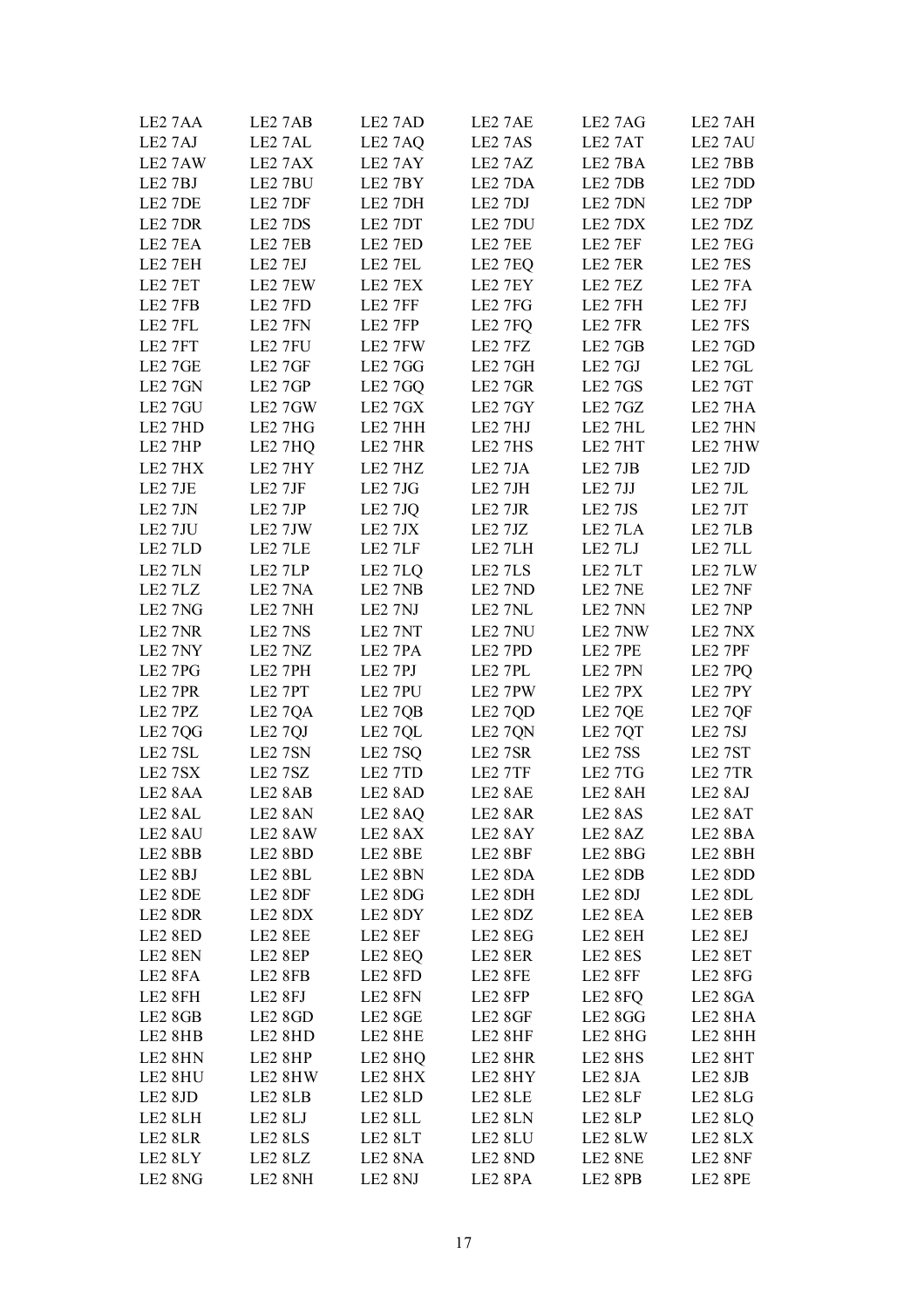| LE2 8PF             | LE2 8PG             | LE2 8PH             | LE2 8PJ             | LE2 8PL | LE2 8PN |
|---------------------|---------------------|---------------------|---------------------|---------|---------|
| LE2 8PP             | LE <sub>2</sub> 8PQ | LE2 8PR             | LE2 8PS             | LE2 8PT | LE2 8PU |
| LE2 8PW             | LE2 8PX             | LE2 8PY             | LE2 8PZ             | LE2 8QA | LE2 8QB |
| LE2 8QD             | LE2 8QE             | LE2 8QF             | LE2 8QG             | LE2 8QH | LE2 8QJ |
| LE2 8QL             | LE2 8QN             | LE2 8QP             | LE2 8QQ             | LE2 8QR | LE2 8QS |
| LE2 8QT             | LE2 8QU             | LE2 8QW             | LE2 8QY             | LE2 8RA | LE2 8RB |
| LE2 8RD             | LE2 8RE             | LE2 8RF             | LE2 8SA             | LE2 8SB | LE2 8SD |
| LE2 8SE             | LE2 8SF             | LE2 8SG             | LE2 8SH             | LE2 8SJ | LE2 8SL |
| LE2 8SN             | LE2 8SP             | LE <sub>2</sub> 8SQ | LE2 8SR             | LE2 8SS | LE2 8ST |
| LE2 8TA             | LE2 8TB             | LE2 8TD             | LE2 8TF             | LE2 8TG | LE2 8TH |
| LE2 8TJ             | LE2 8TL             | LE2 8TN             | LE2 8TS             | LE2 8UA | LE2 8UB |
|                     |                     |                     |                     |         |         |
| LE2 8UD             | LE2 8UE             | LE2 8UF             | LE2 8UG             | LE2 8UH | LE2 8UJ |
| LE2 8UL             | LE2 8UN             | LE2 8UP             | LE2 8UQ             | LE2 9AA | LE2 9AB |
| LE2 9AD             | LE2 9AE             | LE2 9AF             | LE2 9AG             | LE2 9AH | LE2 9AJ |
| LE2 9AL             | LE2 9AN             | LE2 9AP             | LE <sub>2</sub> 9AQ | LE2 9AR | LE2 9AS |
| LE2 9AT             | LE2 9AU             | LE2 9AW             | LE2 9AX             | LE2 9AY | LE2 9AZ |
| LE2 9BA             | LE2 9BB             | LE2 9BD             | LE2 9BE             | LE2 9BF | LE2 9BG |
| LE2 9BH             | LE2 9BJ             | LE2 9BL             | LE2 9BN             | LE2 9BP | LE2 9BQ |
| LE2 9BR             | LE2 9BS             | LE2 9BT             | LE2 9BU             | LE2 9BW | LE2 9BX |
| LE2 9BY             | LE2 9BZ             | LE2 9DA             | LE2 9DB             | LE2 9DD | LE2 9DE |
| LE2 9DF             | LE2 9DG             | LE2 9DH             | LE2 9DJ             | LE2 9EA | LE2 9EB |
| LE2 9ED             | LE2 9EE             | LE2 9EF             | LE2 9FA             | LE2 9FB | LE2 9FD |
| LE2 9FE             | LE2 9FF             | LE2 9FG             | LE2 9FH             | LE2 9FJ | LE2 9FL |
| LE2 9FN             | LE2 9FP             | LE2 9FQ             | LE2 9FR             | LE2 9FS | LE2 9FT |
| LE2 9FU             | LE2 9FW             | LE2 9FX             | LE2 9FY             | LE2 9FZ | LE2 9GA |
| LE2 9GB             | LE2 9GD             | LE2 9GE             | LE2 9GF             | LE2 9GG | LE2 9GH |
| LE2 9GJ             | LE2 9GL             | LE2 9GN             | LE2 9GP             | LE2 9GS | LE2 9GT |
| LE2 9GU             | LE2 9GW             | LE2 9GX             | LE2 9GY             | LE2 9GZ | LE2 9HA |
| LE2 9HB             | LE2 9HD             | LE2 9HE             | LE2 9HF             | LE2 9HG | LE2 9HH |
| LE2 9HJ             | LE2 9HL             | LE2 9HN             | LE2 9HP             | LE2 9HQ | LE2 9HR |
| LE2 9HS             | LE2 9HT             | LE2 9HU             | LE2 9HW             | LE2 9HX | LE2 9HY |
| LE2 9HZ             | LE2 9JA             | LE2 9JB             | LE2 9JD             | LE2 9JE | LE2 9JF |
| LE2 9JG             | LE2 9JH             | LE2 9JJ             | LE2 9JL             | LE2 9JN | LE2 9JP |
| LE2 9JQ             | LE2 9JR             | LE2 9JS             | LE2 9JT             | LE2 9JU | LE2 9JW |
| LE2 9JX             | LE2 9JY             | LE2 9JZ             | LE2 9LA             | LE2 9LB | LE2 9LD |
| LE2 9LE             | LE <sub>2</sub> 9LQ | LE2 9LR             | LE2 9LS             | LE2 9LT | LE2 9LU |
| LE2 9LW             | LE2 9LX             | LE2 9LY             | LE2 9LZ             | LE2 9NA | LE2 9NB |
| LE2 9ND             | LE2 9NE             | LE2 9NG             | LE2 9NH             | LE2 9NJ | LE2 9NL |
| LE2 9NN             | LE2 9NP             | LE2 9NQ             | LE2 9NR             | LE2 9NS | LE2 9NT |
| LE2 9NU             | LE2 9NW             | LE2 9NX             | LE2 9NY             | LE2 9NZ | LE2 9PA |
| LE2 9PB             | LE2 9PD             | LE2 9PE             | LE2 9PF             | LE2 9PG | LE2 9PH |
| LE2 9PJ             | LE2 9PL             | LE2 9PN             | LE2 9PP             | LE2 9PQ | LE2 9PR |
| LE2 9PS             | LE2 9PT             | LE2 9PU             | LE2 9PW             | LE2 9PX | LE2 9PZ |
| LE <sub>2</sub> 9QA | LE2 9QB             | LE2 9QD             | LE2 9QE             | LE2 9QF | LE2 9QG |
| LE2 9QJ             | LE2 9QL             | LE2 9QN             | LE2 9QQ             | LE2 9QR | LE2 9QS |
| LE2 9RA             | LE2 9RB             | LE2 9RD             | LE2 9RE             | LE2 9RF | LE2 9RG |
| LE2 9RH             | LE2 9RJ             | LE2 9RL             | LE2 9RN             | LE2 9RP | LE2 9RQ |
| LE2 9RR             | LE2 9RS             | LE2 9RT             | LE2 9RW             | LE2 9RX | LE2 9RY |
| LE2 9RZ             | LE2 9SA             | LE2 9SB             | LE2 9SD             | LE2 9SE | LE2 9SZ |
| LE2 9TA             | LE2 9TB             | LE2 9TD             | LE2 9TE             | LE2 9TF | LE2 9TG |
| LE2 9TH             | LE2 9TJ             | LE2 9TL             | LE2 9TN             | LE2 9TP | LE2 9TQ |
| LE2 9TS             | LE2 9TT             | LE2 9TW             | LE2 9TX             | LE2 9TY | LE2 9TZ |
| LE2 9UA             | LE2 9UB             | LE2 9UD             | LE2 9UE             | LE2 9UF | LE2 9UG |
|                     |                     |                     |                     |         |         |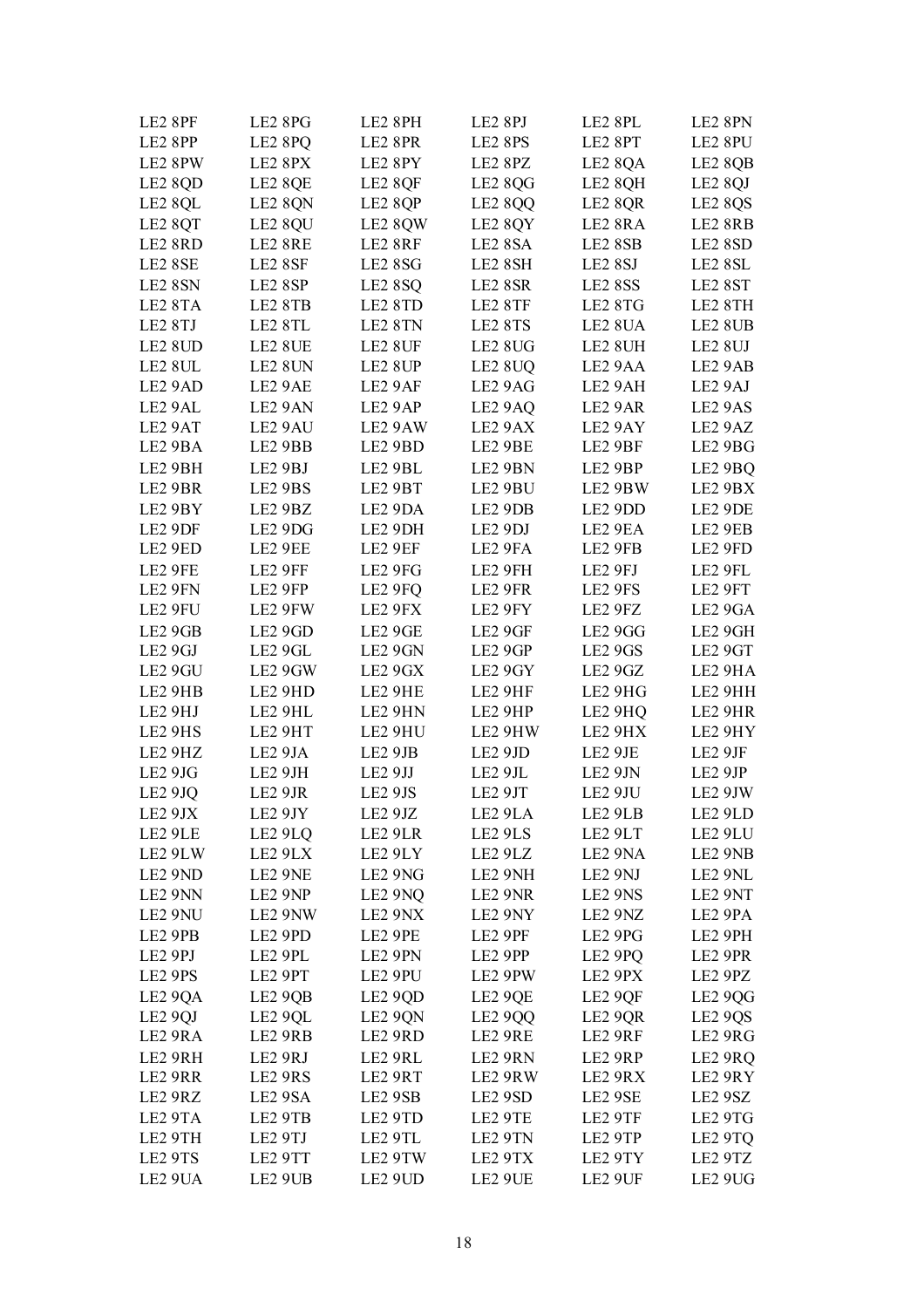| LE2 9UH             | LE2 9UJ             | LE2 9UL | LE <sub>2</sub> 9UN | LE2 9UP | LE <sub>2</sub> 9UR |
|---------------------|---------------------|---------|---------------------|---------|---------------------|
| LE <sub>2</sub> 9US | LE <sub>2</sub> 9UT | LE2 9UU |                     |         |                     |

**3.**LE3: The postcodes in the following table.

| LE3 0AA | LE3 0AB | LE3 0AD | LE3 0AE | LE3 0AF       | LE3 0AG        |
|---------|---------|---------|---------|---------------|----------------|
| LE3 0AH | LE3 0AJ | LE3 0AL | LE3 0AN | LE3 0AP       | LE3 0AQ        |
| LE3 0AS | LE3 0AU | LE3 0AW | LE3 0AX | LE3 0AY       | LE3 0AZ        |
| LE3 0BA | LE3 0BB | LE3 0BD | LE3 OBE | LE3 0BF       | LE3 0BG        |
| LE3 0BH | LE3 0BJ | LE3 0BL | LE3 0BN | LE3 0BP       | LE3 0BQ        |
| LE3 OBR | LE3 0BS | LE3 0BT | LE3 0BU | LE3 0BW       | LE3 0DA        |
| LE3 0DB | LE3 0DD | LE3 0DF | LE3 0DG | LE3 0DH       | LE3 0DJ        |
| LE3 0DL | LE3 0DN | LE3 0DS | LE3 0DT | LE3 0DU       | LE3 0DW        |
| LE3 0DX | LE3 0DY | LE3 0DZ | LE3 0EA | LE3 0EB       | LE3 0ED        |
| LE3 OEE | LE3 0EL | LE3 0EN | LE3 0EP | LE3 0EQ       | LE3 0ER        |
| LE3 OFA | LE3 OFB | LE3 0FD | LE3 OFE | LE3 OFF       | LE3 OFG        |
| LE3 OFH | LE3 OFJ | LE3 0FN | LE3 OFP | LE3 0FQ       | LE3 OFR        |
| LE3 0FS | LE3 0FT | LE3 0FU | LE3 0FW | LE3 0FX       | LE3 0FY        |
| LE3 OFZ | LE3 0GA | LE3 0GB | LE3 0GD | LE3 0GE       | LE3 0GF        |
| LE3 0GG | LE3 0GH | LE3 0GJ | LE3 0GR | LE3 0GT       | LE3 0GU        |
| LE3 0GW | LE3 0GX | LE3 0HA | LE3 0HB | LE3 0HD       | LE3 OHE        |
| LE3 OHF | LE3 0HG | LE3 0HH | LE3 0JA | LE3 0JB       | LE3 0JD        |
| LE3 OJE | LE3 0JF | LE3 0JG | LE3 0JH | LE3 0JJ       | LE3 OJL        |
| LE3 0JN | LE3 0JP | LE3 0JQ | LE3 OJR | LE3 0JS       | LE3 0JT        |
| LE3 0JU | LE3 0JW | LE3 0JX | LE3 0JY | LE3 0JZ       | LE3 OLA        |
| LE3 OLB | LE3 0LD | LE3 OLE | LE3 OLF | LE3 0LG       | LE3 OLP        |
| LE3 0LS | LE3 0LT | LE3 0LU | LE3 0LW | LE3 0PA       | LE3 OPB        |
| LE3 0PD | LE3 OPE | LE3 0QA | LE3 0QB | LE3 0QD       | LE3 0QE        |
| LE3 0QF | LE3 0QG | LE3 0QH | LE3 0QJ | LE3 0QL       | LE3 0QN        |
| LE3 0QP | LE3 0QQ | LE3 0QR | LE3 0QS | LE3 0QT       | LE3 0QU        |
| LE3 0QY | LE3 ORA | LE3 ORB | LE3 0RD | LE3 0SA       | $\rm{LE3}$ 0SB |
| LE3 0SD | LE3 0SE | LE3 0SF | LE3 0SG | LE3 0SH       | LE3 0SJ        |
| LE3 0SL | LE3 0SN | LE3 0SP | LE3 0SQ | LE3 0TA       | LE3 OTB        |
| LE3 0TD | LE3 0TF | LE3 0TG | LE3 0TH | LE3 0TJ       | LE3 OTL        |
| LE3 0TN | LE3 0TQ | LE3 0TR | LE3 OUA | LE3 OUB       | LE3 0UD        |
| LE3 OUE | LE3 OUF | LE3 0UG | LE3 0UH | LE3 0UJ       | LE3 OUL        |
| LE3 0UN | LE3 OUP | LE3 0UQ | LE3 OUR | LE3 0US       | LE3 0UT        |
| LE3 0UU | LE3 0UW | LE3 0UX | LE3 0UY | LE3 0WA       | LE3 0WB        |
| LE3 0WD | LE3 1AA | LE3 1AB | LE3 1AD | LE3 1AE       | LE3 1AF        |
| LE3 1AG | LE3 1AH | LE3 1AL | LE3 1AN | LE3 1AP       | LE3 1AQ        |
| LE3 1AR | LE3 1AS | LE3 1AT | LE3 1AU | LE3 1AW       | LE3 1AX        |
| LE3 1AY | LE3 1BA | LE3 1BB | LE3 1BD | LE3 1BE       | LE3 1BF        |
| LE3 1BG | LE3 1BH | LE3 1BJ | LE3 1BL | LE3 1BN       | LE3 1BP        |
| LE3 1BQ | LE3 1BR | LE3 1BS | LE3 1BT | LE3 1BU       | LE3 1BW        |
| LE3 1BX | LE3 1DA | LE3 1DB | LE3 1DD | LE3 1DE       | LE3 1DF        |
| LE3 1DG | LE3 1DH | LE3 1DJ | LE3 1DN | LE3 1DR       | LE3 1DS        |
| LE3 1EA | LE3 1EB | LE3 1ED | LE3 1EE | LE3 1EF       | LE3 1EG        |
| LE3 1EH | LE3 1EJ | LE3 1EL | LE3 1EN | LE3 1EP       | LE3 1EQ        |
| LE3 1ES | LE3 1ET | LE3 1EU | LE3 1EW | LE3 1EX       | LE3 1EY        |
| LE3 1FA | LE3 1FB | LE3 1FD | LE3 1FE | LE3 1FF       | LE3 1FG        |
| LE3 1FH | LE3 1GA | LE3 1GB | LE3 1GD | LE3 1GE       | LE3 1GF        |
| LE3 1GG | LE3 1GH | LE3 1GJ | LE3 1GL | $\rm LE3~1GN$ | LE3 1GP        |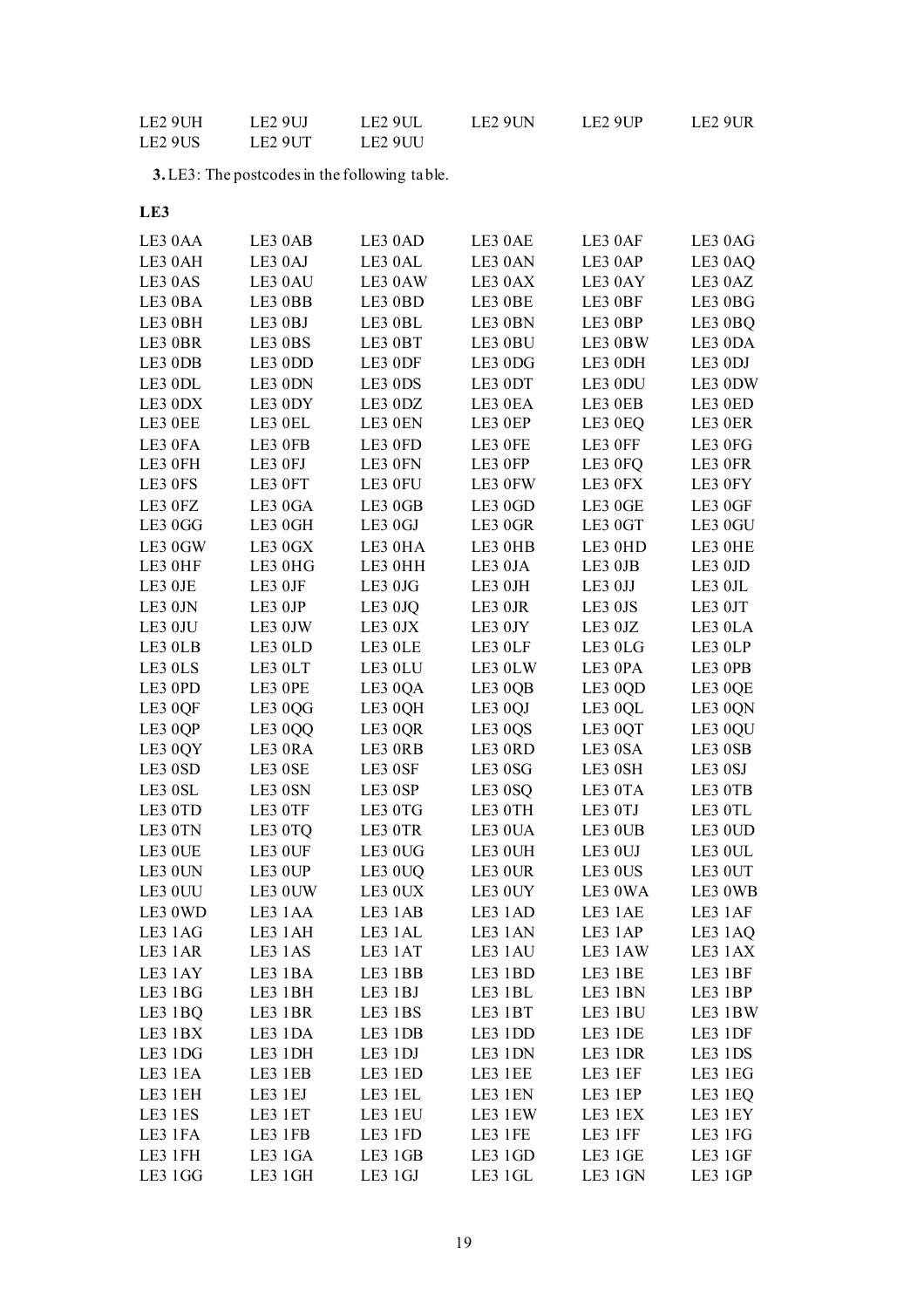| LE3 1GQ | LE3 1GR | LE3 1GS | LE3 1GT | LE3 1GU | LE3 1GW |
|---------|---------|---------|---------|---------|---------|
| LE3 1HG | LE3 1HH | LE3 1HJ | LE3 1HL | LE3 1HN | LE3 1HP |
| LE3 1HR | LE3 1HW | LE3 1HX | LE3 1JA | LE3 1JB | LE3 1JD |
| LE3 1JE | LE3 1JF | LE3 1JG | LE3 1JH | LE3 1JJ | LE3 1JL |
| LE3 1JN | LE3 1JP | LE3 1JQ | LE3 1JR | LE3 1JS | LE3 1JT |
| LE3 1JU | LE3 1JW | LE3 1JX | LE3 1JY | LE3 1LA | LE3 1LB |
| LE3 1LD | LE3 1LE | LE3 1LF | LE3 1LP | LE3 1LQ | LE3 1LR |
| LE3 1LS | LE3 1LT | LE3 1LU | LE3 1LW | LE3 1LX | LE3 1LY |
| LE3 1LZ | LE3 1NA | LE3 1NB | LE3 1ND | LE3 1NE | LE3 1NF |
| LE3 1NG | LE3 1NH | LE3 1NJ | LE3 1NL | LE3 1NN | LE3 1NP |
| LE3 1NQ | LE3 1NR | LE3 1NS | LE3 1NT | LE3 1NU | LE3 1NW |
| LE3 1NX | LE3 1NY | LE3 1PA | LE3 1PB | LE3 1PD | LE3 1PE |
| LE3 1PF | LE3 1PG | LE3 1PH | LE3 1PJ | LE3 1PL | LE3 1PN |
| LE3 1PP | LE3 1PR | LE3 1PS | LE3 1PT | LE3 1PU | LE3 1PW |
| LE3 1PX | LE3 1PY | LE3 1PZ | LE3 1QA | LE3 1QB | LE3 1QD |
| LE3 1QE | LE3 1QF | LE3 1QG | LE3 1QH | LE3 1QJ | LE3 1QL |
| LE3 1QN | LE3 1QP | LE3 1QQ | LE3 1QR | LE3 1QU | LE3 1QW |
|         |         | LE3 1RA |         |         |         |
| LE3 1QX | LE3 1QZ |         | LE3 1RB | LE3 1RD | LE3 1RE |
| LE3 1RF | LE3 1RG | LE3 1RH | LE3 1RJ | LE3 1RL | LE3 1RN |
| LE3 1RP | LE3 1RQ | LE3 1RR | LE3 1SA | LE3 1SB | LE3 1SD |
| LE3 1SE | LE3 1SF | LE3 1SG | LE3 1SH | LE3 1SJ | LE3 1SL |
| LE3 1SN | LE3 1SP | LE3 1SQ | LE3 1SR | LE3 1SS | LE3 1ST |
| LE3 1SU | LE3 1SW | LE3 1SX | LE3 1TA | LE3 1TB | LE3 1TD |
| LE3 1TE | LE3 1TF | LE3 1TG | LE3 1TH | LE3 1TL | LE3 1TR |
| LE3 1TS | LE3 1TT | LE3 1TU | LE3 1TX | LE3 1TZ | LE3 1UA |
| LE3 1UE | LE3 1UF | LE3 1UJ | LE3 1UQ | LE3 1UT | LE3 1UW |
| LE3 1UX | LE3 1UY | LE3 2AA | LE3 2AB | LE3 2AD | LE3 2AE |
| LE3 2AG | LE3 2AH | LE3 2AJ | LE3 2AL | LE3 2AN | LE3 2AP |
| LE3 2AQ | LE3 2AR | LE3 2AS | LE3 2AT | LE3 2BA | LE3 2BB |
| LE3 2BD | LE3 2BE | LE3 2BF | LE3 2BG | LE3 2BH | LE3 2BJ |
| LE3 2BL | LE3 2BN | LE3 2BP | LE3 2BQ | LE3 2BS | LE3 2BT |
| LE3 2BU | LE3 2BW | LE3 2BX | LE3 2BY | LE3 2DA | LE3 2DB |
| LE3 2DE | LE3 2DF | LE3 2DG | LE3 2DZ | LE3 2EA | LE3 2EB |
| LE3 2ED | LE3 2EE | LE3 2EF | LE3 2EG | LE3 2EH | LE3 2EJ |
| LE3 2EL | LE3 2EN | LE3 2EP | LE3 2EQ | LE3 2ER | LE3 2ES |
| LE3 2ET | LE3 2EU | LE3 2EW | LE3 2EX | LE3 2EY | LE3 2EZ |
| LE3 2FA | LE3 2FB | LE3 2FD | LE3 2FE | LE3 2FF | LE3 2FG |
| LE3 2FH | LE3 2FJ | LE3 2FL | LE3 2FN | LE3 2FP | LE3 2FQ |
| LE3 2FR | LE3 2FS | LE3 2FT | LE3 2FU | LE3 2FW | LE3 2FX |
| LE3 2GA | LE3 2GB | LE3 2GD | LE3 2GE | LE3 2GF | LE3 2GG |
| LE3 2GH | LE3 2GJ | LE3 2GL | LE3 2GN | LE3 2GP | LE3 2GR |
| LE3 2GS | LE3 2GT | LE3 2GU | LE3 2GW | LE3 2GX | LE3 2GY |
| LE3 2GZ | LE3 2HA | LE3 2HB | LE3 2HD | LE3 2HE | LE3 2JA |
| LE3 2JB | LE3 2JD | LE3 2JE | LE3 2JG | LE3 2JH | LE3 2JJ |
| LE3 2JL | LE3 2JN | LE3 2JP | LE3 2JQ | LE3 2JR | LE3 2JS |
| LE3 2JT | LE3 2JU | LE3 2JW | LE3 2LA | LE3 2LB | LE3 2LD |
| LE3 2LH | LE3 2LJ | LE3 2LL | LE3 2LN | LE3 2PA | LE3 2PB |
| LE3 2PD | LE3 2PE | LE3 2PF | LE3 2PG | LE3 2PH | LE3 2PJ |
| LE3 2PL | LE3 2PN | LE3 2PP | LE3 2PQ | LE3 2PR | LE3 2PS |
| LE3 2PT | LE3 2PU | LE3 2PW | LE3 2QA | LE3 2QB | LE3 2QD |
| LE3 2QR | LE3 2RA | LE3 2RB | LE3 2RD | LE3 2RE | LE3 2RR |
| LE3 2RS | LE3 2RT | LE3 2RU | LE3 2RW | LE3 2RY | LE3 2SA |
| LE3 2SB | LE3 2SD | LE3 2SE | LE3 2SF | LE3 2SG | LE3 2SH |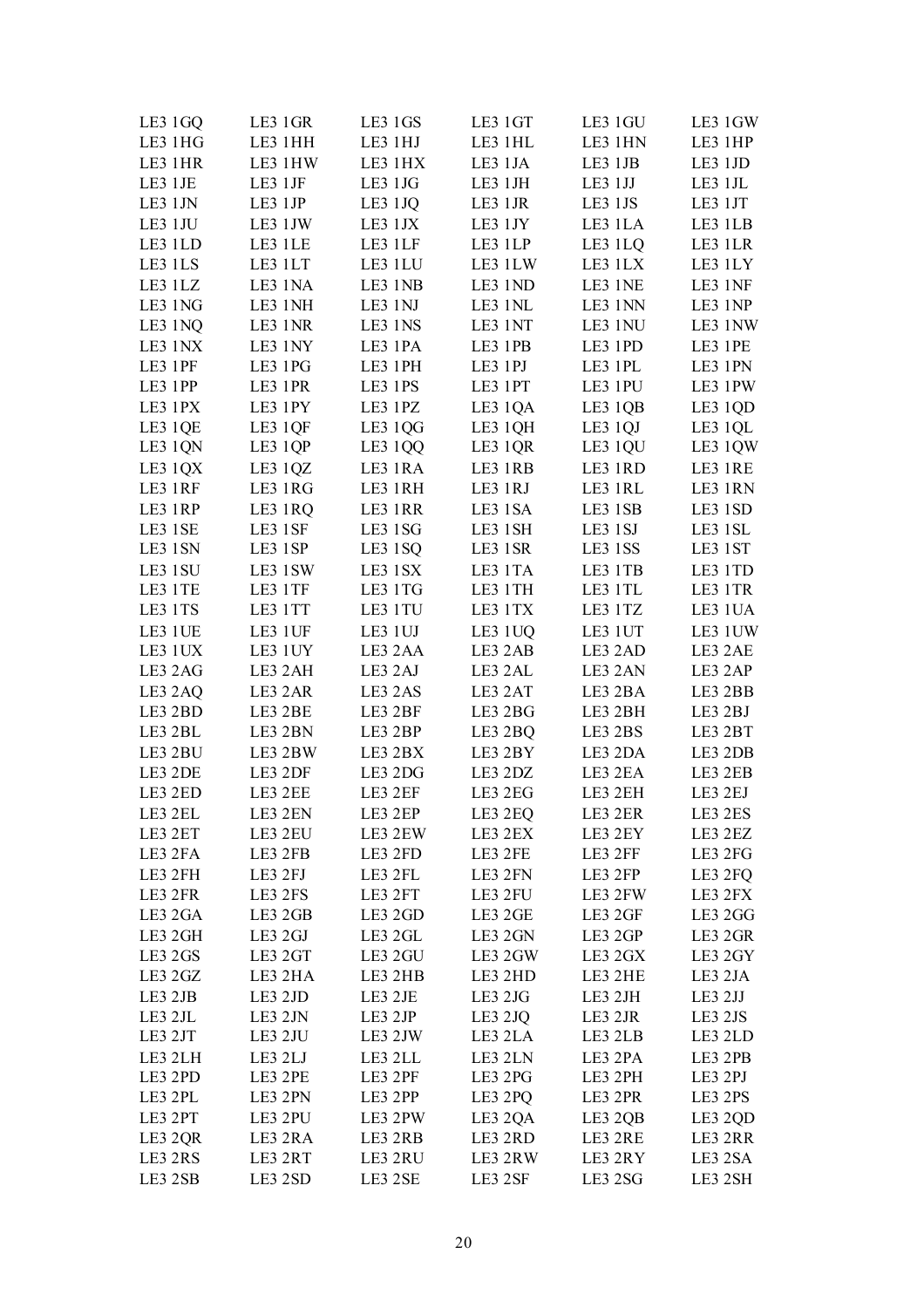| LE3 2SJ | LE3 2SL | LE3 2SN | LE3 2SP | LE3 2SQ | LE3 2SR |
|---------|---------|---------|---------|---------|---------|
| LE3 2SS | LE3 2ST | LE3 2SU | LE3 2SW | LE3 2SX | LE3 2TA |
| LE3 2TB | LE3 2TD | LE3 2TE | LE3 2TG | LE3 2TQ | LE3 2TR |
| LE3 2TS | LE3 2TT | LE3 2TU | LE3 2TW | LE3 2TX | LE3 2TY |
| LE3 2UA | LE3 2UB | LE3 2UD | LE3 2UE | LE3 2UF | LE3 2UG |
| LE3 2UH | LE3 2UJ | LE3 2UL | LE3 2UN | LE3 2UP | LE3 2UQ |
| LE3 2UR | LE3 2US | LE3 2UT | LE3 2UU | LE3 2UW | LE3 2UX |
| LE3 2UY | LE3 2WA | LE3 2WB | LE3 2WD | LE3 2WE | LE3 2WF |
| LE3 2XA | LE3 2XB | LE3 2XD | LE3 2XE | LE3 2XF | LE3 2XG |
| LE3 2XH | LE3 2XJ | LE3 2XL | LE3 2XN | LE3 2XP | LE3 2XQ |
| LE3 2XR | LE3 2XS | LE3 2XZ | LE3 2YA | LE3 2YB | LE3 2YJ |
| LE3 2YZ | LE3 3AA | LE3 3AB | LE3 3AD | LE3 3AE | LE3 3AF |
| LE3 3AG | LE3 3AH | LE3 3AJ | LE3 3AN | LE3 3AP | LE3 3AS |
| LE3 3AT | LE3 3AU | LE3 3AW | LE3 3BA | LE3 3BB | LE3 3BD |
| LE3 3BE | LE3 3BF | LE3 3BG | LE3 3DA | LE3 3DB | LE3 3DD |
| LE3 3DE | LE3 3DF | LE3 3DG | LE3 3DH | LE3 3DJ | LE3 3DL |
| LE3 3DN | LE3 3DP | LE3 3DQ | LE3 3DR | LE3 3DS | LE3 3DT |
| LE3 3DU | LE3 3DW | LE3 3DX | LE3 3DY | LE3 3DZ | LE3 3EA |
| LE3 3EB | LE3 3ED | LE3 3EE | LE3 3EF | LE3 3EG | LE3 3EH |
| LE3 3EJ | LE3 3FA | LE3 3FB | LE3 3FD | LE3 3FE | LE3 3FF |
| LE3 3FG | LE3 3FH | LE3 3FJ | LE3 3FL | LE3 3FN | LE3 3FP |
| LE3 3FQ | LE3 3FR | LE3 3FS | LE3 3FT | LE3 3FU | LE3 3FW |
| LE3 3FX | LE3 3FY | LE3 3FZ | LE3 3GA | LE3 3GD | LE3 3GF |
| LE3 3GG | LE3 3GH | LE3 3GJ | LE3 3GL | LE3 3GP | LE3 3GQ |
| LE3 3JZ | LE3 3LF | LE3 3LL | LE3 3PZ | LE3 3QA | LE3 3QB |
| LE3 3QE | LE3 3QF | LE3 3QG | LE3 3QH | LE3 3QJ | LE3 3QL |
| LE3 3QN | LE3 3QP | LE3 3RA | LE3 3RB | LE3 3RD | LE3 3RE |
| LE3 3RF | LE3 3RG | LE3 3RH | LE3 3RJ | LE3 3RL | LE3 3RQ |
| LE3 3RR | LE3 3RS | LE3 3RT | LE3 3RU | LE3 3RX | LE3 3RY |
| LE3 3RZ | LE3 3SA | LE3 3SB | LE3 3SD | LE3 3SE | LE3 3SU |
| LE3 3SW | LE3 3SX | LE3 3SY | LE3 3SZ | LE3 3TA | LE3 3TB |
| LE3 3TD | LE3 3TE | LE3 3TF | LE3 3TG | LE3 3TH | LE3 3TJ |
| LE3 3TL | LE3 3TN | LE3 3TP | LE3 3TQ | LE3 3TS | LE3 3TT |
| LE3 3TU | LE3 3TW | LE3 3TX | LE3 3TY | LE3 3TZ | LE3 3UA |
| LE3 3UB | LE3 3UD | LE3 3UE | LE3 3UF | LE3 3UG | LE3 3UH |
| LE3 3UJ | LE3 3UL | LE3 3UR | LE3 3US | LE3 3UT | LE3 5AB |
| LE3 5AE | LE3 5AG | LE3 5AH | LE3 5AJ | LE3 5AS | LE3 5AU |
| LE3 5AW | LE3 5BD | LE3 5BE | LE3 5BF | LE3 5BJ | LE3 5BL |
| LE3 5BN | LE3 5BP | LE3 5BZ | LE3 5DA | LE3 5DE | LE3 5DH |
| LE3 5DJ | LE3 5DL | LE3 5DR | LE3 5EA | LE3 5EB | LE3 5ED |
| LE3 5EE | LE3 5EG | LE3 5EH | LE3 5EJ | LE3 5EL | LE3 5EN |
| LE3 5EP | LE3 5EQ | LE3 5ER | LE3 5ES | LE3 5ET | LE3 5EX |
| LE3 5EZ | LE3 5FA | LE3 5FB | LE3 5FD | LE3 5FF | LE3 5GE |
| LE3 5GF | LE3 5GG | LE3 5GH | LE3 5GR | LE3 5HA | LE3 5HB |
| LE3 5HD | LE3 5HE | LE3 5HF | LE3 5HG | LE3 5HH | LE3 5HL |
| LE3 5HN | LE3 5HP | LE3 5HQ | LE3 5HR | LE3 5HS | LE3 5HT |
| LE3 5HU | LE3 5HW | LE3 5HX | LE3 5JF | LE3 5JG | LE3 5JH |
| LE3 5JJ | LE3 5JL | LE3 5JN | LE3 5JP | LE3 5JQ | LE3 5JR |
| LE3 5LD | LE3 5LG | LE3 5LH | LE3 5LR | LE3 5LT | LE3 5LU |
| LE3 5LW | LE3 5LX | LE3 5NG | LE3 5NH | LE3 5NJ | LE3 5NQ |
| LE3 5PA | LE3 5PB | LE3 5PD | LE3 5PG | LE3 5PH | LE3 5PJ |
| LE3 5PQ | LE3 5PR | LE3 5PS | LE3 5PU | LE3 5QA | LE3 5QG |
| LE3 5QJ | LE3 5QL | LE3 5QN | LE3 5QP | LE3 5QT | LE3 5QU |
|         |         |         |         |         |         |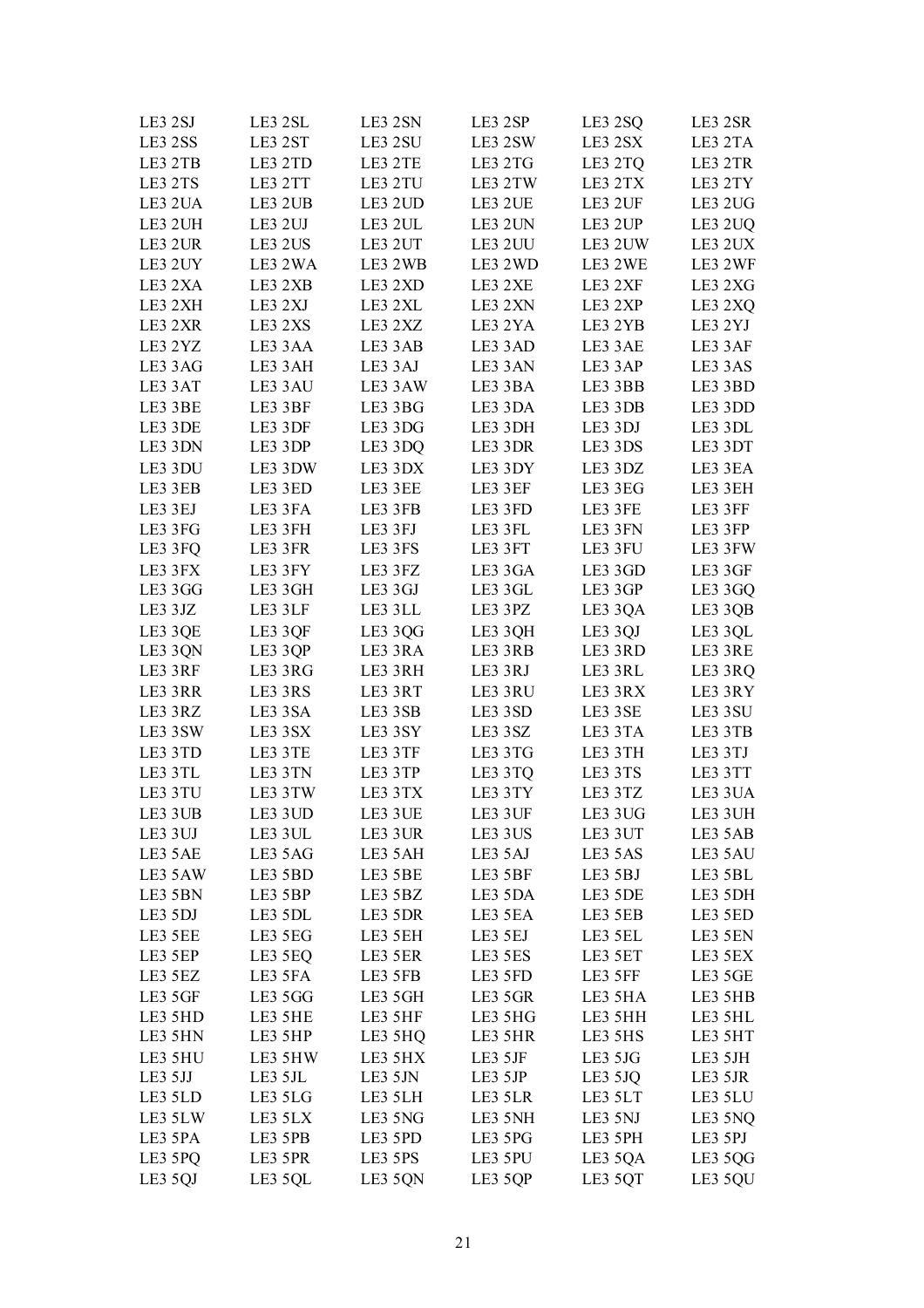| LE3 5QW            | LE3 5RA            | LE3 5RB            | LE3 5RD            | LE3 5RF            | LE3 5RG            |
|--------------------|--------------------|--------------------|--------------------|--------------------|--------------------|
| LE3 5RH            | LE3 5RJ            | LE3 5RL            | LE3 5RN            | LE3 5RP            | LE3 5RQ            |
| LE3 5RR            | LE3 5RS            | LE3 5RT            | LE3 5RU            | LE3 5RW            | LE3 5RX            |
| LE3 5SA            | LE3 5SB            | LE3 5SD            | LE3 5SE            | LE3 5SF            | LE3 5YA            |
| LE3 6AA            | LE3 6AB            | LE3 6AD            | LE3 6AE            | LE3 6AF            | LE3 6AG            |
| LE3 6AH            | LE3 6AJ            | LE3 6AL            | LE3 6AN            | LE3 6AP            | LE3 6AQ            |
| LE3 6AR            | LE3 6AT            | LE3 6AU            | LE3 6AW            | LE3 6AX            | LE3 6AY            |
| LE3 6AZ            | LE3 6BA            | LE3 6BD            | LE3 6BE            | LE3 6BF            | LE3 6BG            |
| LE3 6BH            | LE3 6BJ            | LE3 6BL            | LE3 6BN            | LE3 6DA            | LE3 6DB            |
| LE3 6DD            | LE3 6DF            | LE3 6DG            | LE3 6DH            | LE3 6DL            | LE3 6DN            |
| LE3 6DP            | LE3 6DQ            | LE3 6DR            | LE3 6DS            | LE3 6DT            | LE3 6DU            |
| LE3 6DW            | LE3 6DX            | LE3 6DY            | LE3 6DZ            | LE3 6EB            | LE3 6ED            |
| LE3 6FA            | LE3 6FB            | LE3 6FD            | LE3 6FE            | LE3 6FF            | LE3 6FG            |
| LE3 6FH            | LE3 6FJ            | LE3 6FL            | LE3 6FN            | LE3 6FP            | LE3 6FQ            |
| LE3 6FR            | LE3 6FS            | LE3 6FT            | LE3 6FU            | LE3 6GA            | LE3 6GB            |
| LE3 6GD            | LE3 6GE            | LE3 6HA            | LE3 6HB            | LE3 6HD            | LE3 6HE            |
| LE3 6HF            | LE3 6HG            | LE3 6HH            | LE3 6HJ            | LE3 6HL            | LE3 6HN            |
| LE3 6HP            | LE3 6HQ            | LE3 6HR            | LE3 6HS            | LE3 6HT            | LE3 6HU            |
| LE3 6HW            | LE3 6HX            | LE3 6HZ            | LE3 6LA            | LE3 6LB            | LE3 6LD            |
| LE3 6LE            | LE3 6LF            | LE3 6LG            | LE3 6LH            | LE3 6LJ            | LE3 6LL            |
| LE3 6LN            | LE3 6LP            | LE3 6LQ            | LE3 6LR            | LE3 6LS            | LE3 6LT            |
| LE3 6LU            | LE3 6LW            | LE3 6LX            | LE3 6LY            | LE3 6NA            | LE3 6NB            |
| LE3 6ND            | LE3 6NE            | LE3 6NF            | LE3 6NG            | LE3 6NH            | LE3 6NJ            |
| LE3 6NL            | LE3 6NN            | LE3 6NP            | LE3 6NQ            | LE3 6NR            | LE3 6NS            |
| LE3 6NT            | LE3 6NU            | LE3 6NW            | LE3 6NX            | LE3 6NY            | LE3 6NZ            |
| LE3 6PA            | LE3 6PB            | LE3 6PD            | LE3 6PE            | LE3 6PF            | LE3 6PG            |
| LE3 6PH            | LE3 6PJ            | LE3 6PL            | LE3 6PN            | LE3 6PP            | LE3 6PQ            |
| LE3 6PU            | LE3 6PW            | LE3 6PX            | LE3 6PY            | LE3 6PZ            | LE3 6QA            |
| LE3 6QB            | LE3 6QD            | LE3 6QE            | LE3 6QF            | LE3 6QG            | LE3 6QH            |
| LE3 6QJ            | LE3 6QL            | LE3 6QN            | LE3 6QP            | LE3 6QQ            | LE3 6QR            |
| LE3 6QS            | LE3 6QT            | LE3 6QU            | LE3 6QW            | LE3 6QX            | LE3 6QY            |
| LE3 6QZ            | LE3 6RA            | LE3 6RB            | LE3 6RD            | LE3 6RE            | LE3 6RF            |
| LE3 6RG            | LE3 6RH            | LE3 6RJ            | LE3 6RL            | LE3 6RN            | LE3 6RP            |
| LE3 6RQ            | LE3 6RR            | LE3 6SA            | LE3 6SB            | LE3 6SD            | LE3 6SE            |
| LE3 6SF            | LE3 6SG            | LE3 6SH            | LE3 6SJ            | LE3 6SL            | LE3 6SN            |
| LE3 6SP            | LE3 6SQ            | LE3 6TA            | LE3 6TB            | LE3 6TD            | LE3 6TE            |
| LE3 6TF            | LE3 6TX            | LE3 6TY            | LE3 6UB            | LE3 6UD            | LE3 6UE            |
| LE3 6UF            | LE3 6UG            | LE3 6UH            | LE3 6UJ            | LE3 6UL            | LE3 6UN            |
| LE3 6UP            | LE3 6UQ            | LE3 6UR            | LE3 6US            | LE3 6UT            | LE3 6UU            |
| LE3 6UX            | LE3 6UY            | LE3 6UZ            | LE3 8AA            | LE3 8AB            | LE3 8AD            |
|                    |                    |                    |                    |                    |                    |
| LE3 8AE<br>LE3 8AN | LE3 8AF            | LE3 8AG            | LE3 8AH            | LE3 8AJ            | LE3 8AL            |
|                    | LE3 8AP<br>LE3 8AW | LE3 8AQ<br>LE3 8AX | LE3 8AR<br>LE3 8AY | LE3 8AS<br>LE3 8BA | LE3 8AT<br>LE3 8BB |
| LE3 8AU            |                    |                    |                    |                    |                    |
| LE3 8BD            | LE3 8BE            | LE3 8BF            | LE3 8BG            | LE3 8BH            | LE3 8BJ            |
| LE3 8BL            | LE3 8BN            | LE3 8BP            | LE3 8BQ            | LE3 8BR            | LE3 8BT            |
| LE3 8BU            | LE3 8BW            | LE3 8BX            | LE3 8BY            | LE3 8DA            | LE3 8DB            |
| LE3 8DD            | LE3 8DE            | LE3 8DF            | LE3 8DG            | LE3 8DH            | LE3 8DJ            |
| LE3 8DL            | LE3 8DN            | LE3 8DP            | LE3 8DQ            | LE3 8DS            | LE3 8DT            |
| LE3 8DU            | LE3 8DW            | LE3 8DX            | LE3 8DY            | LE3 8EA            | LE3 8EB            |
| LE3 8ED            | LE3 8EE            | LE3 8EF            | LE3 8EG            | LE3 8EH            | LE3 8EJ            |
| LE3 8EL            | LE3 8EN            | LE3 8EP            | LE3 8EQ            | LE3 8ER            | LE3 8ET            |
| LE3 8EX            | LE3 8EY            | LE3 8EZ            | LE3 8FA            | LE3 8FB            | LE3 8FD            |
| LE3 8FE            | LE3 8FF            | LE3 8FG            | LE3 8FH            | LE3 8FJ            | LE3 8FL            |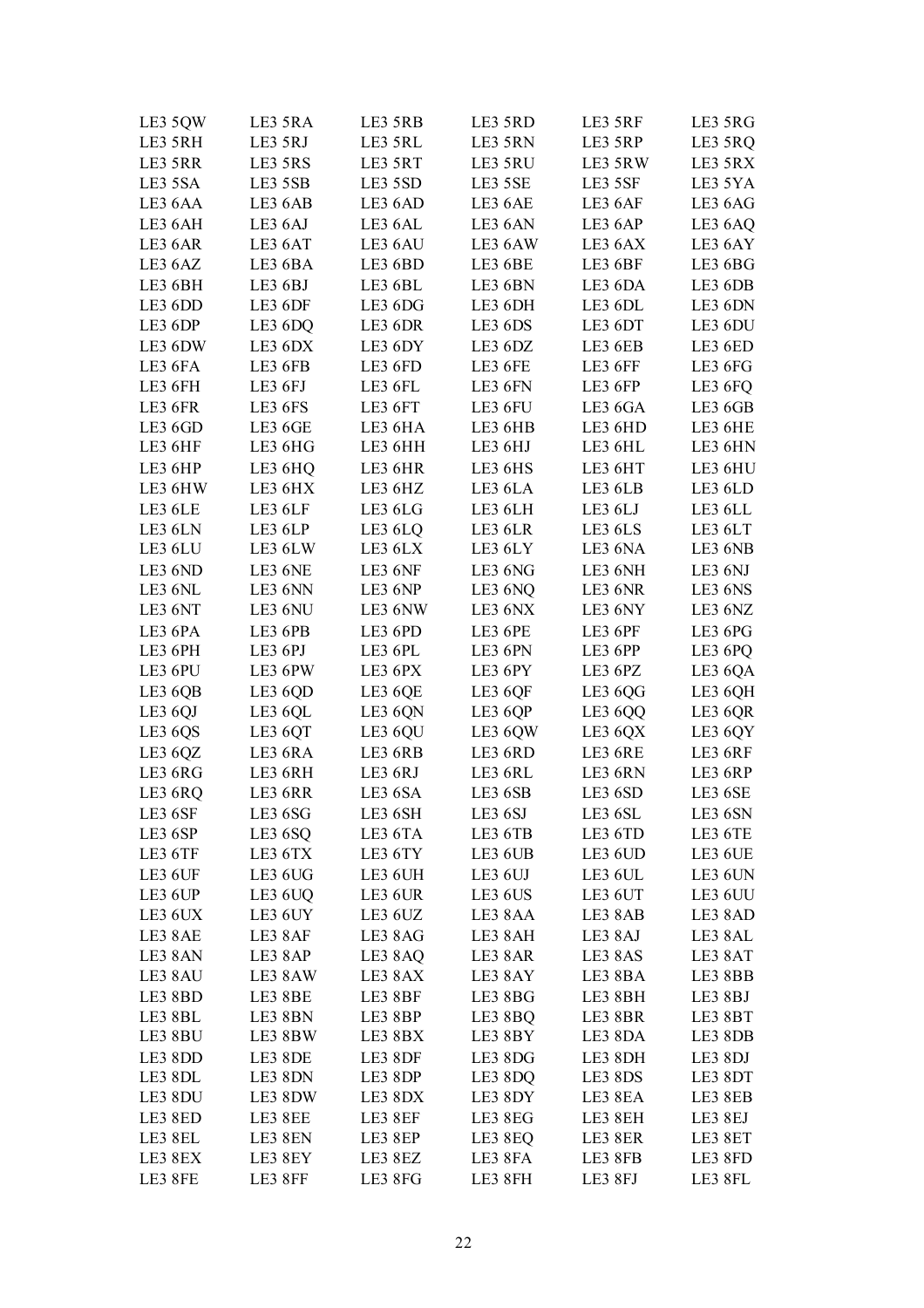| LE3 8FN | LE3 8FP | LE3 8FQ | LE3 8FR | LE3 8FS | LE3 8FT |
|---------|---------|---------|---------|---------|---------|
| LE3 8FU | LE3 8FW | LE3 8FX | LE3 8FY | LE3 8FZ | LE3 8GA |
| LE3 8GB | LE3 8GD | LE3 8GE | LE3 8GF | LE3 8GG | LE3 8GH |
| LE3 8GJ | LE3 8GL | LE3 8GN | LE3 8GP | LE3 8GQ | LE3 8GR |
| LE3 8GS | LE3 8GT | LE3 8GU | LE3 8GW | LE3 8GX | LE3 8GY |
| LE3 8GZ | LE3 8HA | LE3 8HB | LE3 8HD | LE3 8HE | LE3 8HF |
| LE3 8HG | LE3 8HH | LE3 8HJ | LE3 8HL | LE3 8HN | LE3 8HP |
| LE3 8HQ | LE3 8HR | LE3 8HS | LE3 8HT | LE3 8HU | LE3 8HW |
| LE3 8HX | LE3 8HY | LE3 8JA | LE3 8JB | LE3 8JD | LE3 8JE |
| LE3 8JF | LE3 8JG | LE3 8JH | LE3 8JL | LE3 8JN | LE3 8JP |
| LE3 8JQ | LE3 8JR | LE3 8JS | LE3 8JT | LE3 8JW | LE3 8LA |
| LE3 8LB | LE3 8LD | LE3 8LE | LE3 8LF | LE3 8LG | LE3 8LH |
| LE3 8LJ | LE3 8LL | LE3 8LN | LE3 8LP | LE3 8LQ | LE3 8LR |
| LE3 8LS | LE3 8LT | LE3 8LU | LE3 8NA | LE3 8NB | LE3 8ND |
| LE3 8NE | LE3 8NF | LE3 8PA | LE3 8PB | LE3 8PD | LE3 8PE |
| LE3 8PF | LE3 8PG | LE3 8PH | LE3 8PJ | LE3 8PL | LE3 8PN |
| LE3 8PP | LE3 8PQ | LE3 8PR | LE3 8PS | LE3 8PT | LE3 8PU |
| LE3 8PW | LE3 8PX | LE3 8PY | LE3 8PZ | LE3 8QA | LE3 8QB |
| LE3 8QD | LE3 8QE | LE3 8QF | LE3 8QG | LE3 8QH | LE3 8QJ |
| LE3 8QL | LE3 8QN | LE3 8QP | LE3 8QQ | LE3 8QR | LE3 8QS |
| LE3 8QT | LE3 8QU | LE3 8QW | LE3 8QX | LE3 8QY | LE3 8QZ |
| LE3 8RA | LE3 8RB | LE3 8RD | LE3 8RE | LE3 8RF | LE3 8RG |
| LE3 8RH | LE3 8RJ | LE3 8RL | LE3 8RN | LE3 8RR | LE3 8RS |
| LE3 8RU | LE3 8RW | LE3 8RX | LE3 8RY | LE3 8RZ | LE3 8SB |
| LE3 8SD | LE3 8SE | LE3 8SF | LE3 8SG | LE3 8ST | LE3 8SU |
| LE3 8SW | LE3 8SX | LE3 8SY | LE3 8SZ | LE3 8TA | LE3 8TB |
| LE3 8TD | LE3 8TE | LE3 8TF | LE3 8TG | LE3 8TH | LE3 8TJ |
| LE3 9AA | LE3 9AB | LE3 9AD | LE3 9AE | LE3 9AF | LE3 9AG |
| LE3 9AJ | LE3 9AL | LE3 9AN | LE3 9AP | LE3 9AQ | LE3 9AR |
| LE3 9AS | LE3 9AT | LE3 9AX | LE3 9AY | LE3 9BA | LE3 9BB |
| LE3 9BD | LE3 9BE | LE3 9BF | LE3 9BG | LE3 9BH | LE3 9BJ |
| LE3 9BL | LE3 9BN | LE3 9BP | LE3 9BQ | LE3 9BR | LE3 9BS |
| LE3 9BT | LE3 9BU | LE3 9BW | LE3 9BX | LE3 9BY | LE3 9BZ |
| LE3 9DA | LE3 9DB | LE3 9DD | LE3 9DE | LE3 9DF | LE3 9DZ |
| LE3 9EB | LE3 9ED | LE3 9EE | LE3 9EF | LE3 9EG | LE3 9EH |
| LE3 9EJ | LE3 9EL | LE3 9EN | LE3 9EP | LE3 9EQ | LE3 9ER |
| LE3 9ES | LE3 9ET | LE3 9EU | LE3 9EW | LE3 9EX | LE3 9EY |
| LE3 9EZ | LE3 9FA | LE3 9FB | LE3 9FD | LE3 9FE | LE3 9FF |
| LE3 9FG | LE3 9FH | LE3 9FJ | LE3 9FL | LE3 9FN | LE3 9FQ |
| LE3 9FR | LE3 9FS | LE3 9FT | LE3 9FU | LE3 9FW | LE3 9GA |
| LE3 9GB | LE3 9GD | LE3 9GE | LE3 9GF | LE3 9GG | LE3 9GH |
| LE3 9GJ | LE3 9GL | LE3 9GN | LE3 9GP | LE3 9GR | LE3 9GS |
| LE3 9GT | LE3 9GU | LE3 9GW | LE3 9GX | LE3 9GY | LE3 9GZ |
| LE3 9HA | LE3 9HB | LE3 9HD | LE3 9HE | LE3 9HF | LE3 9HG |
| LE3 9HH | LE3 9HJ | LE3 9HL | LE3 9HN | LE3 9HP | LE3 9HQ |
| LE3 9HR | LE3 9HS | LE3 9HT | LE3 9HU | LE3 9HW | LE3 9HX |
| LE3 9HY | LE3 9HZ | LE3 9JA | LE3 9JB | LE3 9JD | LE3 9JE |
| LE3 9JF | LE3 9JG | LE3 9JH | LE3 9JJ | LE3 9JL | LE3 9JN |
| LE3 9JP | LE3 9JQ | LE3 9JR | LE3 9JS | LE3 9JT | LE3 9JU |
| LE3 9JW | LE3 9JX | LE3 9JY | LE3 9LA | LE3 9LB | LE3 9LD |
| LE3 9LE | LE3 9LF | LE3 9LG | LE3 9LH | LE3 9LJ | LE3 9LL |
| LE3 9LN | LE3 9LP | LE3 9LQ | LE3 9LR | LE3 9LS | LE3 9LT |
| LE3 9LU | LE3 9LW | LE3 9LX | LE3 9LY | LE3 9LZ | LE3 9NA |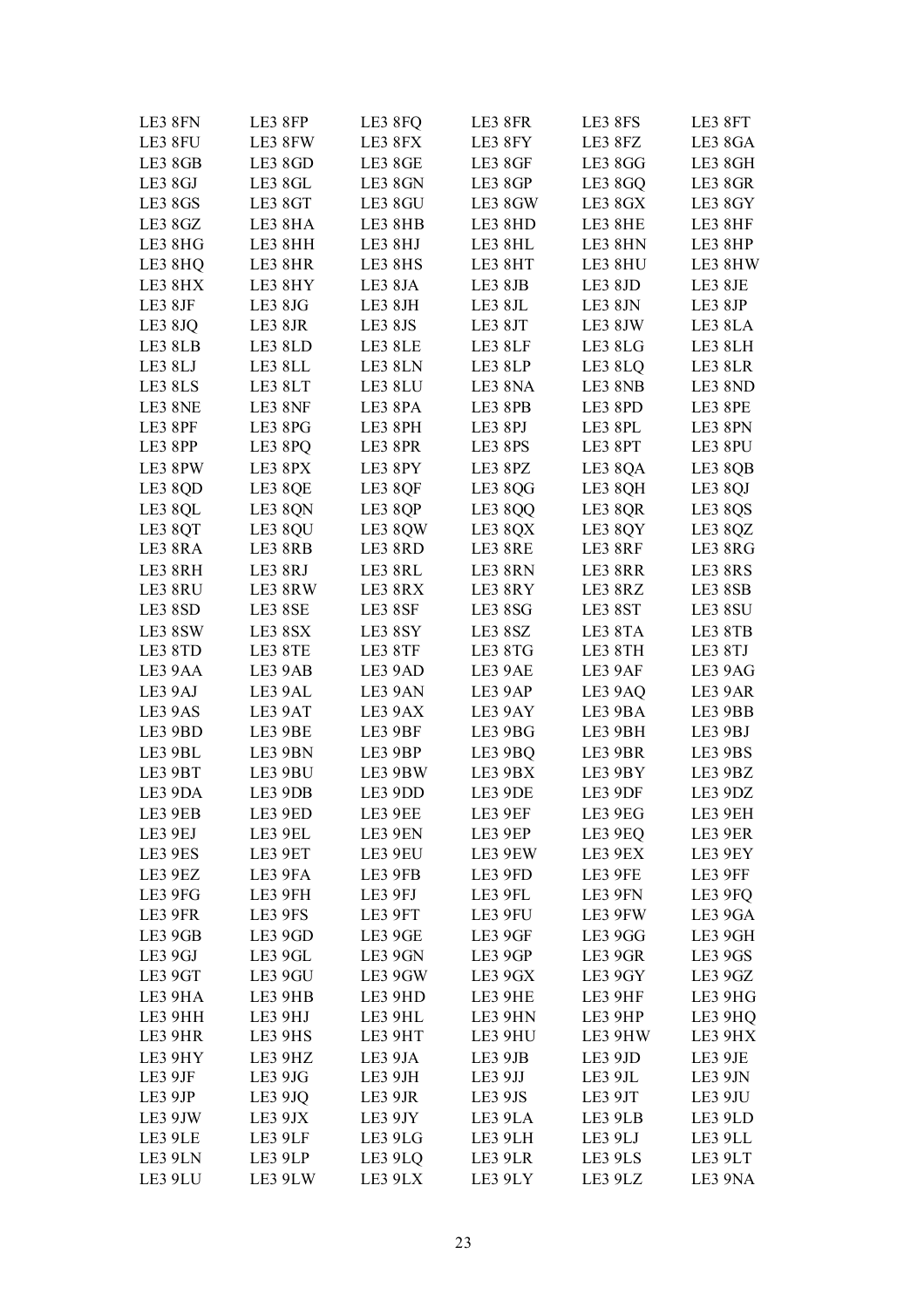| LE3 9NB | LE3 9ND | LE3 9NE | LE3 9NF | LE3 9NG | LE3 9NH |
|---------|---------|---------|---------|---------|---------|
| LE3 9NJ | LE3 9NL | LE3 9NN | LE3 9NP | LE3 9NQ | LE3 9NR |
| LE3 9NS | LE3 9NT | LE3 9NU | LE3 9NW | LE3 9NX | LE3 9NY |
| LE3 9NZ | LE3 9PA | LE3 9PB | LE3 9PD | LE3 9PE | LE3 9PF |
| LE3 9PG | LE3 9PH | LE3 9PJ | LE3 9PL | LE3 9PN | LE3 9PP |
| LE3 9PQ | LE3 9PR | LE3 9PS | LE3 9PT | LE3 9PU | LE3 9PW |
| LE3 9PX | LE3 9PY | LE3 9PZ | LE3 9QA | LE3 9QB | LE3 9QD |
| LE3 9QE | LE3 9QF | LE3 9QG | LE3 9QH | LE3 9QJ | LE3 9QL |
| LE3 9QN | LE3 9QP | LE3 9QQ | LE3 9QR | LE3 9QS | LE3 9QT |
| LE3 9QU | LE3 9QW | LE3 9QX | LE3 9QY | LE3 9QZ | LE3 9RA |
| LE3 9RB | LE3 9RD | LE3 9RE | LE3 9RF | LE3 9RG | LE3 9RH |
| LE3 9RJ | LE3 9RL | LE3 9RN | LE3 9RP | LE3 9RQ | LE3 9RR |
| LE3 9RS | LE3 9RT | LE3 9RU | LE3 9RW | LE3 9RX | LE3 9RY |
| LE3 9RZ | LE3 9SA | LE3 9SB | LE3 9SD | LE3 9SE | LE3 9SF |
| LE3 9SG | LE3 9SH | LE3 9SJ | LE3 9SL | LE3 9SN | LE3 9SP |
| LE3 9SQ | LE3 9SR | LE3 9SS | LE3 9ST | LE3 9SU | LE3 9SW |
| LE3 9SX | LE3 9TA | LE3 9TB | LE3 9TD | LE3 9TE | LE3 9TF |
| LE3 9TG | LE3 9TH | LE3 9TJ | LE3 9TL | LE3 9TN | LE3 9TP |

**4.**LE4: All postcodes.

**5.** LE5: The postcodes in the following table.

| LE5 0AA | LE5 0AE | LE5 0AF | LE5 0AG | LE5 0AH | LE5 0AJ |
|---------|---------|---------|---------|---------|---------|
| LE5 0AL | LE5 0AN | LE5 0AP | LE5 0AQ | LE5 0AR | LE5 0AT |
| LE5 0AU | LE5 0AW | LE5 0AY | LE5 0AZ | LE5 0BA | LE5 0BB |
| LE5 0BD | LE5 0BF | LE5 0BG | LE5 0BH | LE5 0BJ | LE5 0BL |
| LE5 0BN | LE5 0BP | LE5 0BQ | LE5 OBR | LE5 0BS | LE5 0BT |
| LE5 0BU | LE5 0BW | LE5 0DA | LE5 0DE | LE5 0DF | LE5 0DG |
| LE5 0DL | LE5 0DN | LE5 0DP | LE5 0DQ | LE5 0DT | LE5 0DU |
| LE5 0DW | LE5 0EA | LE5 0EB | LE5 0ED | LE5 OEE | LE5 0EF |
| LE5 0EG | LE5 0EN | LE5 0EP | LE5 0ER | LE5 0ES | LE5 0ET |
| LE5 0EU | LE5 0EW | LE5 0EX | LE5 0EY | LE5 0EZ | LE5 0FA |
| LE5 OFB | LE5 OFE | LE5 OFF | LE5 0FG | LE5 0FH | LE5 0FN |
| LE5 0FP | LE5 0FQ | LE5 0HA | LE5 0HD | LE5 0HE | LE5 0HF |
| LE5 0HJ | LE5 0HL | LE5 0HN | LE5 0HS | LE5 0HU | LE5 0HW |
| LE5 0JA | LE5 0JB | LE5 OJL | LE5 0JP | LE5 0JQ | LE5 0LA |
| LE5 OLE | LE5 0LF | LE5 0LG | LE5 0LH | LE5 0LJ | LE5 OLL |
| LE5 0ND | LE5 ONE | LE5 0NF | LE5 0NG | LE5 0NH | LE5 0NJ |
| LE5 0NL | LE5 0NN | LE5 0NP | LE5 0NQ | LE5 0NR | LE5 0NS |
| LE5 0NT | LE5 0NU | LE5 0PA | LE5 OPB | LE5 0PD | LE5 OPE |
| LE5 OPF | LE5 0PG | LE5 0PH | LE5 0PJ | LE5 OPL | LE5 0PN |
| LE5 0PP | LE5 0PQ | LE5 OPR | LE5 0PS | LE5 0PT | LE5 0PU |
| LE5 0PW | LE5 0PX | LE5 0PY | LE5 0PZ | LE5 0QA | LE5 0QB |
| LE5 0QD | LE5 0QE | LE5 0QF | LE5 0QG | LE5 0QH | LE5 0QJ |
| LE5 0QL | LE5 0QN | LE5 0QR | LE5 0QS | LE5 0QT | LE5 ORA |
| LE5 ORB | LE5 ORD | LE5 ORE | LE5 ORF | LE5 ORG | LE5 0RH |
| LE5 0SA | LE5 0SZ | LE5 0TA | LE5 0TB | LE5 OTE | LE5 0TF |
| LE5 0TH | LE5 0TJ | LE5 OTL | LE5 0TP | LE5 0TQ | LE5 0TR |
| LE5 0TS | LE5 0TT | LE5 0TU | LE5 0TW | LE5 0TX | LE5 0TY |
| LE5 0TZ | LE5 0UB | LE5 0UD | LE5 1AA | LE5 1AB | LE5 1AD |
| LE5 1AE | LE5 1AF | LE5 1AG | LE5 1AH | LE5 1AJ | LE5 1AL |
| LE5 1AN | LE5 1AP | LE5 1AQ | LE5 1AR | LE5 1AS | LE5 1AT |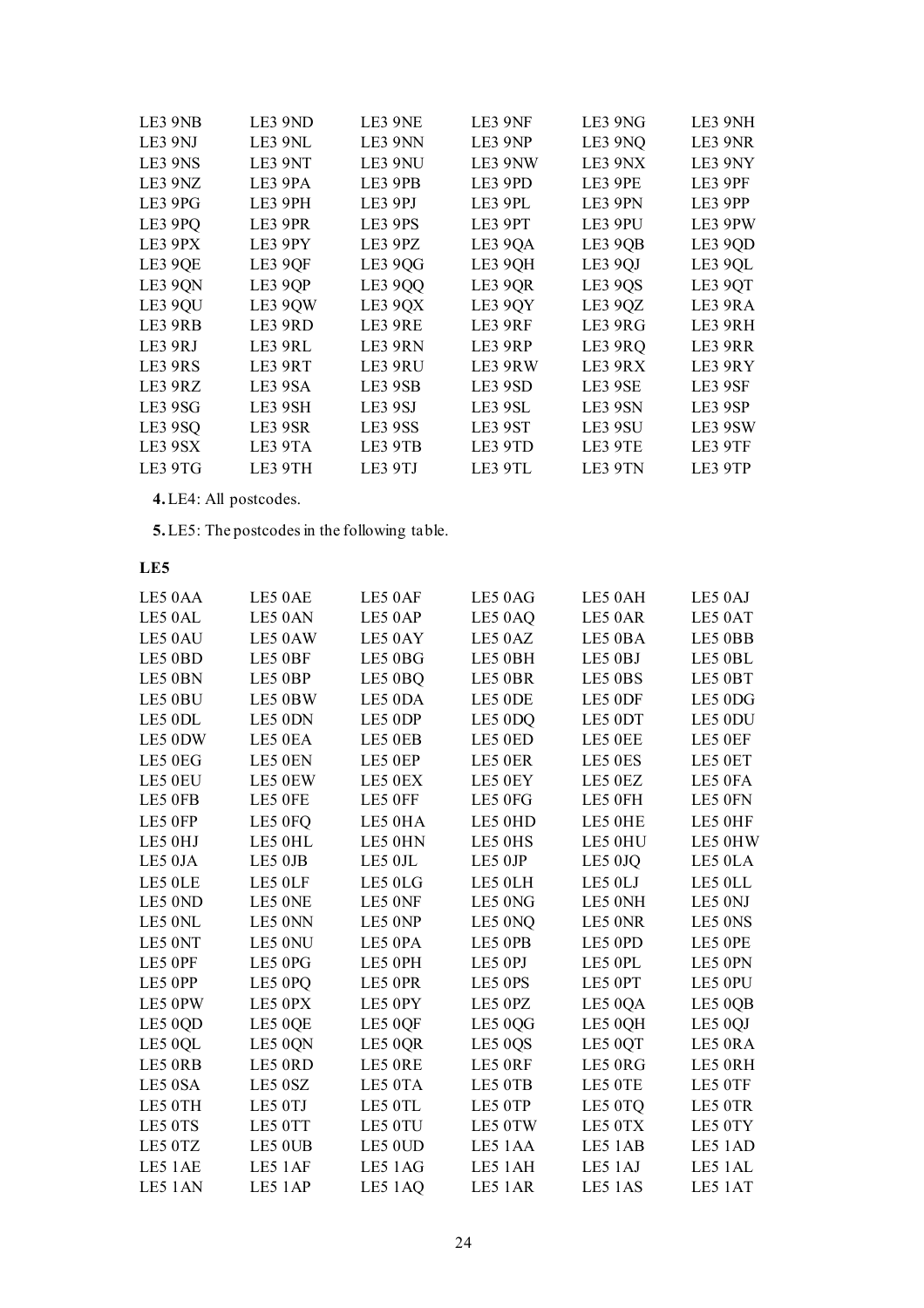| LE5 1AU | LE5 1AW | LE5 1AX | LE5 1AY | LE5 1BA | LE5 1BB |
|---------|---------|---------|---------|---------|---------|
| LE5 1BD | LE5 1BE | LE5 1BF | LE5 1BG | LE5 1BH | LE5 1BJ |
| LE5 1BL | LE5 1BN | LE5 1BP | LE5 1BQ | LE5 1BR | LE5 1BS |
| LE5 1BT | LE5 1BU | LE5 1BW | LE5 1BX | LE5 1BY | LE5 1BZ |
| LE5 1DA | LE5 1DB | LE5 1DD | LE5 1DE | LE5 1DF | LE5 1DG |
| LE5 1DH | LE5 1DJ | LE5 1DL | LE5 1DN | LE5 1DP | LE5 1DQ |
| LE5 1DR | LE5 1DS | LE5 1DU | LE5 1DW | LE5 1DX | LE5 1DY |
| LE5 1EA | LE5 1EB | LE5 1ED | LE5 1EE | LE5 1EF | LE5 1EG |
| LE5 1EH | LE5 1EJ | LE5 1EL | LE5 1FA | LE5 1FB | LE5 1FD |
| LE5 1FE | LE5 1FF | LE5 1FG | LE5 1FH | LE5 1FJ | LE5 1FL |
| LE5 1FN | LE5 1FP | LE5 1FQ | LE5 1FR | LE5 1FS | LE5 1FT |
| LE5 1FW | LE5 1FX | LE5 1FY | LE5 1FZ | LE5 1GA | LE5 1GB |
| LE5 1GD | LE5 1GE | LE5 1GF | LE5 1GL | LE5 1GP | LE5 1GQ |
| LE5 1GR | LE5 1GS | LE5 1GT | LE5 1GU | LE5 1HA | LE5 1HB |
| LE5 1HD | LE5 1HE | LE5 1HF | LE5 1HG | LE5 1HH | LE5 1HJ |
| LE5 1HL | LE5 1HN | LE5 1HP | LE5 1HQ | LE5 1HR | LE5 1HS |
| LE5 1HT | LE5 1HU | LE5 1HW | LE5 1HX | LE5 1HY | LE5 1JA |
|         |         |         |         |         |         |
| LE5 1JB | LE5 1JD | LE5 1JE | LE5 1JF | LE5 1JG | LE5 1JH |
| LE5 1JJ | LE5 1JL | LE5 1JN | LE5 1JP | LE5 1JQ | LE5 1LA |
| LE5 1LB | LE5 1LD | LE5 1LE | LE5 1LF | LE5 1LG | LE5 1LH |
| LE5 1LJ | LE5 1LL | LE5 1LN | LE5 1LP | LE5 1LQ | LE5 1LR |
| LE5 1LS | LE5 1LT | LE5 1LU | LE5 1LW | LE5 1LX | LE5 1LY |
| LE5 1NA | LE5 1NB | LE5 1ND | LE5 1NE | LE5 1NF | LE5 1NG |
| LE5 1NH | LE5 1NJ | LE5 1NL | LE5 1NN | LE5 1NP | LE5 1NQ |
| LE5 1NR | LE5 1NS | LE5 1NT | LE5 1NU | LE5 1NX | LE5 1NY |
| LE5 1NZ | LE5 1PA | LE5 1PB | LE5 1PD | LE5 1PE | LE5 1PF |
| LE5 1PG | LE5 1PH | LE5 1PJ | LE5 1PL | LE5 1PN | LE5 1PP |
| LE5 1PQ | LE5 1PR | LE5 1PS | LE5 1PT | LE5 1PU | LE5 1PW |
| LE5 1PX | LE5 1PY | LE5 1PZ | LE5 1QD | LE5 1QE | LE5 1QF |
| LE5 1QG | LE5 1QH | LE5 1QJ | LE5 1QL | LE5 1QN | LE5 1QP |
| LE5 1QQ | LE5 1QR | LE5 1QS | LE5 1QT | LE5 1QU | LE5 1QW |
| LE5 1QX | LE5 1QY | LE5 1QZ | LE5 1RA | LE5 1RB | LE5 1RD |
| LE5 1RE | LE5 1RF | LE5 1RG | LE5 1RH | LE5 1RJ | LE5 1RL |
| LE5 1RN | LE5 1RP | LE5 1RQ | LE5 1RR | LE5 1RS | LE5 1RT |
| LE5 1RU | LE5 1RW | LE5 1RX | LE5 1RY | LE5 1RZ | LE5 1SA |
| LE5 1SB | LE5 1SD | LE5 1SE | LE5 1SF | LE5 1SG | LE5 1SH |
| LE5 1SJ | LE5 1SL | LE5 1SN | LE5 1SP | LE5 1SQ | LE5 1SR |
| LE5 1SS | LE5 1ST | LE5 1SW | LE5 1SX | LE5 1SY | LE5 1SZ |
| LE5 1TA | LE5 1TB | LE5 1TD | LE5 1TE | LE5 1TF | LE5 1TG |
| LE5 1TH | LE5 1TJ | LE5 1TL | LE5 1TN | LE5 1TP | LE5 1TQ |
| LE5 1TR | LE5 1TS | LE5 1TT | LE5 1TU | LE5 1TW | LE5 1TX |
| LE5 1TY | LE5 1TZ | LE5 1UA | LE5 1UB | LE5 1UD | LE5 1UE |
| LE5 1UF | LE5 1UG | LE5 1UH | LE5 1UJ | LE5 1UL | LE5 1UN |
| LE5 1UP | LE5 1UQ | LE5 1UR | LE5 1US | LE5 1UT | LE5 1UU |
| LE5 1UW | LE5 1UX | LE5 1UY | LE5 1UZ | LE5 1WA | LE5 1WB |
| LE5 1WD | LE5 1WE | LE5 1WF | LE5 1WH | LE5 1WL | LE5 1WN |
| LE5 1WP | LE5 1WQ | LE5 1WS | LE5 1WT | LE5 1WU | LE5 2AA |
| LE5 2AB | LE5 2AD | LE5 2AE | LE5 2AF | LE5 2AG | LE5 2AH |
| LE5 2AJ | LE5 2AL | LE5 2AN | LE5 2AP | LE5 2AQ | LE5 2AR |
| LE5 2BA | LE5 2BB | LE5 2BD | LE5 2BE | LE5 2BF | LE5 2BH |
| LE5 2DA | LE5 2DB | LE5 2DD | LE5 2DE | LE5 2DF | LE5 2DG |
| LE5 2DH | LE5 2DJ | LE5 2DL | LE5 2DN | LE5 2DP | LE5 2DZ |
| LE5 2EA | LE5 2EB | LE5 2ED | LE5 2EE | LE5 2EF | LE5 2EG |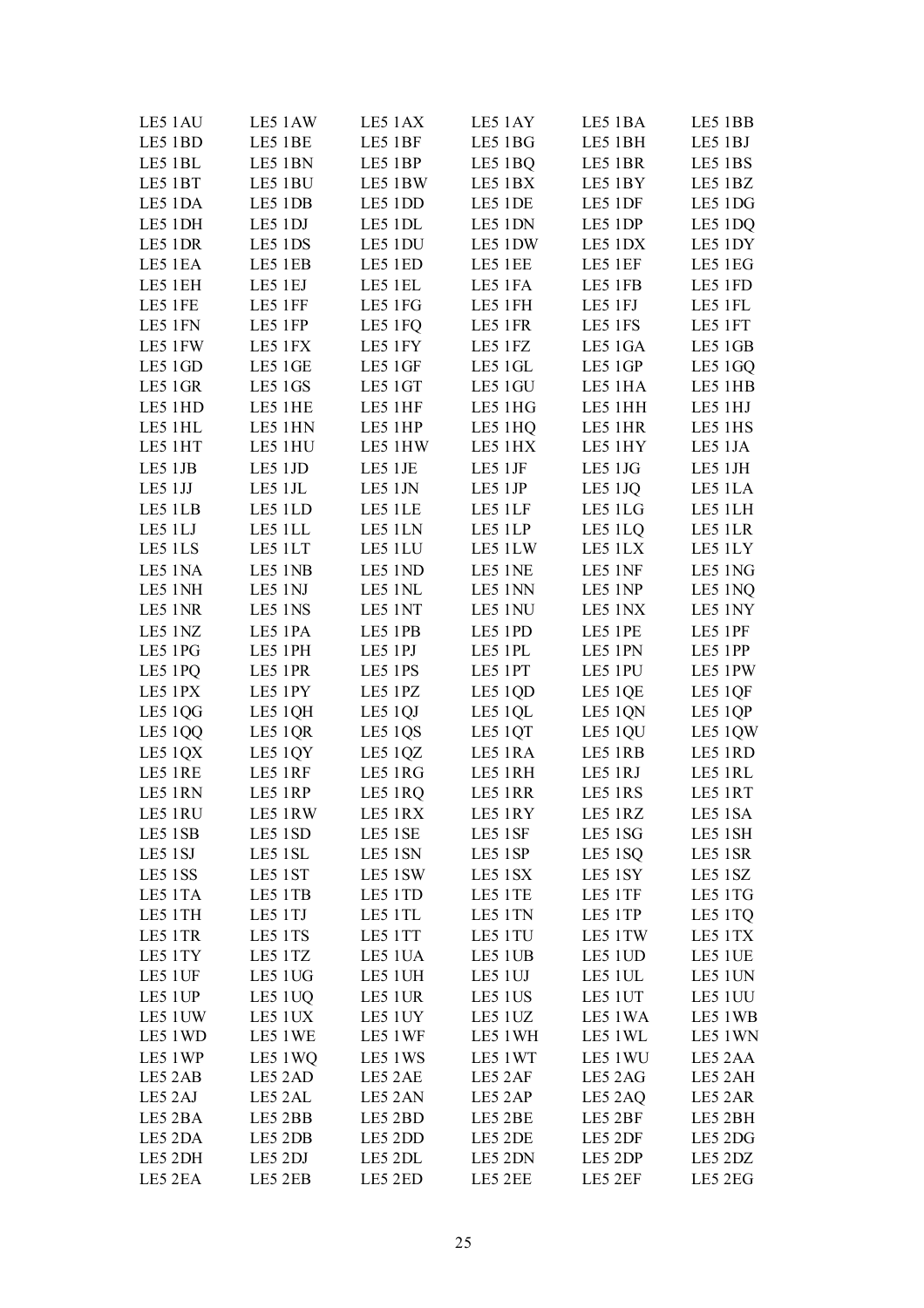| LE5 2EH | LE5 2EJ | LE5 2EL | LE5 2EN | LE5 2EP | LE5 2EQ |
|---------|---------|---------|---------|---------|---------|
| LE5 2ER | LE5 2ES | LE5 2ET | LE5 2EU | LE5 2EW | LE5 2EX |
| LE5 2EY | LE5 2EZ | LE5 2FA | LE5 2FB | LE5 2FD | LE5 2FE |
| LE5 2FF | LE5 2FG | LE5 2FH | LE5 2FJ | LE5 2GA | LE5 2GB |
| LE5 2GD | LE5 2GE | LE5 2GF | LE5 2GG | LE5 2GH | LE5 2GJ |
| LE5 2GL | LE5 2GN | LE5 2GP | LE5 2GQ | LE5 2GR | LE5 2GS |
| LE5 2GT | LE5 2HA | LE5 2HB | LE5 2HD | LE5 2HE | LE5 2HF |
| LE5 2HG | LE5 2HH | LE5 2HJ | LE5 2HL | LE5 2HN | LE5 2HP |
| LE5 2HQ | LE5 2HR | LE5 2HS | LE5 2HT | LE5 2HU | LE5 2HW |
| LE5 2HX | LE5 2HY | LE5 2HZ | LE5 2JA | LE5 2JB | LE5 2JD |
| LE5 2JE | LE5 2JF | LE5 2JG | LE5 2LA | LE5 2LB | LE5 2LD |
| LE5 2LE | LE5 2LF | LE5 2LG | LE5 2LH | LE5 2LJ | LE5 2LL |
| LE5 2LN | LE5 2LP | LE5 2LQ | LE5 2LR | LE5 2LS | LE5 2LT |
| LE5 2LU | LE5 2LW | LE5 2NA | LE5 2NB | LE5 2ND | LE5 2NE |
| LE5 2NF | LE5 2NG | LE5 2NH | LE5 2NJ | LE5 2NL | LE5 2NN |
| LE5 2NP | LE5 2NQ | LE5 2NR | LE5 2NS | LE5 2PA | LE5 2PD |
| LE5 2PE | LE5 2PF | LE5 2PG | LE5 2PH | LE5 2PJ | LE5 2PL |
| LE5 2PN | LE5 2PP | LE5 2PQ | LE5 2PR | LE5 2PS | LE5 2PT |
| LE5 2PU | LE5 2PW | LE5 2QA | LE5 2QB | LE5 2QD | LE5 2QE |
| LE5 2QF | LE5 2QG | LE5 2QH | LE5 2QJ | LE5 2QL | LE5 2QN |
| LE5 2QP | LE5 2QQ | LE5 2QR | LE5 2RA | LE5 2RB | LE5 2RD |
| LE5 2RE | LE5 2RF | LE5 2RG | LE5 2RH | LE5 2RJ | LE5 2RL |
| LE5 3AB | LE5 3AE | LE5 3AF | LE5 3AJ | LE5 3AN | LE5 3AP |
| LE5 3AQ | LE5 3AW | LE5 3BA | LE5 3BB | LE5 3BD | LE5 3BE |
| LE5 3BF | LE5 3DF | LE5 3DJ | LE5 3DN | LE5 3DQ | LE5 3DR |
| LE5 3DS | LE5 3DT | LE5 3EA | LE5 3EB | LE5 3ED | LE5 3EE |
| LE5 3EF | LE5 3EG | LE5 3FA | LE5 3FB | LE5 3FD | LE5 3FE |
| LE5 3FF | LE5 3FG | LE5 3FH | LE5 3FJ | LE5 3FL | LE5 3FN |
| LE5 3FP | LE5 3FR | LE5 3FS | LE5 3FT | LE5 3FU | LE5 3FW |
| LE5 3FX | LE5 3FY | LE5 3GE | LE5 3GG | LE5 3GH | LE5 3GJ |
| LE5 3GW | LE5 3HA | LE5 3HB | LE5 3HD | LE5 3HE | LE5 3HF |
| LE5 3HG | LE5 3HH | LE5 3HJ | LE5 3HL | LE5 3HN | LE5 3HP |
| LE5 3HQ | LE5 3HR | LE5 3HS | LE5 3HT | LE5 3HU | LE5 3HW |
| LE5 3HX | LE5 3JA | LE5 3JB | LE5 3LA | LE5 3LB | LE5 3LD |
| LE5 3LE | LE5 3LF | LE5 3LJ | LE5 3LL | LE5 3LN | LE5 3LP |
| LE5 3LQ | LE5 3LR | LE5 3LS | LE5 3LT | LE5 3LU | LE5 3LW |
| LE5 3LX | LE5 3LY | LE5 3ND | LE5 3NE | LE5 3NF | LE5 3NG |
| LE5 3NH | LE5 3NJ | LE5 3NL | LE5 3NN | LE5 3NP | LE5 3NQ |
| LE5 3NR | LE5 3NS | LE5 3NT | LE5 3NU | LE5 3NW | LE5 3NX |
| LE5 3NY | LE5 3PA | LE5 3PB | LE5 3PD | LE5 3PE | LE5 3PF |
| LE5 3PG | LE5 3PH | LE5 3PJ | LE5 3QA | LE5 3QF | LE5 3QG |
| LE5 3QH | LE5 3QJ | LE5 3QL | LE5 3QN | LE5 3QP | LE5 3QS |
| LE5 3QT | LE5 3QU | LE5 3QW | LE5 3QX | LE5 3RA | LE5 3RB |
| LE5 3RD | LE5 3RE | LE5 3RF | LE5 3RH | LE5 3RL | LE5 3RN |
| LE5 3RQ | LE5 3RR | LE5 3RS | LE5 3RT | LE5 3RU | LE5 3RW |
| LE5 3SA | LE5 3SB | LE5 3SD | LE5 3SG | LE5 3SH | LE5 3SN |
| LE5 3SP | LE5 3SQ | LE5 3SS | LE5 3ST | LE5 3TA | LE5 3TB |
| LE5 3TH | LE5 3TJ | LE5 3TL | LE5 3TN | LE5 3TP | LE5 3TQ |
| LE5 3TT | LE5 4AA | LE5 4AB | LE5 4AD | LE5 4AE | LE5 4AF |
| LE5 4AH | LE5 4AL | LE5 4AN | LE5 4AP | LE5 4AQ | LE5 4AR |
| LE5 4AS | LE5 4AT | LE5 4AU | LE5 4AW | LE5 4AX | LE5 4AY |
| LE5 4BD | LE5 4BE | LE5 4BF | LE5 4BG | LE5 4BH | LE5 4BJ |
| LE5 4BL | LE5 4BN | LE5 4BP | LE5 4BQ | LE5 4BW | LE5 4DA |
|         |         |         |         |         |         |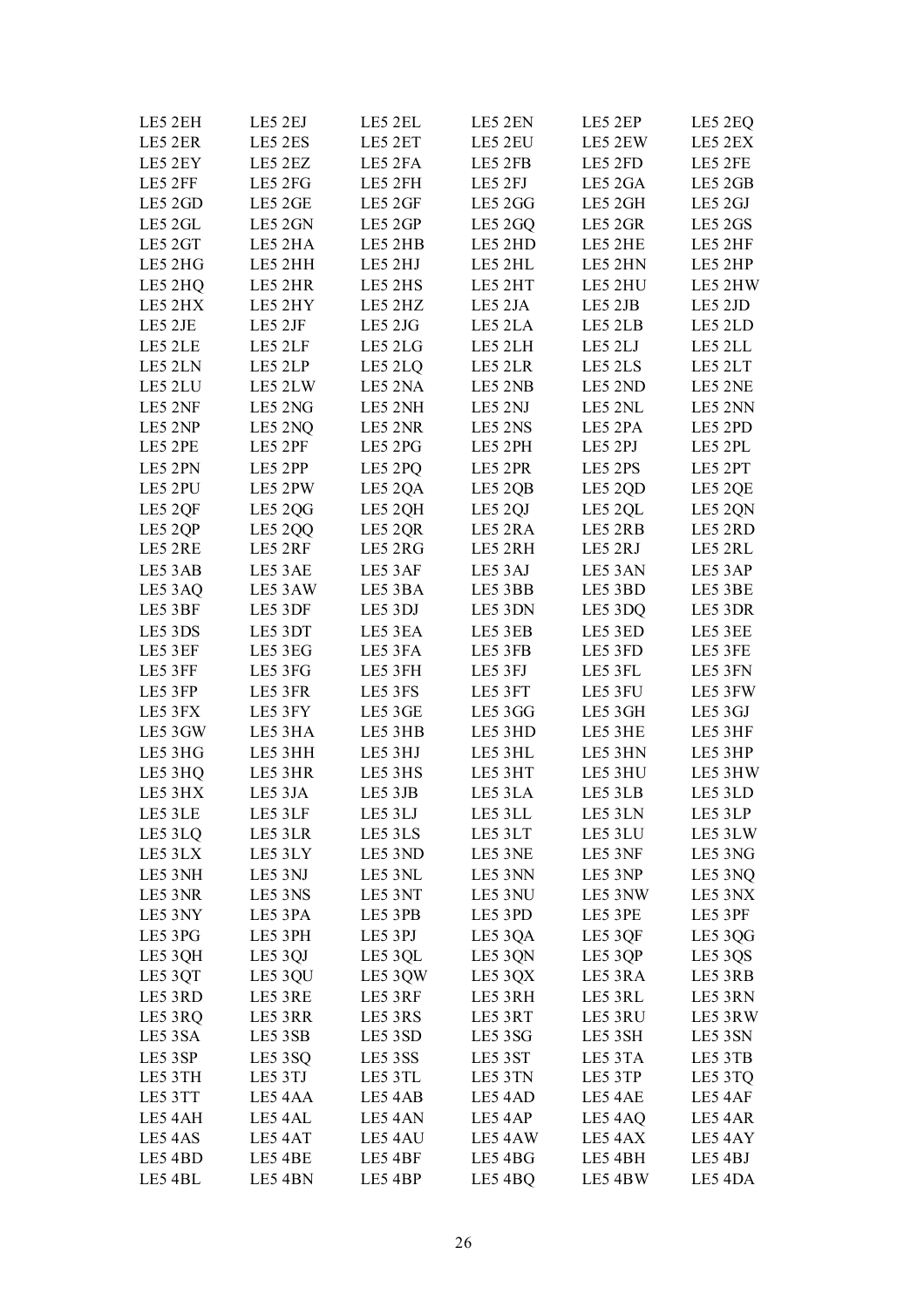| LE5 4DB | LE5 4DD            | LE5 4DE | LE5 4DF | LE5 4DG | LE5 4DJ |
|---------|--------------------|---------|---------|---------|---------|
| LE5 4DL | LE5 4DN            | LE5 4DP | LE5 4DQ | LE5 4DR | LE5 4DW |
| LE5 4DY | LE5 4DZ            | LE5 4EA | LE5 4EB | LE5 4ED | LE5 4EE |
| LE5 4EF | LE5 4EG            | LE5 4EH | LE5 4EJ | LE5 4EL | LE5 4EN |
| LE5 4EP | LE5 4EQ            | LE5 4ER | LE5 4ES | LE5 4ET | LE5 4EU |
| LE5 4EW | LE5 4EX            | LE5 4EY | LE5 4EZ | LE5 4FA | LE5 4FF |
| LE5 4FG | LE5 4FH            | LE5 4FJ | LE5 4FL | LE5 4FN | LE5 4FP |
| LE5 4FQ | LE5 4FR            | LE5 4FS | LE5 4GA | LE5 4GB | LE5 4GD |
| LE5 4GE | LE5 4GH            | LE5 4GJ | LE5 4GL | LE5 4GN | LE5 4GP |
| LE5 4GQ | LE5 4GR            | LE5 4GS | LE5 4GT | LE5 4GU | LE5 4HB |
| LE5 4HD | LE5 4HE            | LE5 4HF | LE5 4HG | LE5 4HH | LE5 4HJ |
| LE5 4HL | LE5 4HN            | LE5 4HR | LE5 4HU | LE5 4JA | LE5 4JD |
| LE5 4JE | LE5 4JG            | LE5 4JY | LE5 4JZ | LE5 4LA | LE5 4LB |
| LE5 4LD | LE5 4LE            | LE5 4LF | LE5 4LG | LE5 4LH | LE5 4LJ |
| LE5 4LL |                    | LE5 4LP | LE5 4LR | LE5 4LS | LE5 4LT |
| LE5 4LU | LE5 4LN<br>LE5 4LW | LE5 4LX | LE5 4LY | LE5 4LZ | LE5 4NA |
|         |                    | LE5 4NE | LE5 4NF | LE5 4NG |         |
| LE5 4NB | LE5 4ND            |         |         |         | LE5 4NH |
| LE5 4NJ | LE5 4NL            | LE5 4NN | LE5 4NP | LE5 4NS | LE5 4NT |
| LE5 4NU | LE5 4NW            | LE5 4NX | LE5 4NY | LE5 4PA | LE5 4PB |
| LE5 4PD | LE5 4PE            | LE5 4PG | LE5 4PH | LE5 4PJ | LE5 4PN |
| LE5 4PP | LE5 4PQ            | LE5 4PR | LE5 4PS | LE5 4PT | LE5 4PU |
| LE5 4PW | LE5 4PX            | LE5 4PY | LE5 4PZ | LE5 4QA | LE5 4QB |
| LE5 4QD | LE5 4QE            | LE5 4QF | LE5 4QG | LE5 4QJ | LE5 4QL |
| LE5 4RA | LE5 4RB            | LE5 4RD | LE5 4TA | LE5 4TB | LE5 4TD |
| LE5 4TE | LE5 4TF            | LE5 4TJ | LE5 4TL | LE5 4TN | LE5 4TP |
| LE5 4TU | LE5 4TW            | LE5 4TX | LE5 4UF | LE5 4UG | LE5 4UH |
| LE5 4UJ | LE5 4UL            | LE5 4UN | LE5 4UP | LE5 4WA | LE5 4WB |
| LE5 4WE | LE5 4WF            | LE5 4WG | LE5 4WH | LE5 4WJ | LE5 4WL |
| LE5 4WN | LE5 4WP            | LE5 4WQ | LE5 4WR | LE5 4WS | LE5 4WT |
| LE5 4WU | LE5 5AA            | LE5 5AB | LE5 5AD | LE5 5AE | LE5 5AF |
| LE5 5AG | LE5 5AH            | LE5 5AJ | LE5 5AL | LE5 5AN | LE5 5AP |
| LE5 5AQ | LE5 5AR            | LE5 5AS | LE5 5AT | LE5 5AU | LE5 5AW |
| LE5 5AY | LE5 5AZ            | LE5 5BA | LE5 5BB | LE5 5BD | LE5 5BE |
| LE5 5BF | LE5 5BG            | LE5 5BH | LE5 5BJ | LE5 5BL | LE5 5BN |
| LE5 5BP | LE5 5BQ            | LE5 5BR | LE5 5BS | LE5 5BT | LE5 5BU |
| LE5 5BW | LE5 5BX            | LE5 5DB | LE5 5DD | LE5 5DE | LE5 5DF |
| LE5 5DG | LE5 5DH            | LE5 5DJ | LE5 5DN | LE5 5DP | LE5 5DQ |
| LE5 5DR | LE5 5DS            | LE5 5DT | LE5 5DU | LE5 5DW | LE5 5DX |
| LE5 5DY | LE5 5ED            | LE5 5EE | LE5 5EF | LE5 5EG | LE5 5EL |
| LE5 5EN | LE5 5EQ            | LE5 5ER | LE5 5ES | LE5 5ET | LE5 5EU |
| LE5 5EW | LE5 5EX            | LE5 5EY | LE5 5EZ | LE5 5FA | LE5 5FB |
| LE5 5FD | LE5 5FE            | LE5 5FF | LE5 5FG | LE5 5FH | LE5 5FJ |
| LE5 5FL | LE5 5FN            | LE5 5FP | LE5 5FS | LE5 5FT | LE5 5FW |
| LE5 5FX | LE5 5FY            | LE5 5GA | LE5 5GB | LE5 5GD | LE5 5GE |
| LE5 5GF | LE5 5GN            | LE5 5GP | LE5 5GQ | LE5 5GR | LE5 5GS |
| LE5 5GY | LE5 5HA            | LE5 5HB | LE5 5HD | LE5 5HE | LE5 5HF |
| LE5 5HG | LE5 5HH            | LE5 5HJ | LE5 5HL | LE5 5HN | LE5 5HP |
| LE5 5HQ | LE5 5HR            | LE5 5HS | LE5 5HT | LE5 5HU | LE5 5HW |
| LE5 5HX | LE5 5HY            | LE5 5JA | LE5 5JB | LE5 5JD | LE5 5JE |
| LE5 5JF | LE5 5JG            | LE5 5JH | LE5 5JJ | LE5 5JL | LE5 5JN |
| LE5 5JP | LE5 5JQ            | LE5 5JR | LE5 5JS | LE5 5JT | LE5 5JU |
| LE5 5JW | LE5 5LA            | LE5 5LB | LE5 5LD | LE5 5LE | LE5 5LF |
| LE5 5LG | LE5 5LH            | LE5 5LJ | LE5 5LL | LE5 5LN | LE5 5LR |
|         |                    |         |         |         |         |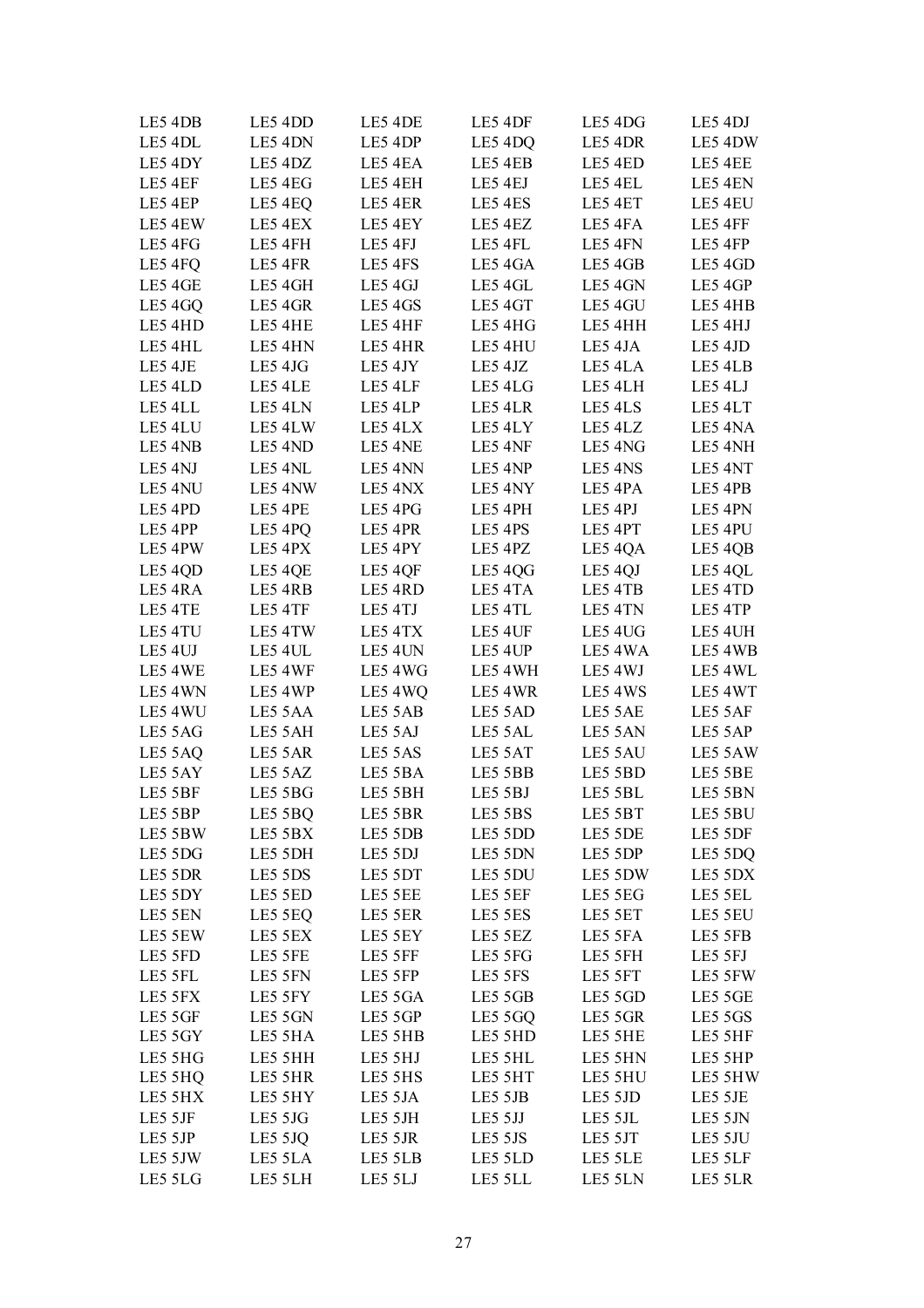| LE5 5LU | LE5 5LW | LE5 5LY | LE5 5LZ            | LE5 5NA | LE5 5NB |
|---------|---------|---------|--------------------|---------|---------|
| LE5 5ND | LE5 5NG | LE5 5NH | LE5 5NJ            | LE5 5NL | LE5 5NN |
| LE5 5NP | LE5 5NQ | LE5 5NR | LE5 5NS            | LE5 5NT | LE5 5NU |
| LE5 5PA | LE5 5PB | LE5 5PD | LE5 5PE            | LE5 5PF | LE5 5PG |
| LE5 5PH | LE5 5PJ | LE5 5PL | LE5 5PN            | LE5 5PP | LE5 5PQ |
| LE5 5PR | LE5 5PS | LE5 5QA | LE5 5QB            | LE5 5QD | LE5 5QE |
| LE5 5QF | LE5 5QG | LE5 5RA | LE5 5RB            | LE5 5RD | LE5 5RE |
| LE5 5RF | LE5 5RG | LE5 5RH | LE5 5RJ            | LE5 5SA | LE5 5SB |
| LE5 5SD | LE5 5SE | LE5 5SF | LE5 5SG            | LE5 5TA | LE5 5TB |
| LE5 5TD | LE5 5TE | LE5 5TF | LE5 5TG            | LE5 5TH | LE5 5TJ |
| LE5 5TL | LE5 5TN | LE5 5TP | LE5 5TQ            | LE5 5TR | LE5 5TS |
| LE5 5TT | LE5 5TU | LE5 5TW | LE5 5TX            | LE5 5TY | LE5 5TZ |
| LE5 5UA | LE5 5UB | LE5 5UD | LE5 5UF            | LE5 5UG | LE5 5UH |
| LE5 5WA | LE5 5WB | LE5 6AA | LE5 6AB            | LE5 6AD | LE5 6AE |
| LE5 6AF | LE5 6AG | LE5 6AH | LE5 <sub>6AJ</sub> | LE5 6AL | LE5 6AN |
| LE5 6AP | LE5 6AQ | LE5 6AR | LE5 6DA            | LE5 6DB | LE5 6DD |
| LE5 6DE | LE5 6DF | LE5 6DG | LE5 6DH            | LE5 6DJ | LE5 6DL |
| LE5 6DN | LE5 6DP | LE5 6DR | LE5 6DS            | LE5 6DT | LE5 6DU |
| LE5 6DW | LE5 6EA | LE5 6ED | LE5 6EE            | LE5 6EF | LE5 6EG |
| LE5 6FA | LE5 6FB | LE5 6FD | LE5 6FE            | LE5 6FF | LE5 6FG |
| LE5 6FH | LE5 6FJ | LE5 6FL | LE5 6FN            | LE5 6FP | LE5 6GA |
| LE5 6GB | LE5 6GD | LE5 6GE | LE5 6GF            | LE5 6GG | LE5 6GH |
| LE5 6GJ | LE5 6GL | LE5 6HA | LE5 6HB            | LE5 6HD | LE5 6HE |
| LE5 6HF | LE5 6HG | LE5 6HH | LE5 6HJ            | LE5 6HL | LE5 6HN |
| LE5 6HP | LE5 6HQ | LE5 6HR | LE5 6HS            | LE5 6HT | LE5 6JA |
| LE5 6JB | LE5 6JD | LE5 6JE | LE5 6JF            | LE5 6JG | LE5 6JH |
| LE5 6JJ | LE5 6LA | LE5 6LB | LE5 6LD            | LE5 6LE | LE5 6LF |
| LE5 6LG | LE5 6LH | LE5 6LJ | LE5 6LL            | LE5 6LN | LE5 6LP |
| LE5 6LQ | LE5 6LR | LE5 6NA | LE5 6NB            | LE5 6ND | LE5 6NE |
| LE5 6NF | LE5 6NG | LE5 6NH | LE5 6NJ            | LE5 6NL | LE5 6NN |
| LE5 6PA | LE5 6PB | LE5 6PD | LE5 6PE            | LE5 6PF | LE5 6PG |
| LE5 6PH | LE5 6PJ | LE5 6PL | LE5 6PN            | LE5 6PP | LE5 6PQ |
| LE5 6PR | LE5 6PS | LE5 6PT | LE5 6PU            | LE5 6PW | LE5 6PX |
| LE5 6PY | LE5 6QA | LE5 6QB | LE5 6RA            | LE5 6RB | LE5 6RD |
| LE5 6RE | LE5 6SA | LE5 6SB | LE5 6SD            | LE5 6SE | LE5 6SF |
| LE5 6SG | LE5 6SH | LE5 6SJ | LE5 6SL            | LE5 6SN | LE5 6SP |
| LE5 6SQ | LE5 6SR | LE5 6SS | LE5 6ST            | LE5 6SU | LE5 6SW |
| LE5 6SX | LE5 6SY | LE5 6TA | LE5 6TB            | LE5 6TD | LE5 6TE |
| LE5 6TF | LE5 6TG | LE5 6TH | LE5 6TJ            | LE5 6TL | LE5 6TN |
| LE5 6TP | LE5 6TQ | LE5 6TR | LE5 6TS            | LE5 6TT | LE5 6XA |
| LE5 6XB | LE5 6XD | LE5 6XE | LE5 6XF            | LE5 6XG | LE5 6XH |
| LE5 6XJ | LE5 6XL | LE5 6XN | LE5 6XP            | LE5 6XQ | LE5 6XR |
| LE5 6XS | LE5 6XT |         |                    |         |         |

**6.**LE7: The postcodes in the following table.

| LE7     |         |                |          |         |         |
|---------|---------|----------------|----------|---------|---------|
| LE7 2BG | LE7 4PH | <b>LE7 4PJ</b> | -LE7-4PL | LE7 7AG | LE7 7AH |
| LE7 7AJ | LE7 7AL | LE7 7AP        | LE7 7DB  | LE7 7GL | LE7 7GU |
| LE7 7GX | LE7 7HW | LE7 7HZ        | LE7 7OT  | LE7 7WJ | LE7 7WL |
| LE7 7WN | LE7 9SD | LE7 9SL        | LE7 9SZ  |         |         |

**7.**LE18: The postcodes in the following table.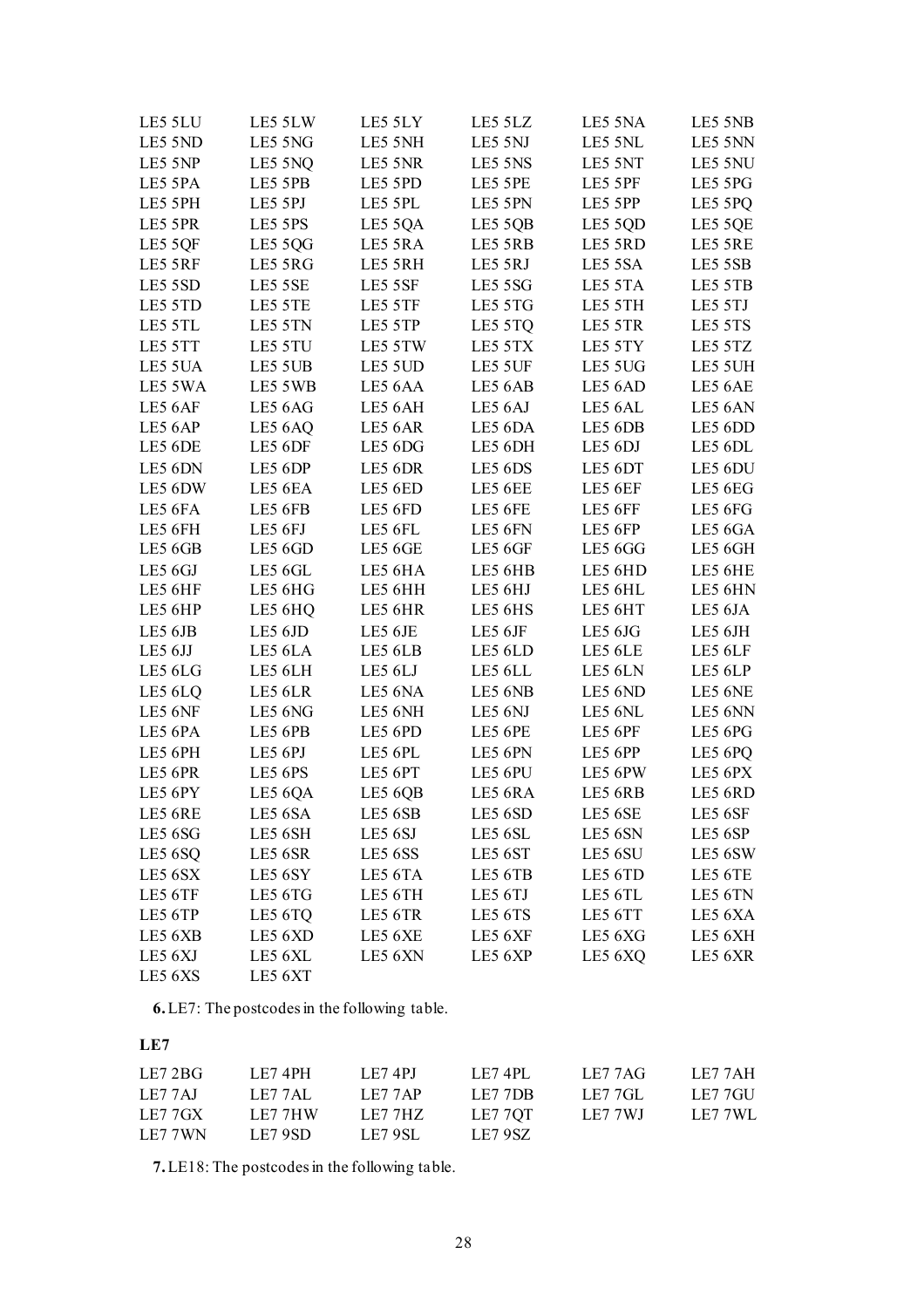| LE181AA | LE181AB         | LE181AD        | LE181AE         | LE181AF         | LE181AG        |
|---------|-----------------|----------------|-----------------|-----------------|----------------|
| LE181AH | LE181AJ         | LE181AL        | LE181AN         | LE181AP         | LE181AQ        |
| LE181AR | LE181BA         | LE181BB        | LE181BD         | LE181BE         | LE181BF        |
| LE181BG | LE181BH         | LE181BJ        | LE181BL         | LE181BP         | LE181BQ        |
| LE181BR | <b>LE181BS</b>  | LE181DA        | LE181DB         | LE18 1DD        | LE18 1DE       |
| LE181DF | LE181DG         | LE181DH        | LE181DJ         | LE18 1DL        | LE18 1DN       |
| LE181DP | LE181DQ         | LE181DR        | <b>LE181DS</b>  | LE18 1DT        | LE181DW        |
| LE181DX | LE181DY         | LE181DZ        | LE181EA         | LE181EB         | LE181ED        |
| LE181EF | LE181FA         | LE181FB        | LE181FD         | LE181FE         | LE181FF        |
| LE181FG | LE181FH         | LE181FJ        | LE181FL         | LE181FN         | LE181FP        |
| LE181FQ | LE181FR         | <b>LE181FS</b> | LE181FT         | LE181FU         | LE181FW        |
| LE181FX | LE181GA         | LE181GB        | LE18 1GD        | LE181GE         | LE181HA        |
| LE181HB | LE181HD         | LE181HE        | LE181HF         | LE181HG         | LE181HH        |
| LE181HJ | LE181HL         | LE181HN        | LE181HP         | LE181HQ         | LE181HR        |
| LE181HS | LE181HT         | LE181HU        | LE181HW         | LE181HX         | LE181HY        |
| LE181HZ | LE18 1JA        | LE181JB        | LE181JD         | LE181JE         | LE181JF        |
| LE181JG | LE181JH         | LE181JJ        | LE181JL         | LE181JN         | LE181JP        |
| LE181JQ | LE181JR         | LE181JS        | LE181JT         | LE181JU         | LE181JW        |
| LE181JX | LE18 1JZ        | LE181LA        | LE181LB         | LE181LD         | LE181LE        |
| LE181LH | LE181LW         | LE181LX        | LE181LY         | LE181LZ         | LE181NA        |
| LE181NB | LE18 1ND        | LE18 1NE       | <b>LE18 1NF</b> | <b>LE18 1NG</b> | LE181NH        |
| LE181NJ | <b>LE18 1NL</b> | LE181NN        | <b>LE18 1NP</b> | <b>LE18 1NR</b> | <b>LE181NS</b> |
| LE181NU | LE18 1NW        | LE181NX        | LE18 1NY        | <b>LE18 1NZ</b> | LE181PA        |
| LE181PB | LE18 1PD        | LE181PE        | LE181PF         | LE181PG         | LE18 1PH       |
| LE181PJ | LE181PL         | LE181PN        | <b>LE181PS</b>  | LE181WX         | LE182AA        |
| LE182AB | LE182AE         | LE182AF        | LE182AG         | LE182AH         | LE182AJ        |
| LE182AL | LE182AN         | LE182AP        | LE182BA         | LE182BB         | LE182BD        |
| LE182BE | LE182BF         | LE182BG        | LE182BJ         | LE182BL         | LE182BN        |
| LE182BP | LE182BQ         | LE182BR        | LE182BS         | LE182BT         | LE182BU        |
| LE182BW | LE182BX         | LE182BY        | LE182BZ         | LE182DA         | LE182DB        |
| LE182DD | LE182DE         | LE182DG        | LE182DH         | LE182DJ         | LE182DL        |
| LE182DN | LE182DP         | LE182DR        | LE182DS         | LE182DT         | LE182EA        |
| LE182EB | LE182ED         | LE182EE        | LE182EF         | LE182EG         | LE182EH        |
| LE182EJ | LE182EL         | LE182EN        | LE182EP         | LE182EQ         | LE182ER        |
| LE182ES | LE182ET         | LE182EU        | LE182EW         | LE182EX         | LE182EY        |
| LE182EZ | LE182FA         | LE182FB        | LE182FD         | LE182FE         | LE182FF        |
| LE182FJ | LE182FL         | LE182FN        | LE182FP         | LE182FR         | LE182FS        |
| LE182FT | LE182FU         | LE182FW        | LE182FX         | LE182FY         | LE182FZ        |
| LE182GA | LE182GB         | LE182GD        | <b>LE182GE</b>  | <b>LE182GF</b>  | LE182GG        |
| LE182GH | LE182GJ         | LE182GL        | <b>LE182GN</b>  | LE182GP         | LE182GQ        |
| LE182GR | LE182GS         | LE182GT        | LE182GU         | LE182GW         | LE182GX        |
| LE182GY | LE182GZ         | LE182HA        | LE182HB         | LE182HD         | LE182HE        |
| LE182HF | LE182HG         | LE182HH        | LE182HJ         | LE182HL         | LE182HN        |
| LE182HP | LE182HQ         | LE182HR        | LE182HS         | LE182HT         | LE182HU        |
| LE182HW | LE182HX         | LE182HY        | LE182HZ         | LE182JA         | LE182JB        |
| LE182JD | LE182JE         | LE182JF        | LE182JG         | LE182JH         | LE182JJ        |
| LE182JL | LE182JN         | LE182JP        | LE182JQ         | LE182JR         | LE182JS        |
| LE182JT | LE182JU         | LE182JW        | LE182JX         | LE182JY         | LE182JZ        |
| LE182LA | LE182LD         | LE182LE        | LE182NF         | LE182NG         | LE182QT        |
| LE182QU | LE182QW         | LE182QX        | LE182QY         | LE182QZ         | LE182RA        |
| LE182RB | LE182RD         | LE182RE        | LE182RF         | LE182RG         | LE182RH        |
| LE182RJ | LE182RL         | LE182RN        | LE182RP         | LE182RQ         | LE182RR        |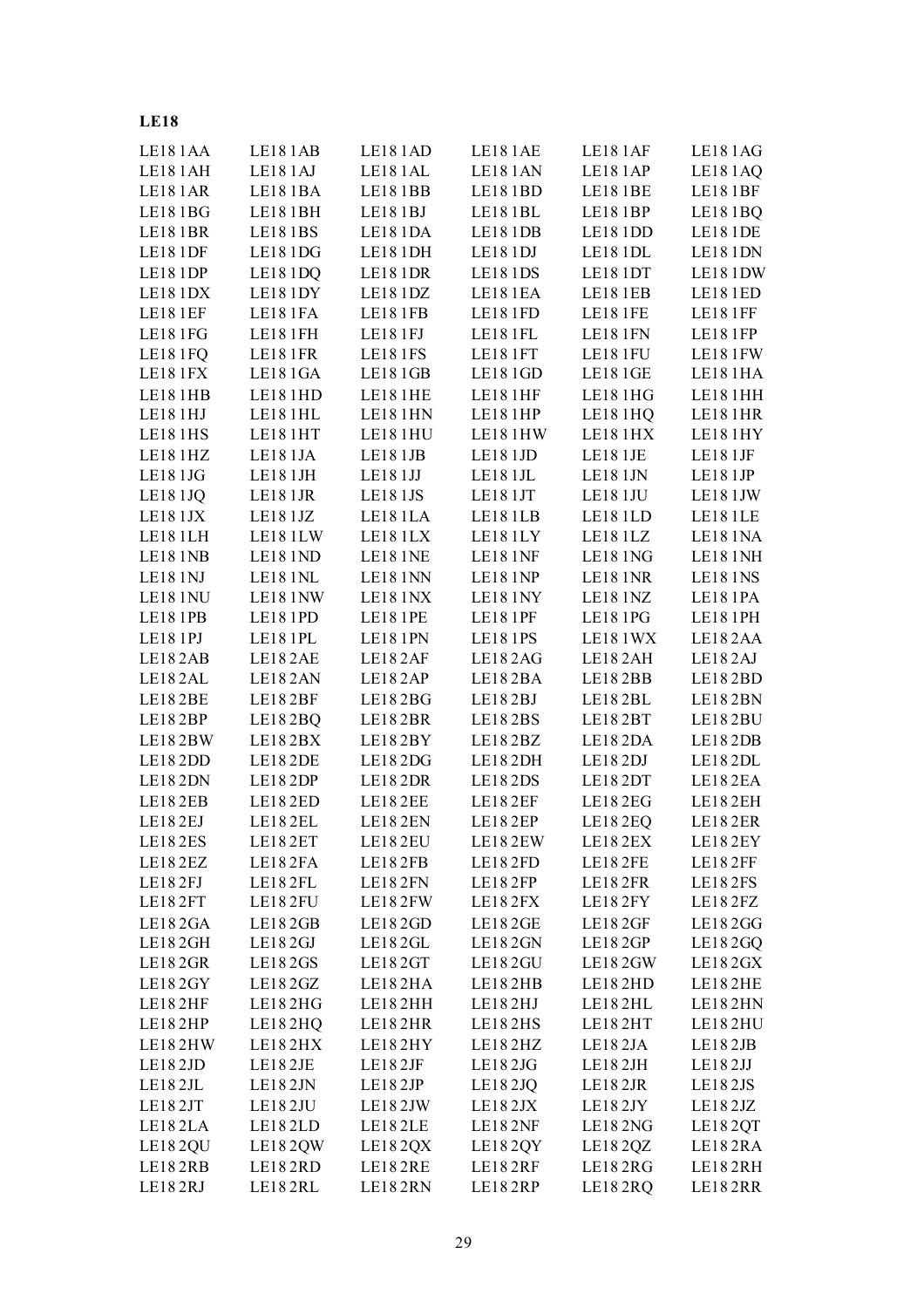| LE182RS<br>LE182RZ  | LE182RT<br>LE183AB  | LE182RU<br>LE183LF | LE182RW<br>LE183LG  | LE182RX<br>LE183LJ  | LE182RY<br>LE183LL |
|---------------------|---------------------|--------------------|---------------------|---------------------|--------------------|
| LE183LN             |                     |                    |                     | LE183LS             |                    |
|                     | LE183LP             | LE183LQ            | LE183LR             |                     | LE183LU            |
| LE183NQ             | LE183PH             | LE183PL            | LE183PP             | LE183PQ             | LE183PR            |
| LE183PS             | LE183PT             | LE183PU            | LE183PW             | LE183PY             | LE183PZ            |
| LE183QA             | LE183QB             | LE183QD            | LE183QE             | LE183QF             | LE183QG            |
| LE183QH             | LE183QJ             | LE183QL            | LE183QN             | LE183QP             | LE183QQ            |
| LE183QR             | LE183QS             | LE183QT            | LE183QU             | LE183QW             | LE183QX            |
| LE183QY             | LE183QZ             | LE183RA            | <b>LE183RB</b>      | LE183RD             | LE183RE            |
| <b>LE183RF</b>      | LE183RG             | LE183RH            | LE183RJ             | LE183RL             | LE183RN            |
| LE183RP             | LE183RQ             | LE183RR            | <b>LE183RS</b>      | LE183RT             | LE183RU            |
| LE183RW             | LE183RX             | LE183RY            | LE183RZ             | LE183SA             | LE183SB            |
| LE183SD             | <b>LE183SE</b>      | <b>LE183SF</b>     | LE183SG             | <b>LE183SH</b>      | LE18 3SJ           |
| LE183SL             | LE183SN             | LE183SP            | LE183SQ             | LE183SR             | LE183SS            |
| LE183ST             | <b>LE183SU</b>      | LE183SW            | LE183SX             | <b>LE183SY</b>      | LE183SZ            |
| LE183TA             | LE183TP             | LE183TQ            | LE183TR             | LE183TS             | LE183TT            |
| LE183TU             | LE183TW             | LE183TX            | LE183TY             | LE183TZ             | LE183UA            |
| <b>LE183UD</b>      | LE183UE             | LE183UF            | LE183UG             | <b>LE183UH</b>      | LE183UJ            |
| LE183UN             | <b>LE183UQ</b>      | LE183UR            | LE183US             | LE183UT             | LE183UU            |
| LE183UW             | LE183UX             | LE183UZ            | LE183WA             | LE183WB             | LE183WD            |
| <b>LE183WE</b>      | <b>LE183WF</b>      | LE183WG            | LE183WH             | LE183WJ             | LE183WL            |
| LE183WN             | LE183WP             | LE183WQ            | LE183WR             | LE183WS             | LE183WT            |
| LE183WU             | LE183WW             | LE183WY            | LE183WZ             | LE183XA             | LE183XB            |
| LE183XD             | LE183XE             | LE183XF            | LE183XG             | LE183XH             | LE183XJ            |
| LE183XL             | LE183XN             | LE183XP            | LE183XQ             | LE183XR             | LE183XS            |
| LE183XT             | LE183XU             | LE183XW            | LE183XX             | LE183XY             | LE183YA            |
| LE183YB             | LE183YD             | LE183YE            | LE183YF             | LE183YG             | LE183YH            |
| LE183YJ             | LE183YL             | LE183YN            | LE183YP             | LE183YS             | LE183ZA            |
| LE184AB             | LE184AD             | LE184AE            | LE184AF             | LE184AG             | LE184LA            |
| LE184LB             | LE184LD             | LE184LE            | LE184LF             | LE184LG             | LE184LH            |
| LE184LJ             | LE184LL             | LE184LN            | LE184LP             | LE184LQ             | LE184LR            |
| LE184LS             | LE184LT             | LE184LU            | LE184LW             | LE184LX             | LE184LY            |
| LE184LZ             | LE184NA             | LE184NB            | LE18 <sub>4ND</sub> | LE18 <sub>4NE</sub> | LE184NG            |
| LE184NH             | LE18 <sub>4NJ</sub> | LE184NL            | LE184NN             | LE18 <sub>4NP</sub> | LE184NQ            |
| LE184NR             | LE184NS             | LE184NT            | LE184NU             | LE184NW             | LE184NX            |
| LE184NY             | LE184NZ             | LE184PA            | LE184PB             | LE184PD             | LE184PE            |
| LE184PF             | LE184PG             | LE184PH            | LE184PJ             | LE184PL             | LE184PN            |
| LE18 <sub>4PP</sub> | LE184PQ             | <b>LE184PR</b>     | LE184PS             | LE184PU             | LE184PW            |
| LE184PX             | LE184PY             | LE184PZ            | LE184QA             | LE184QB             | LE184QD            |
| LE184QE             | LE184QF             | LE184QG            | LE184QH             | LE184QJ             | LE184SA            |
| LE184SB             | LE184SD             | LE184SE            | LE184SF             | LE184SH             | LE184SJ            |
| LE184SL             | LE184SN             | LE184SP            | LE184SQ             | LE184SR             | LE184SS            |
| LE184ST             | LE184SU             | LE184SW            | LE184SX             | LE184SY             | LE184TA            |
| LE184TD             | LE184TF             | LE184TG            | LE184TH             | LE184TJ             | LE184TP            |
| LE184TQ             | LE184TR             | LE184UA            | LE184UB             | LE184UD             | LE184UE            |
| <b>LE184UF</b>      | LE184UH             | LE184UJ            | LE184UL             | LE184UN             | LE184UP            |
| LE184UQ             | LE184UW             | LE184UY            | LE184UZ             | LE184WA             | LE184WB            |
| LE184WD             | LE184WE             | LE184WF            | LE184WG             | LE184WH             | LE184WJ            |
| LE184WL             | LE184WN             | LE184WP            | LE184WQ             | LE184WS             | LE184WT            |
| LE184XA             | LE184XB             | LE184XE            | LE184XF             | LE184XG             | LE184XH            |
| LE184XJ             | LE184XL             | LE184XN            | LE184XP             | <b>LE184XQ</b>      | LE184XR            |
| LE184XS             | LE184XT             | LE184XU            | LE184XW             | LE184XX             | LE184XY            |
| LE184XZ             | LE184YA             | LE184YB            | LE184YD             | LE184YE             | LE184YF            |
|                     |                     |                    |                     |                     |                    |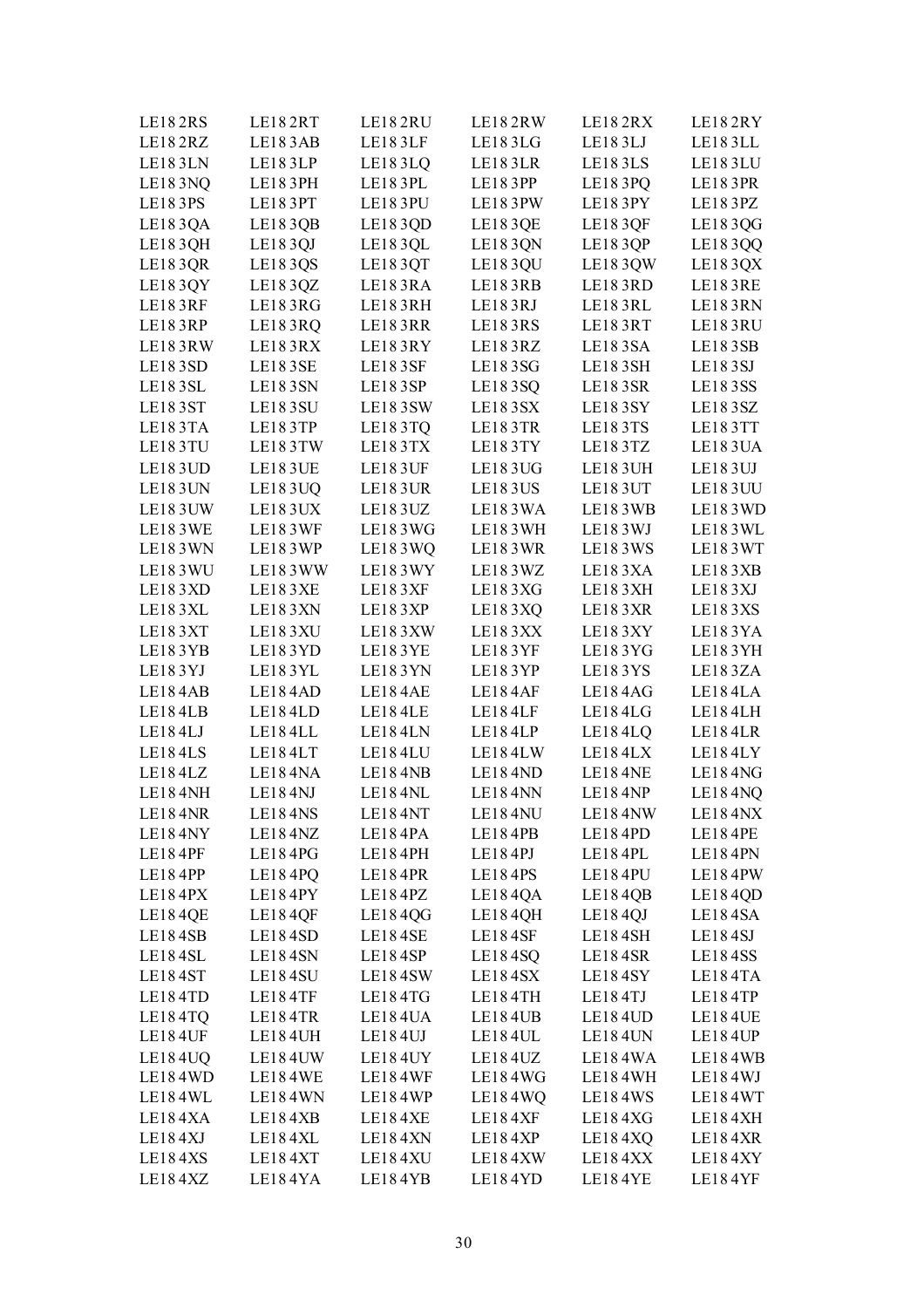| LE184YG | <b>LE18 4 YH</b> | LE184YJ | LE18 4YL | LE184YQ | LE184YS |
|---------|------------------|---------|----------|---------|---------|
| LE184YT | LE184ZD          | LE184ZH | LE184ZL  |         |         |

**8.**LE19: The postcodes in the following table.

### **LE19**

| LE191DX | <b>LE191ES</b>       | LE191HJ              | LE191HQ              | LE191HX        | LE191HY              |
|---------|----------------------|----------------------|----------------------|----------------|----------------------|
| LE191JZ | LE191LE              | LE <sub>19</sub> 1LU | LE191LW              | <b>LE191QP</b> | LE191QW              |
| LE191RJ | <b>LE191RP</b>       | LE <sub>19</sub> 1SA | LE191SD              | LE191SH        | LE191SI              |
| LE191SN | LE191ST              | LE191SU              | LE191SW              | <b>LE191SX</b> | LE191SY              |
| LE191SZ | LE191TH              | LE191TP              | LE19 1UT             | LE191UX        | LE191UY              |
| LE191UZ | LE191WA              | LE191WD              | LE19 1 WG            | <b>LE191WH</b> | LE191WL              |
| LE191WN | LE <sub>19</sub> 1WP | LE191WQ              | LE <sub>19</sub> 1WR | LE191WT        | LE191WW              |
| LE191WX | <b>LE191WY</b>       | LE191WZ              | LE191XT              | LE191XU        | LE191XW              |
| LE191YG | LE192AB              | LE192AF              | LE192AG              | LE192AH        | LE <sub>192</sub> AJ |
| LE192AN | LE192AR              | LE192AW              | LE192BA              | LE192BB        | LE192BD              |
| LE192BE | LE192BF              | LE192BG              | LE192BH              | LE192BJ        | LE192BL              |
| LE192BN | LE192BP              | LE192BQ              | LE192BR              | <b>LE192BS</b> | LE192BT              |
| LE192BU | LE192BW              | LE192BX              | LE192DA              | LE192DB        | LE192DR              |
| LE192DZ | LE192EB              | LE192ED              | LE192EE              | LE192LB        | LE192LJ              |
| LE192LL | LE192LP              | LE192NH              | LE192RN              | LE192RP        |                      |
|         |                      |                      |                      |                |                      |

# PART 2

Addresses where part of a postcode district is in the protected area

### **Table 1**

# **Addresses in LE2 2FG within the protected area**

| Property Number or Street |                     | Area         | Postcode            |
|---------------------------|---------------------|--------------|---------------------|
| name                      |                     |              |                     |
| 3 GRANGE LODGE            | <b>GARTREE ROAD</b> | <b>OADRY</b> | LE22FE              |
| OADBY LODGE               | <b>GARTREE ROAD</b> | <b>OADRY</b> | LE22FE              |
| <b>FARM</b>               |                     |              |                     |
| <b>OADBY LODGE</b>        | <b>GARTREE ROAD</b> | <b>OADRY</b> | LE22FE              |
| YOUTH HOSTEL              |                     |              |                     |
| <b>ORANGE SITE</b>        | <b>GARTREE ROAD</b> | <b>OADRY</b> | LE <sub>2</sub> 2FG |
| LECO073                   |                     |              |                     |

### **Table 2**

### **Addresses in LE5 2PB within the protected area**

| Property Number or<br>name | <i>Street</i>        | Area             | Postcode |
|----------------------------|----------------------|------------------|----------|
|                            |                      |                  |          |
| 54                         | <b>BOWHILL GROVE</b> | <b>LEICESTER</b> | LE5 2PB  |
| 56                         | <b>BOWHILL GROVE</b> | <b>LEICESTER</b> | LE5 2PB  |
| 58                         | <b>BOWHILL GROVE</b> | <b>LEICESTER</b> | LE5 2PB  |
| 60                         | <b>BOWHILL GROVE</b> | <b>LEICESTER</b> | LE5 2PB  |
| 62                         | <b>BOWHILL GROVE</b> | <b>LEICESTER</b> | LE5 2PB  |
| 64                         | <b>BOWHILL GROVE</b> | <b>LEICESTER</b> | LE5 2PB  |
| <b>SHELTER 76M</b>         | <b>BOWHILL GROVE</b> | <b>LEICESTER</b> | LE5 2PB  |
| <b>FROM 56 BOWHILL</b>     |                      |                  |          |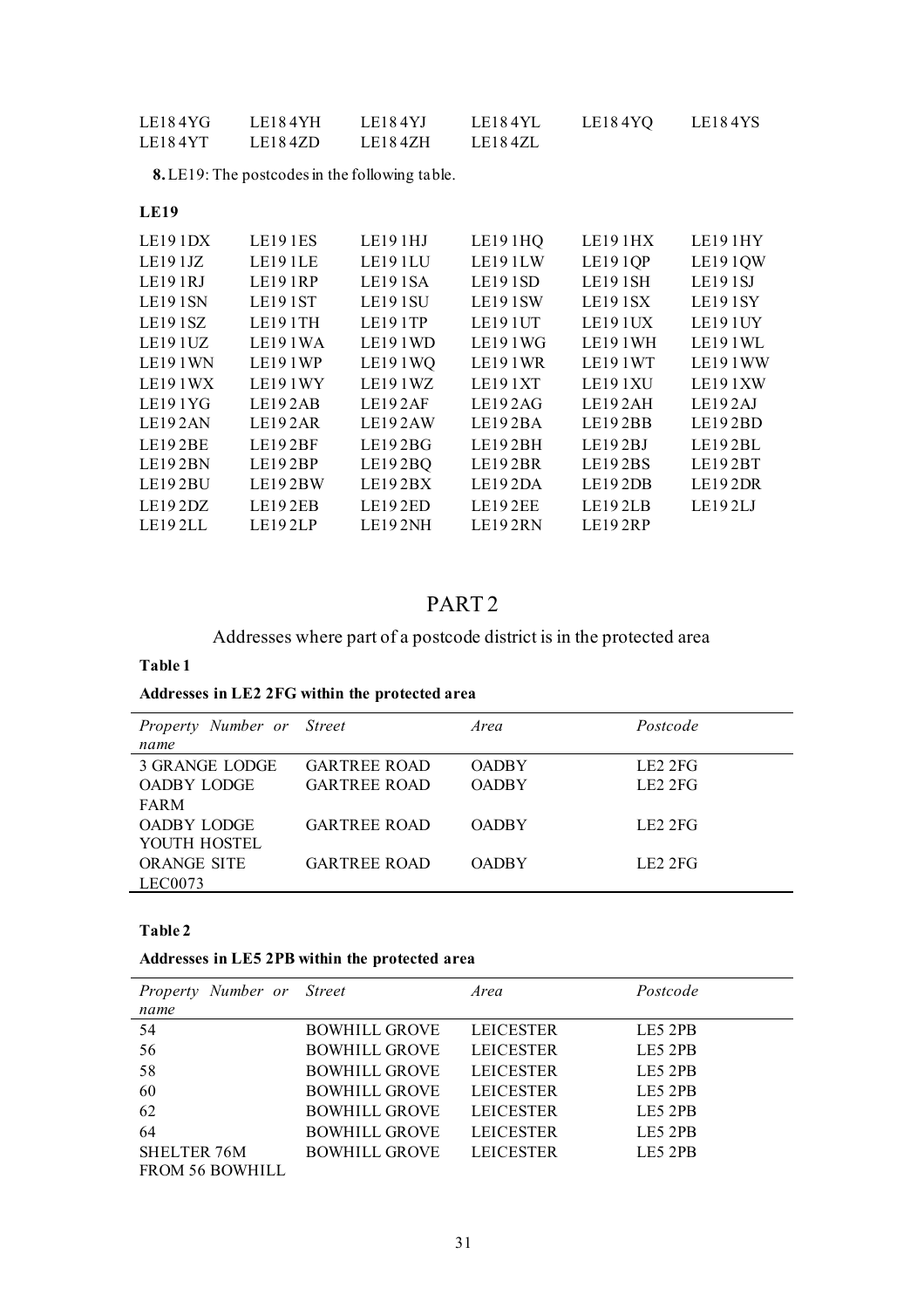### **Table 3**

### **Addresses in LE2 4RL within the protected area**

| <b>Property Number</b> | Street    | Area  | Postcode       |  |
|------------------------|-----------|-------|----------------|--|
| 209                    | GLEN ROAD | NADRY | LE2 4RL        |  |
| 211                    | GLEN ROAD | NADRY | <b>LE2 4RL</b> |  |

### **Table 4**

### **Addresses in LE2 4SA within the protected area**

| <i>Property name</i> | <i>Street</i>    | Area         | Postcode            |
|----------------------|------------------|--------------|---------------------|
| <b>MERE LANE</b>     | <b>MERE LANE</b> | <b>OADBY</b> | LE <sub>2</sub> 4SA |
| <b>EQUESTRIAN</b>    |                  |              |                     |
| <b>CENTRE</b>        |                  |              |                     |
| <b>OR ANGE</b>       | <b>MERE LANE</b> | <b>OADBY</b> | LE <sub>2</sub> 4SA |
| <b>TELECOM MAST</b>  |                  |              |                     |
|                      |                  |              |                     |

### **Table 5**

### **Addresses in LE5 1WJ in the protected area**

| <b>Street</b>        | Area             | Postcode |
|----------------------|------------------|----------|
| <b>LAVERTON ROAD</b> | <b>LEICESTER</b> | LE5 1WJ  |
| <b>LAVERTON ROAD</b> | <b>LEICESTER</b> | LE5 1WJ  |
| <b>LAVERTON ROAD</b> | <b>LEICESTER</b> | LE5 1WJ  |
| <b>LAVERTON ROAD</b> | <b>LEICESTER</b> | LE5 1WJ  |
| <b>LAVERTON ROAD</b> | <b>LEICESTER</b> | LE5 1WJ  |
| <b>LAVERTON ROAD</b> | <b>LEICESTER</b> | LE5 1WJ  |
| <b>LAVERTON ROAD</b> | <b>LEICESTER</b> | LE5 1WJ  |
| <b>LAVERTON ROAD</b> | <b>LEICESTER</b> | LE5 1WJ  |
| <b>LAVERTON ROAD</b> | <b>LEICESTER</b> | LE5 1WJ  |
| <b>LAVERTON ROAD</b> | <b>LEICESTER</b> | LE5 1WJ  |
| <b>LAVERTON ROAD</b> | <b>LEICESTER</b> | LE5 1WJ  |
| <b>LAVERTON ROAD</b> | <b>LEICESTER</b> | LE5 1WJ  |
| <b>LAVERTON ROAD</b> | <b>LEICESTER</b> | LE5 1WJ  |
| <b>LAVERTON ROAD</b> | <b>LEICESTER</b> | LE5 1WJ  |
| <b>LAVERTON ROAD</b> | <b>LEICESTER</b> | LE5 1WJ  |
| <b>LAVERTON ROAD</b> | <b>LEICESTER</b> | LE5 1WJ  |
| <b>LAVERTON ROAD</b> | <b>LEICESTER</b> | LE5 1WJ  |
| <b>LAVERTON ROAD</b> | <b>LEICESTER</b> | LE5 1WJ  |
| <b>LAVERTON ROAD</b> | <b>LEICESTER</b> | LE5 1WJ  |
| <b>LAVERTON ROAD</b> | <b>LEICESTER</b> | LE5 1WJ  |
| <b>LAVERTON ROAD</b> | <b>LEICESTER</b> | LE5 1WJ  |
| <b>LAVERTON ROAD</b> | <b>LEICESTER</b> | LE5 1WJ  |
| <b>LAVERTON ROAD</b> | <b>LEICESTER</b> | LE5 1WJ  |
| <b>LAVERTON ROAD</b> | <b>LEICESTER</b> | LE5 1WJ  |
|                      |                  |          |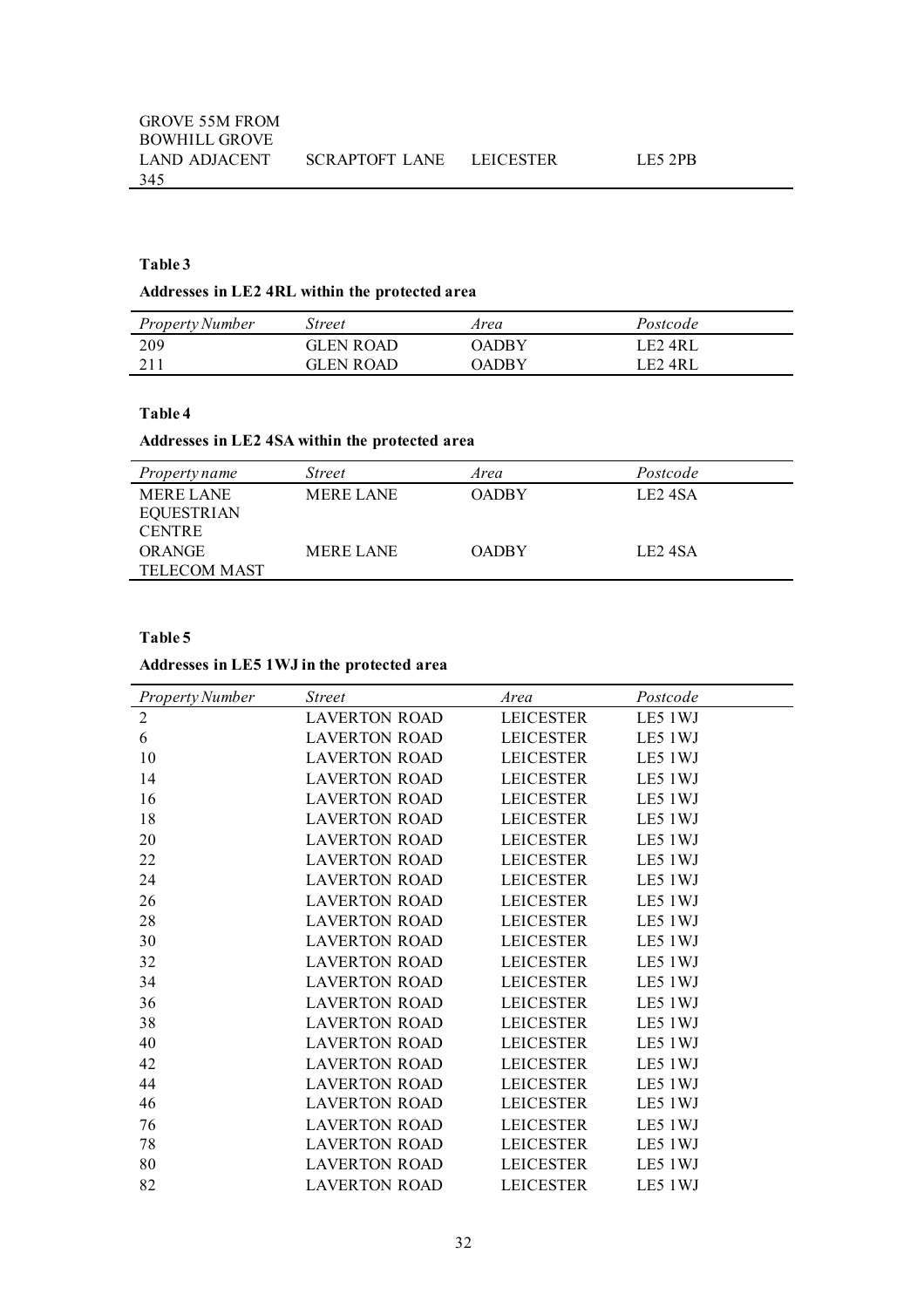| -84 | LAVERTON ROAD        | <b>LEICESTER</b> | LE5 1WJ |
|-----|----------------------|------------------|---------|
| 86  | <b>LAVERTON ROAD</b> | <b>LEICESTER</b> | LE5 1WJ |
| 88  | LAVERTON ROAD        | <b>LEICESTER</b> | LE5 1WJ |
| 90  | LAVERTON ROAD        | <b>LEICESTER</b> | LE5 1WJ |
| 92  | LAVERTON ROAD        | <b>LEICESTER</b> | LE5 1WJ |
| 94  | <b>LAVERTON ROAD</b> | <b>LEICESTER</b> | LE5 1WJ |
| 96  | <b>LAVERTON ROAD</b> | <b>LEICESTER</b> | LE5 1WJ |

### **Table 6**

# **Addresses in LE5 1WX in the protected area**

| Property<br>name<br>or<br>number | <b>Street</b>       | Area                 | Postcode |
|----------------------------------|---------------------|----------------------|----------|
| <b>PLOTS 31-45 AT</b>            | <b>BARLOW ROAD</b>  | <b>LEICESTER</b>     | LE5 1WX  |
| <b>LAND NORTH OF</b>             |                     |                      |          |
| <b>HAMILTON</b>                  |                     |                      |          |
| <b>COLLEGE</b>                   |                     |                      |          |
| $\overline{7}$                   | <b>KELD DRIVE</b>   | <b>BARKBY THORPE</b> | LE5 1WX  |
| 9                                | <b>KELD DRIVE</b>   | <b>BARKBY THORPE</b> | LE5 1WX  |
| $\overline{4}$                   | <b>RAYWELL ROAD</b> | <b>LEICESTER</b>     | LE5 1WX  |
| 6                                | RAYWELL ROAD        | <b>LEICESTER</b>     | LE5 1WX  |
| 8                                | <b>RAYWELL ROAD</b> | <b>LEICESTER</b>     | LE5 1WX  |
| 10                               | <b>RAYWELL ROAD</b> | <b>LEICESTER</b>     | LE5 1WX  |
| 12                               | <b>RAYWELL ROAD</b> | <b>LEICESTER</b>     | LE5 1WX  |
| 14                               | <b>RAYWELL ROAD</b> | <b>LEICESTER</b>     | LE5 1WX  |
| 16                               | <b>RAYWELL ROAD</b> | <b>LEICESTER</b>     | LE5 1WX  |
| 18                               | <b>RAYWELL ROAD</b> | <b>LEICESTER</b>     | LE5 1WX  |
| 20                               | RAYWELL ROAD        | <b>LEICESTER</b>     | LE5 1WX  |
| 22                               | <b>RAYWELL ROAD</b> | <b>LEICESTER</b>     | LE5 1WX  |
| 24                               | <b>RAYWELL ROAD</b> | <b>LEICESTER</b>     | LE5 1WX  |
| 26                               | <b>RAYWELL ROAD</b> | <b>LEICESTER</b>     | LE5 1WX  |
| 28                               | <b>RAYWELL ROAD</b> | <b>LEICESTER</b>     | LE5 1WX  |
| 30                               | <b>RAYWELL ROAD</b> | <b>LEICESTER</b>     | LE5 1WX  |
| 32                               | <b>RAYWELL ROAD</b> | <b>LEICESTER</b>     | LE5 1WX  |
| 34                               | <b>RAYWELL ROAD</b> | <b>LEICESTER</b>     | LE5 1WX  |
| 36                               | <b>RAYWELL ROAD</b> | <b>LEICESTER</b>     | LE5 1WX  |
| 38                               | <b>RAYWELL ROAD</b> | <b>LEICESTER</b>     | LE5 1WX  |
| 40                               | <b>RAYWELL ROAD</b> | <b>LEICESTER</b>     | LE5 1WX  |
| 42                               | <b>RAYWELL ROAD</b> | <b>LEICESTER</b>     | LE5 1WX  |
| 46                               | <b>RAYWELL ROAD</b> | <b>LEICESTER</b>     | LE5 1WX  |
| 48                               | <b>RAYWELL ROAD</b> | <b>LEICESTER</b>     | LE5 1WX  |
| 50                               | <b>RAYWELL ROAD</b> | <b>LEICESTER</b>     | LE5 1WX  |
| 52                               | <b>RAYWELL ROAD</b> | <b>LEICESTER</b>     | LE5 1WX  |
| 54                               | <b>RAYWELL ROAD</b> | <b>LEICESTER</b>     | LE5 1WX  |
| 56                               | <b>RAYWELL ROAD</b> | <b>LEICESTER</b>     | LE5 1WX  |
| 66                               | <b>RAYWELL ROAD</b> | <b>LEICESTER</b>     | LE5 1WX  |
| 2 TREEVIEW                       | <b>RAYWELL ROAD</b> | <b>LEICESTER</b>     | LE5 1WX  |
| <b>LODGE</b>                     |                     |                      |          |

### **Table 7**

**Addresses in LE18 3TE within the protected area**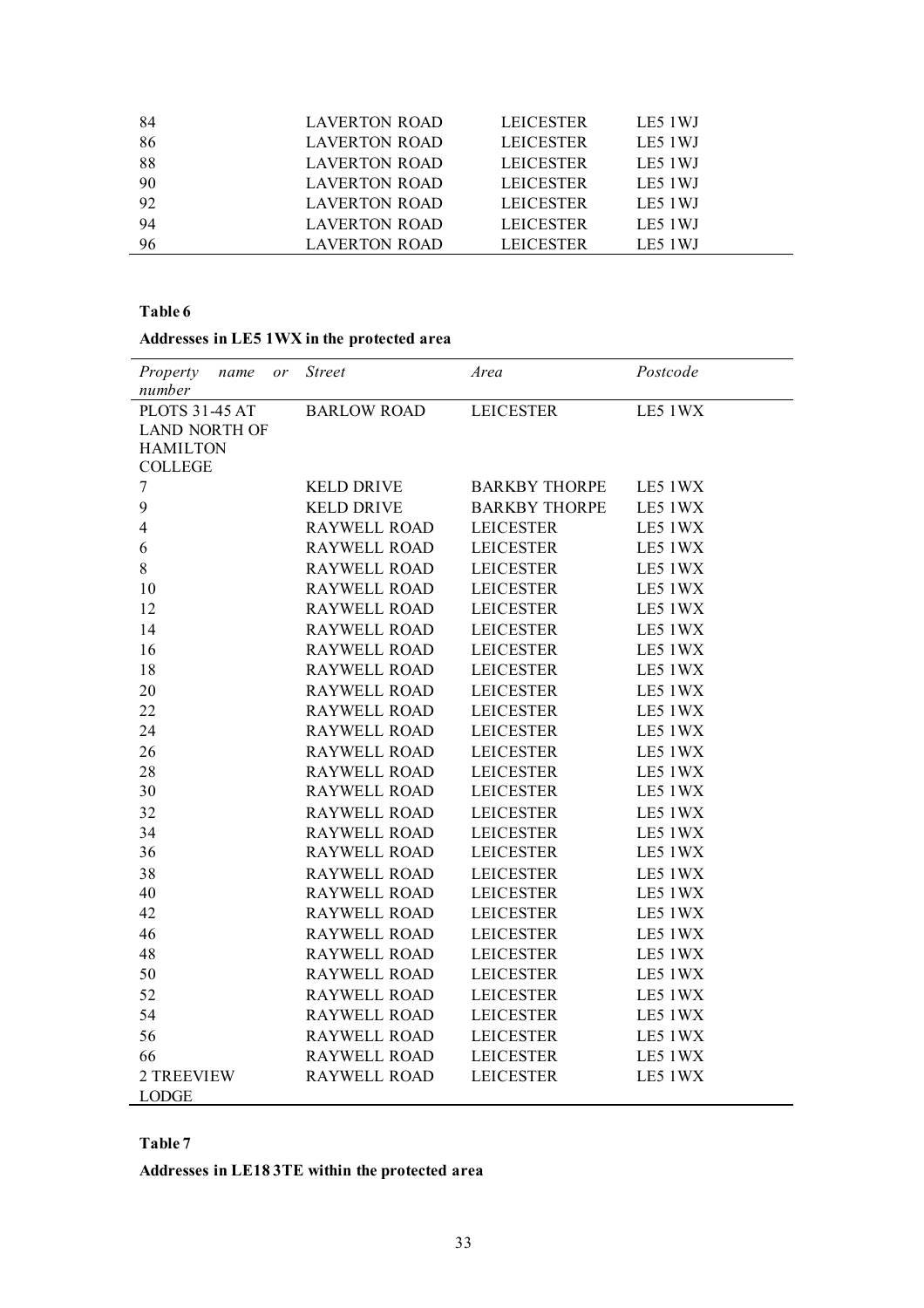| Property Number or                         | <b>Street</b>             | Area           | Postcode |
|--------------------------------------------|---------------------------|----------------|----------|
| name                                       |                           |                |          |
| 1                                          | <b>BLACK SWAN ROAD</b>    | <b>WIGSTON</b> | LE183TE  |
| $\mathfrak{Z}$                             | <b>BLACK SWAN ROAD</b>    | <b>WIGSTON</b> | LE183TE  |
| 5                                          | <b>BLACK SWAN ROAD</b>    | <b>WIGSTON</b> | LE183TE  |
| $\boldsymbol{7}$                           | <b>BLACK SWAN ROAD</b>    | <b>WIGSTON</b> | LE183TE  |
| 9                                          | <b>BLACK SWAN ROAD</b>    | <b>WIGSTON</b> | LE183TE  |
| 11                                         | <b>BLACK SWAN ROAD</b>    | <b>WIGSTON</b> | LE183TE  |
| 13                                         | <b>BLACK SWAN ROAD</b>    | <b>WIGSTON</b> | LE183TE  |
| 15                                         | <b>BLACK SWAN ROAD</b>    | <b>WIGSTON</b> | LE183TE  |
| 1                                          | <b>LIME DELPH ROAD</b>    | <b>WIGSTON</b> | LE183TE  |
| $\overline{c}$                             | <b>LIME DELPH ROAD</b>    | <b>WIGSTON</b> | LE183TE  |
| 3                                          | <b>LIME DELPH ROAD</b>    | <b>WIGSTON</b> | LE183TE  |
| $\overline{4}$                             | <b>LIME DELPH ROAD</b>    | <b>WIGSTON</b> | LE183TE  |
| 5                                          | <b>LIME DELPH ROAD</b>    | <b>WIGSTON</b> | LE183TE  |
| 6                                          | <b>LIME DELPH ROAD</b>    | <b>WIGSTON</b> | LE183TE  |
| 7                                          | <b>LIME DELPH ROAD</b>    | <b>WIGSTON</b> | LE183TE  |
| 8                                          | <b>LIME DELPH ROAD</b>    | <b>WIGSTON</b> | LE183TE  |
| 9                                          | <b>LIME DELPH ROAD</b>    | <b>WIGSTON</b> | LE183TE  |
| 10                                         | <b>LIME DELPH ROAD</b>    | <b>WIGSTON</b> | LE183TE  |
| 11                                         | <b>LIME DELPH ROAD</b>    | <b>WIGSTON</b> | LE183TE  |
| 12                                         | <b>LIME DELPH ROAD</b>    | <b>WIGSTON</b> | LE183TE  |
| 13                                         | <b>LIME DELPH ROAD</b>    | <b>WIGSTON</b> | LE183TE  |
| 14                                         | <b>LIME DELPH ROAD</b>    | <b>WIGSTON</b> | LE183TE  |
| 15                                         | <b>LIME DELPH ROAD</b>    | <b>WIGSTON</b> | LE183TE  |
| 16                                         | <b>LIME DELPH ROAD</b>    | <b>WIGSTON</b> | LE183TE  |
| 17                                         | <b>LIME DELPH ROAD</b>    | <b>WIGSTON</b> | LE183TE  |
| 18                                         | <b>LIME DELPH ROAD</b>    | <b>WIGSTON</b> | LE183TE  |
| 20                                         | <b>LIME DELPH ROAD</b>    | <b>WIGSTON</b> | LE183TE  |
| 22                                         | <b>LIME DELPH ROAD</b>    | <b>WIGSTON</b> | LE183TE  |
| 24                                         | <b>LIME DELPH ROAD</b>    | <b>WIGSTON</b> | LE183TE  |
| 26                                         | <b>LIME DELPH ROAD</b>    | <b>WIGSTON</b> | LE183TE  |
| 28                                         | <b>LIME DELPH ROAD</b>    | <b>WIGSTON</b> | LE183TE  |
| 30                                         | <b>LIME DELPH ROAD</b>    | <b>WIGSTON</b> | LE183TE  |
| 32                                         | LIME DELPH ROAD           | WIGSTON        | LE183TE  |
| <b>PUBLIC</b>                              | ROUNDABOUT AT THE         | <b>WIGSTON</b> | LE183TE  |
| <b>TELEPHONE 33M</b>                       | <b>JUNCTION OF</b>        |                |          |
| <b>FROM 109</b>                            | <b>GUTHLAXTON WAY AND</b> |                |          |
| <b>WELFORD ROAD</b>                        | <b>WELFORD ROAD</b>       |                |          |
| 9M FROM                                    |                           |                |          |
| <b>UNNAMED ROAD</b>                        |                           |                |          |
| 109 CEMETERY                               | <b>WELFORD ROAD</b>       | <b>WIGSTON</b> | LE183TE  |
| <b>LODGE</b>                               |                           |                |          |
| <b>ADJ SOUTH</b>                           | <b>WELFORD ROAD</b>       | <b>WIGSTON</b> | LE183TE  |
| LEICESTER R F C                            |                           |                |          |
| <b>BERRY HOUSE</b>                         | <b>WELFORD ROAD</b>       | <b>WIGSTON</b> | LE183TE  |
| <b>CEMETERY</b>                            | <b>WELFORD ROAD</b>       | <b>WIGSTON</b> | LE183TE  |
| <b>COMMERCIAL</b><br><b>ASSOCIATES LTD</b> | <b>WELFORD ROAD</b>       | <b>WIGSTON</b> | LE183TE  |
| <b>FORMERLY THE</b><br><b>CEDARS</b>       | <b>WELFORD ROAD</b>       | <b>WIGSTON</b> | LE183TE  |
| <b>GLENS MOTOR</b><br><b>BODY REPAIRS</b>  | <b>WELFORD ROAD</b>       | <b>WIGSTON</b> | LE183TE  |
| <b>INGLENEUK</b>                           | <b>WELFORD ROAD</b>       | <b>WIGSTON</b> | LE183TE  |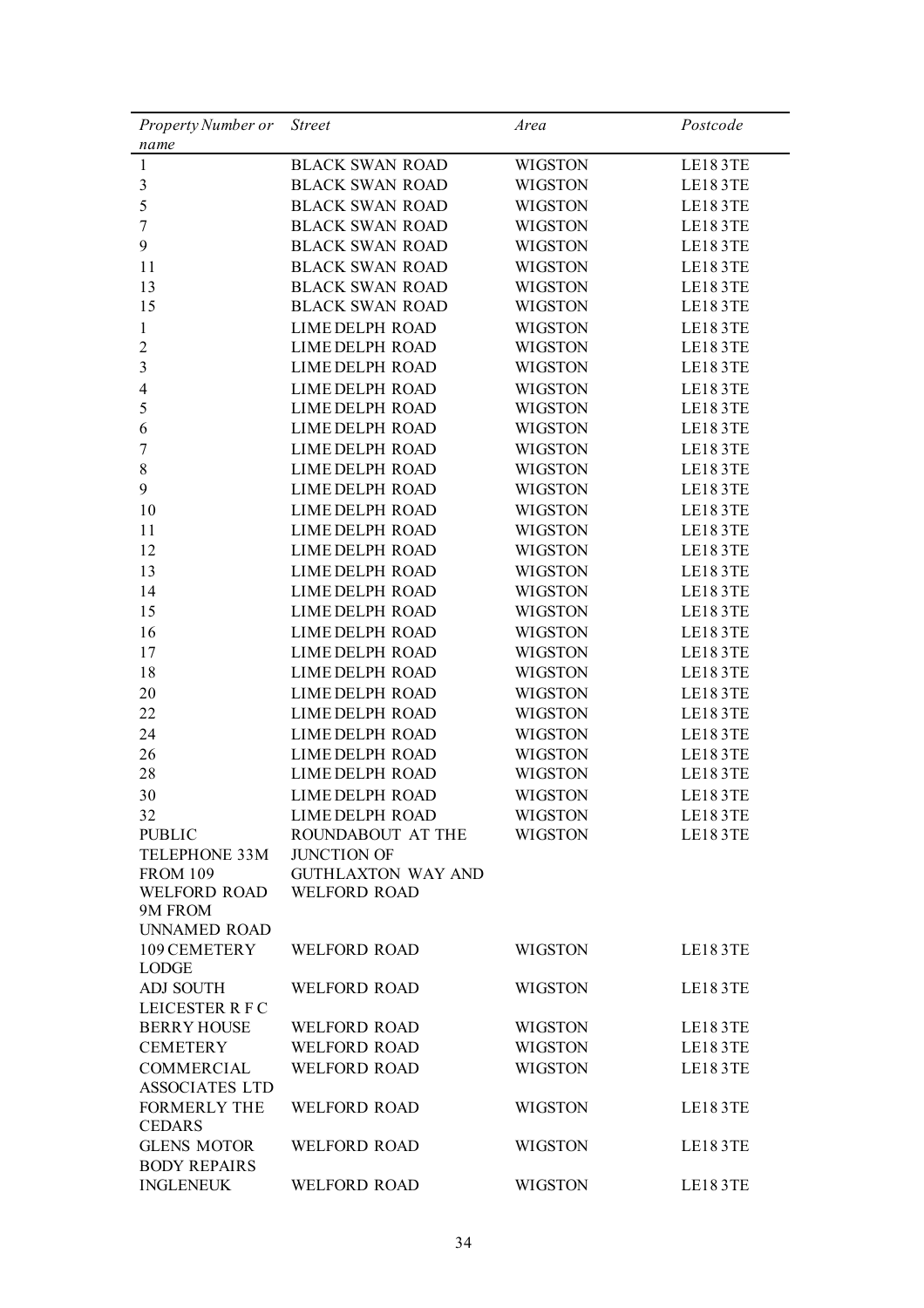| LE183TE |
|---------|
|         |
| LE183TE |
| LE183TE |
|         |
|         |
|         |
| LE183TE |
|         |
| LE183TE |
|         |
|         |
| LE183TE |
| LE183TE |
|         |
| LE183TE |
|         |
| LE183TE |
| LE183TE |
| LE183TE |
|         |
| LE183TE |
|         |
| LE183TE |
| LE183TE |
|         |
| LE183TE |
| LE183TE |
|         |

# **Table 8**

## **Addresses in LE18 3TF within the protected area**

| Property Number<br>or name | <i>Street</i> | Area           | Postcode |
|----------------------------|---------------|----------------|----------|
| ELLIS FARM                 | WEI FOR D     | <b>WIGSTON</b> | LE183TF  |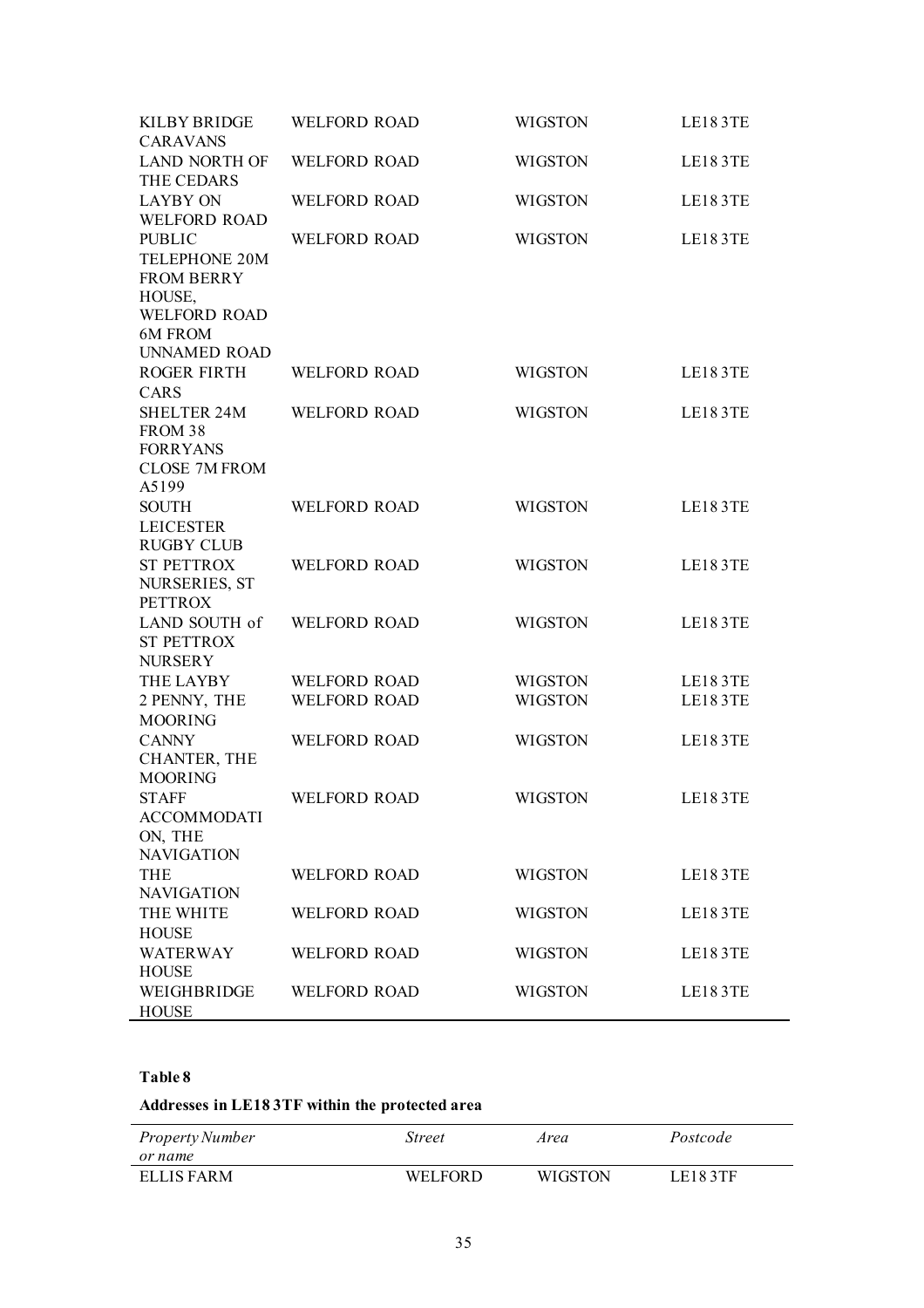|   |              | <b>ROAD</b>    |                |                |
|---|--------------|----------------|----------------|----------------|
|   | KILBY BRIDGE | <b>WELFORD</b> | <b>WIGSTON</b> | <b>LE183TF</b> |
|   |              | <b>ROAD</b>    |                |                |
|   | KILBY BRIDGE | <b>WELFORD</b> | <b>WIGSTON</b> | <b>LE183TF</b> |
|   |              | <b>ROAD</b>    |                |                |
|   | KILBY BRIDGE | <b>WELFORD</b> | <b>WIGSTON</b> | LE183TF        |
|   |              | <b>ROAD</b>    |                |                |
| 4 | KILBY BRIDGE | <b>WELFORD</b> | <b>WIGSTON</b> | <b>LE183TF</b> |
|   |              | <b>ROAD</b>    |                |                |
|   | KILBY BRIDGE | <b>WELFORD</b> | <b>WIGSTON</b> | <b>LE183TF</b> |
|   |              | <b>ROAD</b>    |                |                |
| 6 | KILBY BRIDGE | <b>WELFORD</b> | <b>WIGSTON</b> | <b>LE183TF</b> |
|   |              | <b>ROAD</b>    |                |                |

# SCHEDULE 2 Regulation 1(3)

# Underlying Medical Conditions

**1.**Chronic (long-term) respiratory diseases, such as asthma, chronic obstructive pulmonary disease, emphysema or bronchitis.

**2.**Chronic heart disease, such as heart failure.

**3.**Chronic kidney disease.

**4.**Chronic liver disease, such as hepatitis.

**5.**Chronic neurological conditions, such as Parkinson's disease, motor neurone disease, multiple sclerosis, a learning disability or cerebral palsy.

**6.**Diabetes.

**7.**Problems with the spleen, such as sickle cell disease or removal of the spleen.

**8.**A weakened immune system as the result of conditions such as HIV and AIDS, or medicines such as steroid tablets or chemotherapy.

**9.**Being seriously overweight, with a body mass index of 40 or above.

## SCHEDULE 3 Regulations 3 and 4

# Businesses subject to restrictions or closure

# PART 1

**1.**Restaurants,including restaurants and dining roomsin hotels or members' clubs.

2.—(1) Cafes, including workplace canteens (subject to sub-paragraph (2)), but not including—

- (a) cafes or canteens at a hospital, care home or school;
- (b) canteens at a prison or an establishment intended for use for naval, military or air force purposes or for the purposes of the Department of the Secretary of State responsible for defence;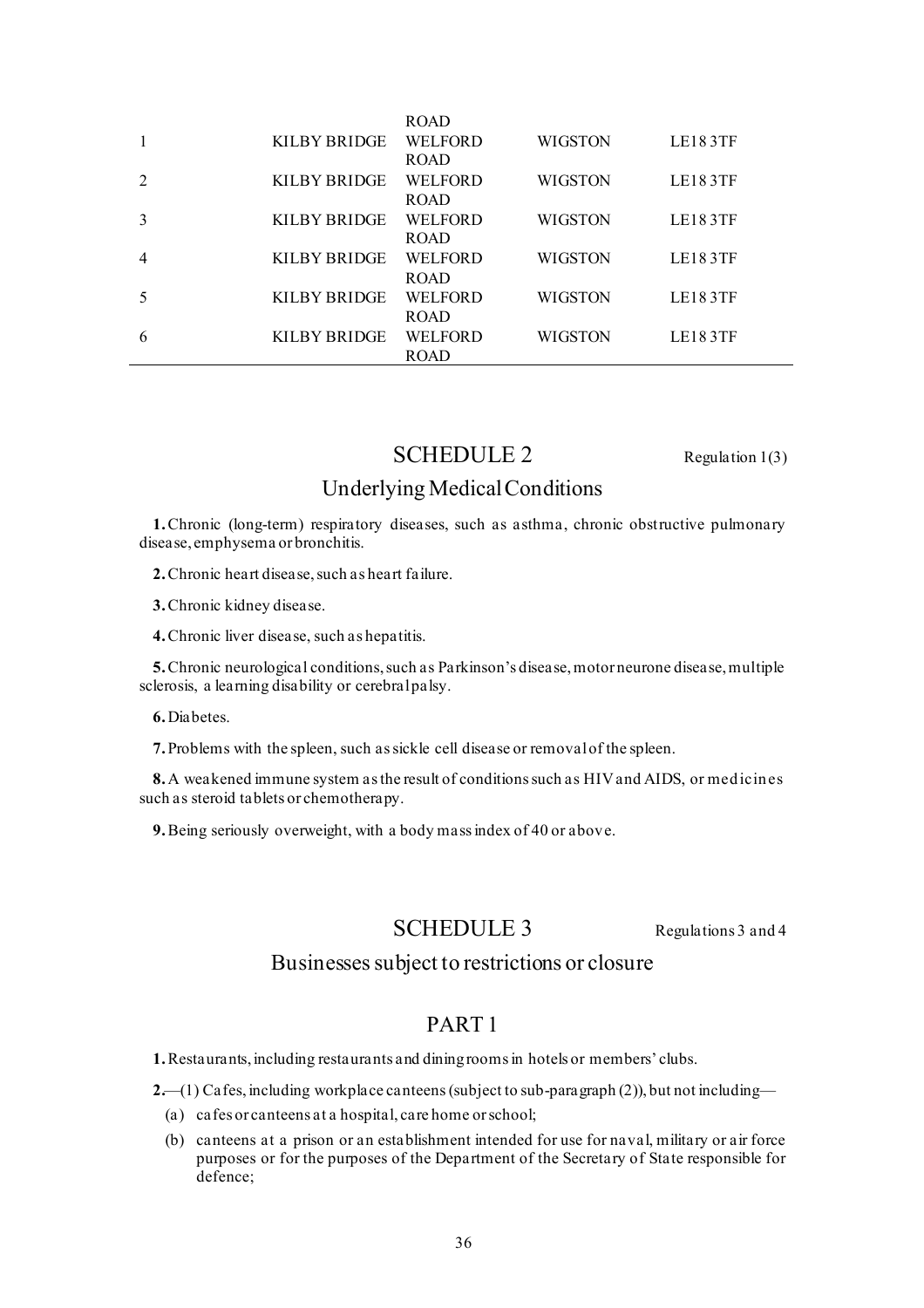(c) services providing food or drink to the homeless.

(2) Workplace canteens may remain open where there is no practical alternative for sta ff at that workplace to obtain food.

**3.**Bars, including bars in hotels or members' clubs.

**4.**Public houses.

# PART 2

**5.**Cinemas.

**6.**Theatres.

**7.**Nightclubs.

**8.**—(1) Dance halls, discotheques, and any other venue which—

- (a) opens at night,
- (b) has a dance floor or other space for dancing by members of the public (and for these purposes members of the venue in question are to be considered members of the public), and
- (c) provides music, whether live or recorded, for dancing.

(2) A business does not fall within paragraph (1) if it ceases to provide music and dancing.

**9.**—(1) Sexual entertainment venues and hostess bars.

- (2) For the purposes of this paragraph—
	- (a) "sexual entertainment venue" has the meaning given in paragraph 2A of Schedule 3 to the Local Government (Miscellaneous Provisions) Act 1982(**a**);
	- (b) "hostess bar" has the meaning given in paragraph 3B of that Schedule(**b**).
- **10.**Bingo halls.
- **11.**Concert halls.
- **12.**Museums and galleries.
- **13.**Casinos.

**14.**Betting shops.

- **15.**Nail bars and salons, hair salons and barbers.
- **16.**Tanning booths and salons.

**17.**Spas, and beauty salons, and for these purposes, "beauty salon" includes any premises providing beauty services including cosmetic, aesthetic and wellness treatments.

**18.**Massage parlours.

- **19.**Tattoo and piercing parlours.
- **20.**Skating rinks.
- **21.**Indoor and outdoor swimming pools, including water parks.
- **22.**Indoor play areas, including soft play areas.

<sup>(</sup>**a**) 1982 (c. 30). Paragraph 2A was inserted by section 27 of the Policing and Crime Act 2009 (c. 26).

<sup>(</sup>**b**) Paragraph 3B was inserted by section 33 of the London Local Authorities Act 2007 (c. ii).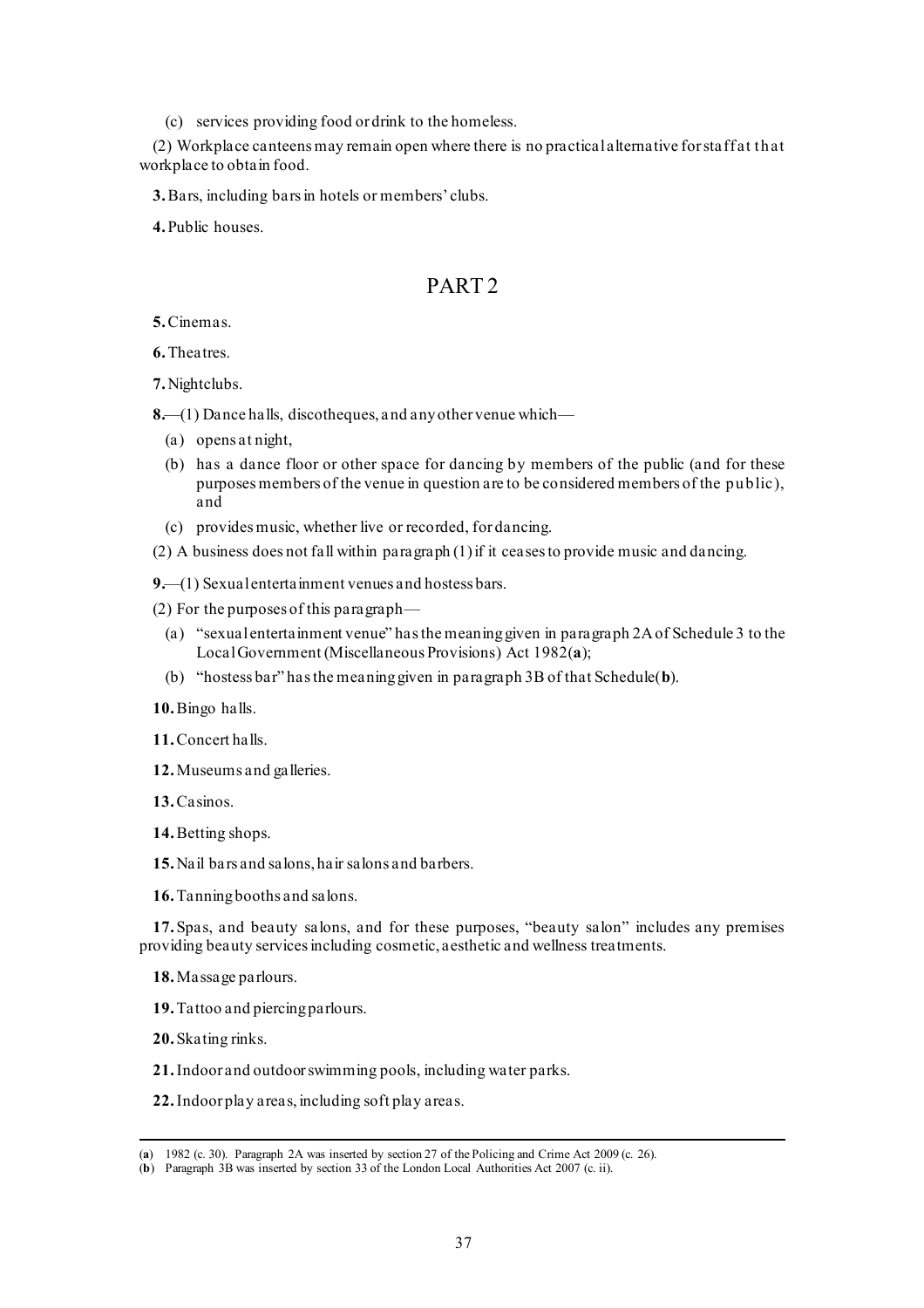- **23.**Indoor fitness and dance studios.
- **24.**Indoor gyms and sports courts and facilities.
- **25.**Bowling alleys.

**26.**Amusement arcades or other indoor leisure centres or facilities, including indoor games, recreation and entertainment venues.

- **27.**Funfairs (whether outdoors or indoors), theme parks and adventure parks and activities.
- **28.**Playgrounds.
- **29.**Auction Houses (except for livestock auctions).
- **30.**Social clubs.
- **31.**Model villages.
- **32.**Aquariums and zoos, including safari parks.
- **33.**Visitor attractions at farms.

**34.**—(1) Indoor attractions at visitor attractions such as—

- (a) botanical or other gardens, biomes or greenhouses;
- (b) heritage sites or film studios;
- (c) landmarks, including observation wheels or viewing platforms.

(2) For the purposes of sub-paragraph (1), an "indoor attraction" means those parts of a venue, including visitor centres but not including toilets for visitors, which—

- (a) would be considered to be enclosed or substantially enclosed for the purposes of section 2 of the Health Act 2006 under the Smoke Free (Premises and Enforcement) Regulations 2006; and
- (b) are, in normal times, open for members of the public to visit for the purposes of recreation, whether or not for payment.

**35.**—(1) Conference centres and exhibition halls, so far as they are used to host conferences, exhibitions or trade shows other than conferences or events which are attended only by employees of the person who owns or is responsible for running the conference centre or exhibition hall.

(2) For the purposes of this paragraph, a "trade show" is an event held to bring together members of a particular industry to display, demonstrate and discuss their latest products and services with members of the public.

### PART 3

**36.**Food retailers, including food markets, supermarkets, convenience stores and corner shops.

- **37.**Off licenses and licensed shops selling alcohol (including breweries).
- **38.**Pharmacies (including non-dispensing pharmacies) and chemists.
- **39.**Newsagents.
- **40.**Homeware, building supplies and hardware stores.

**41.**Petrol stations.

- **42.**Car repair and MOT services.
- **43.**Bicycle shops.
- **44.**Taxi or vehicle hire businesses.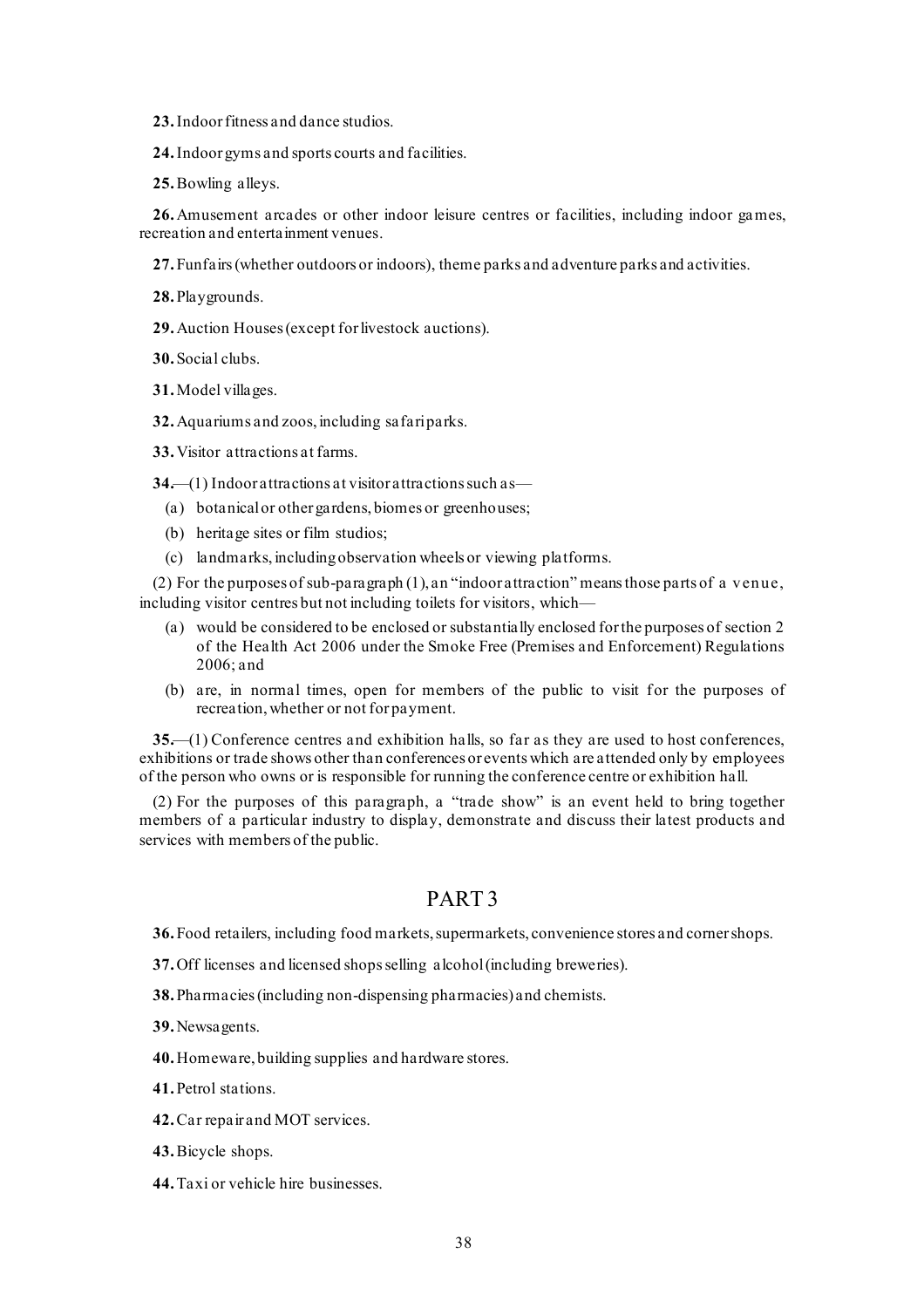**45.**The following businesses—

- (a) banks,
- (b) building societies,
- (c) credit unions,
- (d) short term loan providers,
- (e) savings clubs,
- (f) cash points, and
- (g) undertakings which by way of business operate currency exchange offices, transmit money (or any representation of money) by any means or cash cheques which a re m a de payable to customers.

**46.**Post offices.

**47.**Funeral directors.

**48.**Laundrettes and dry cleaners.

**49.**Dental services, opticians, audiology services, chiropody, chiropractors, osteopaths and other medical or health services, including services relating to mentalhealth.

**50.**Veterinary surgeons and pet shops.

**51.**Agricultural supplies shop.

**52.**Storage and distribution facilities, including delivery drop off or collection points, where the facilities are in the premises of a business included in this Part.

**53.**Car parks.

**54.**Public toilets.

**55.**Garden centres.

**56.**Outdoor sports courts or amenities, including water sports, stables, shooting and archery venues, golf courses and driving ranges.

**57.**Outdoor markets.

**58.**Showrooms and other premises, including outdoor areas, used for the sale or hire of caravans, boats, or any vehicles which can be propelled by mechanical means.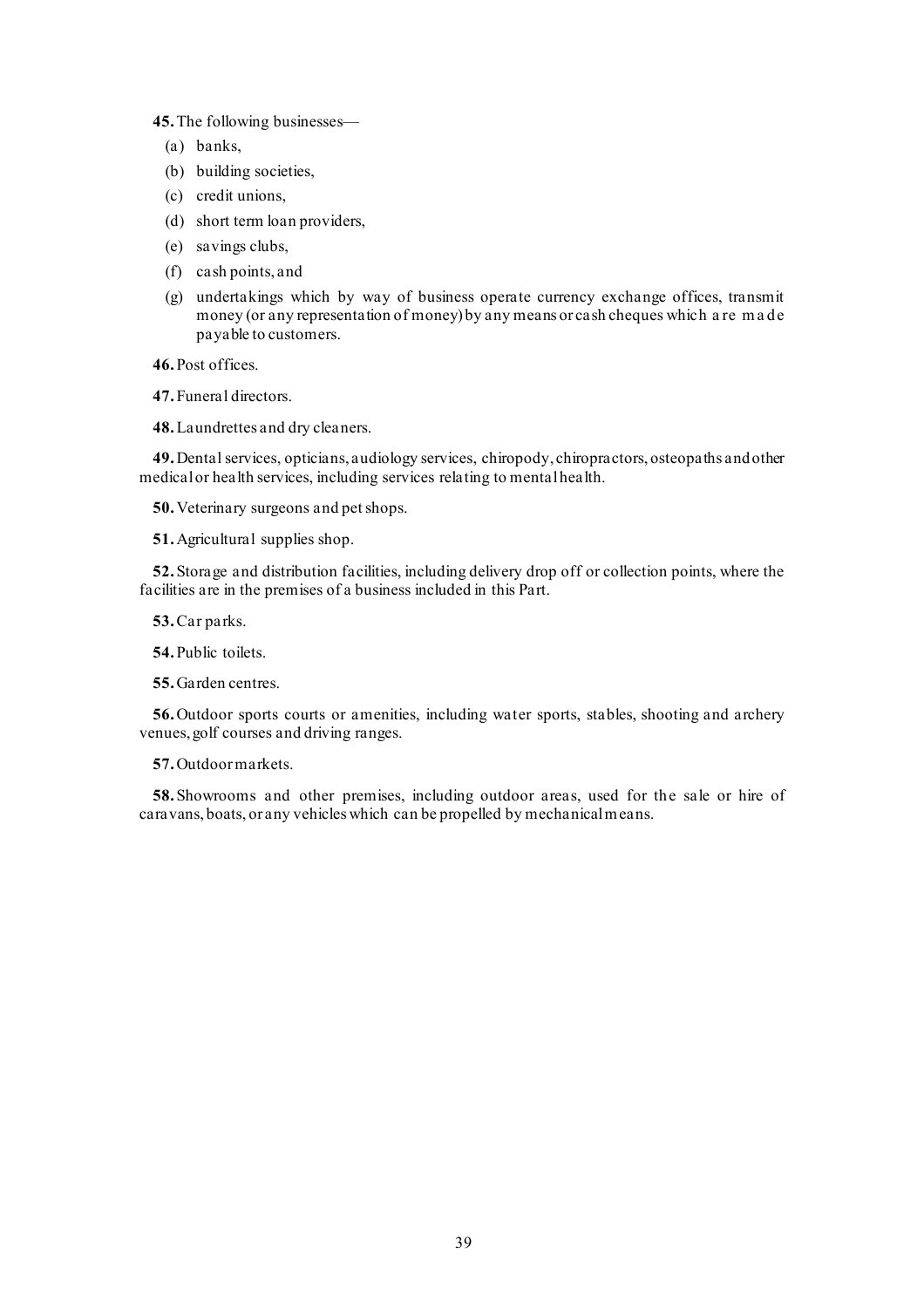#### **EXPLANATORY NOTE**

#### *(This note is not part of the Regulations)*

These Regulations only apply to Leicester and require the closure of businesses in Leicester selling food or drink for consumption on the premises, and businesses listed in Part 2 of Schedule 3, to protect against the risks to public health arising from coronavirus, except for limited permitted uses. Restrictions are imposed on businesses other than those listed in Part 3 of Schedule 3, which are permitted to remain open. The Regulations also prohibit anyone staying overnight in a place other than the place where they live without reasonable excuse, and ban certain gatherings. The closures and restrictions last until they are terminated by a direction given by the Secretary of State.

The need for these restrictions must be reviewed by the Secretary of State every 14 days, with the first review taking place by 18th July 2020.

No impact assessment has been prepared for these Regulations.

 $\mathcal{L}_\mathcal{L} = \{ \mathcal{L}_\mathcal{L} = \{ \mathcal{L}_\mathcal{L} = \{ \mathcal{L}_\mathcal{L} = \{ \mathcal{L}_\mathcal{L} = \{ \mathcal{L}_\mathcal{L} = \{ \mathcal{L}_\mathcal{L} = \{ \mathcal{L}_\mathcal{L} = \{ \mathcal{L}_\mathcal{L} = \{ \mathcal{L}_\mathcal{L} = \{ \mathcal{L}_\mathcal{L} = \{ \mathcal{L}_\mathcal{L} = \{ \mathcal{L}_\mathcal{L} = \{ \mathcal{L}_\mathcal{L} = \{ \mathcal{L}_\mathcal{$ 

UK0685 09/2020

www.legislation.gov.uk/uksi/2020/685

<sup>©</sup> Crown copyright 2020

Printed in the UK by The Stationery Office Limited under the authority and superintendence of Jeff James, Controller of Her Majesty's Stationery Office and Queen's Printer of Acts of Parliament.